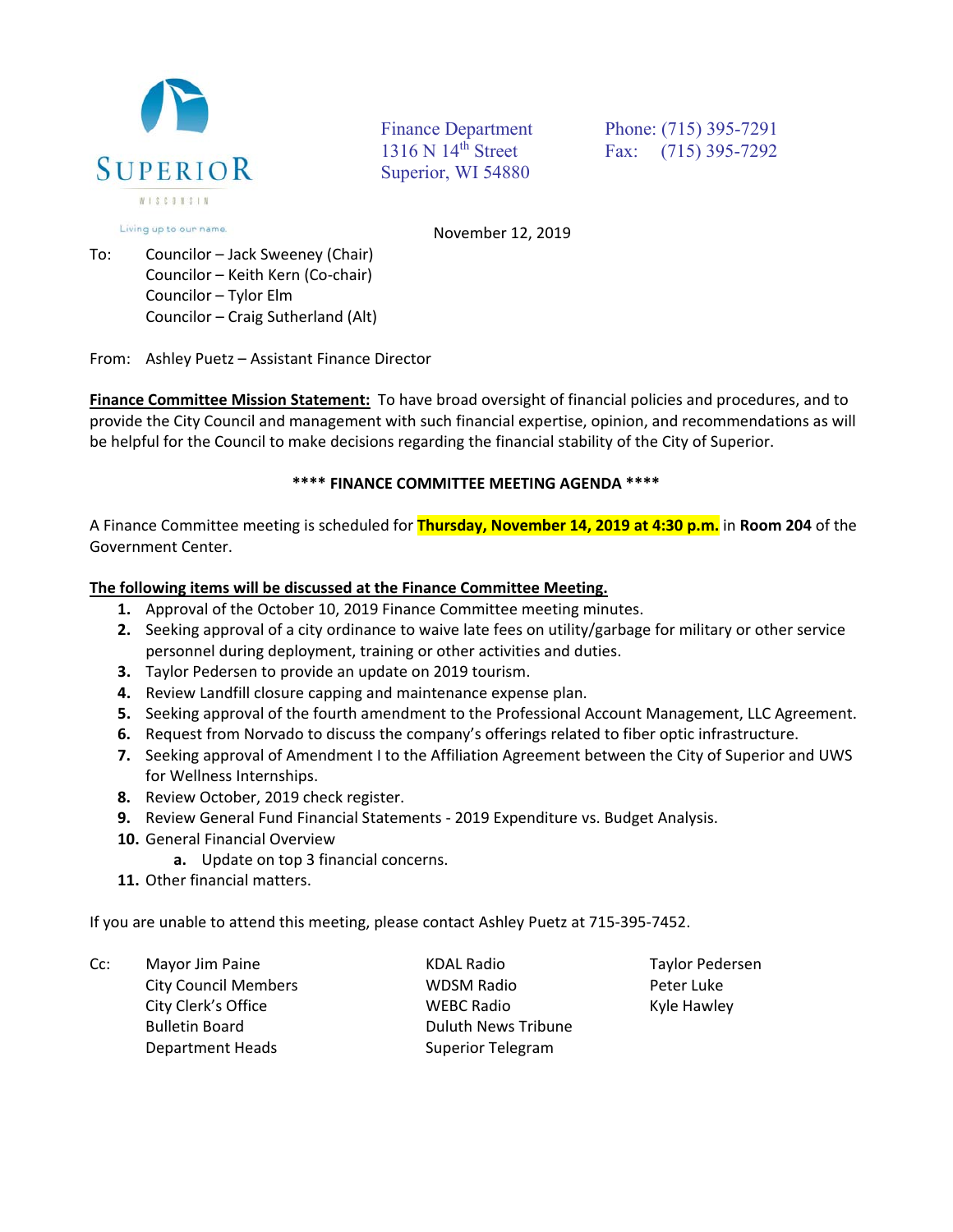### *Notice is hereby given that a quorum of the City Council may be present. No action will be taken other than the items listed on this agenda.*

**\*\*\*\*\*\*\*\*\*\*\*\*\*\*\*\*\*\*\*\*\*\*\*\*\*\*\*\*\*\*\*\*\*\*\*\*\*\*\*\*\*\*\*\*\*\*\*\*\*\*\*\*\*\*\*\*\*\*\*\*\*\*\*\*\*\*\*\*\*\*\*\*\*\*\*\*\*\*\*\*\*\*\*\*\*\*\*\*\*\*\*\*\*\*\*\*\*\*\*\*\*\*\*\*\*\*\*\*\*\*\*\*\*\*\*\*\*\*\*\*\*\*\*\***  *Pursuant to the Americans with Disabilities Act of 1990, if you are in need of an accommodation to participate in the public meeting process, please contact the City Clerk's Office at (715) 395-7200 prior to the scheduled meeting. The City will attempt to accommodate any request depending on the amount of notice received. TDD (715) 395-7521.* **\*\*\*\*\*\*\*\*\*\*\*\*\*\*\*\*\*\*\*\*\*\*\*\*\*\*\*\*\*\*\*\*\*\*\*\*\*\*\*\*\*\*\*\*\*\*\*\*\*\*\*\*\*\*\*\*\*\*\*\*\*\*\*\*\*\*\*\*\*\*\*\*\*\*\*\*\*\*\*\*\*\*\*\*\*\*\*\*\*\*\*\*\*\*\*\*\*\*\*\*\*\*\*\*\*\*\*\*\*\*\*\*\*\*\*\*\*\*\*\*\*\*\*\***

**In compliance with Wisconsin Open Meetings Law, this agenda was***:* Posted: Government Center, Court House, & Public Library*,* Faxed to: Daily Telegram, Public Library, November 12, 2019 Media notified and mailing list November 12, 2019

 Superior Telegram to sign and fax verification of receipt to fax number (715‐395‐7292)

Name Date

\_\_\_\_\_\_\_\_\_\_\_\_\_\_\_\_\_\_\_\_\_\_\_\_\_\_\_\_\_\_\_\_\_\_\_\_\_\_\_\_\_\_\_\_\_\_\_\_\_\_\_\_\_\_\_\_\_\_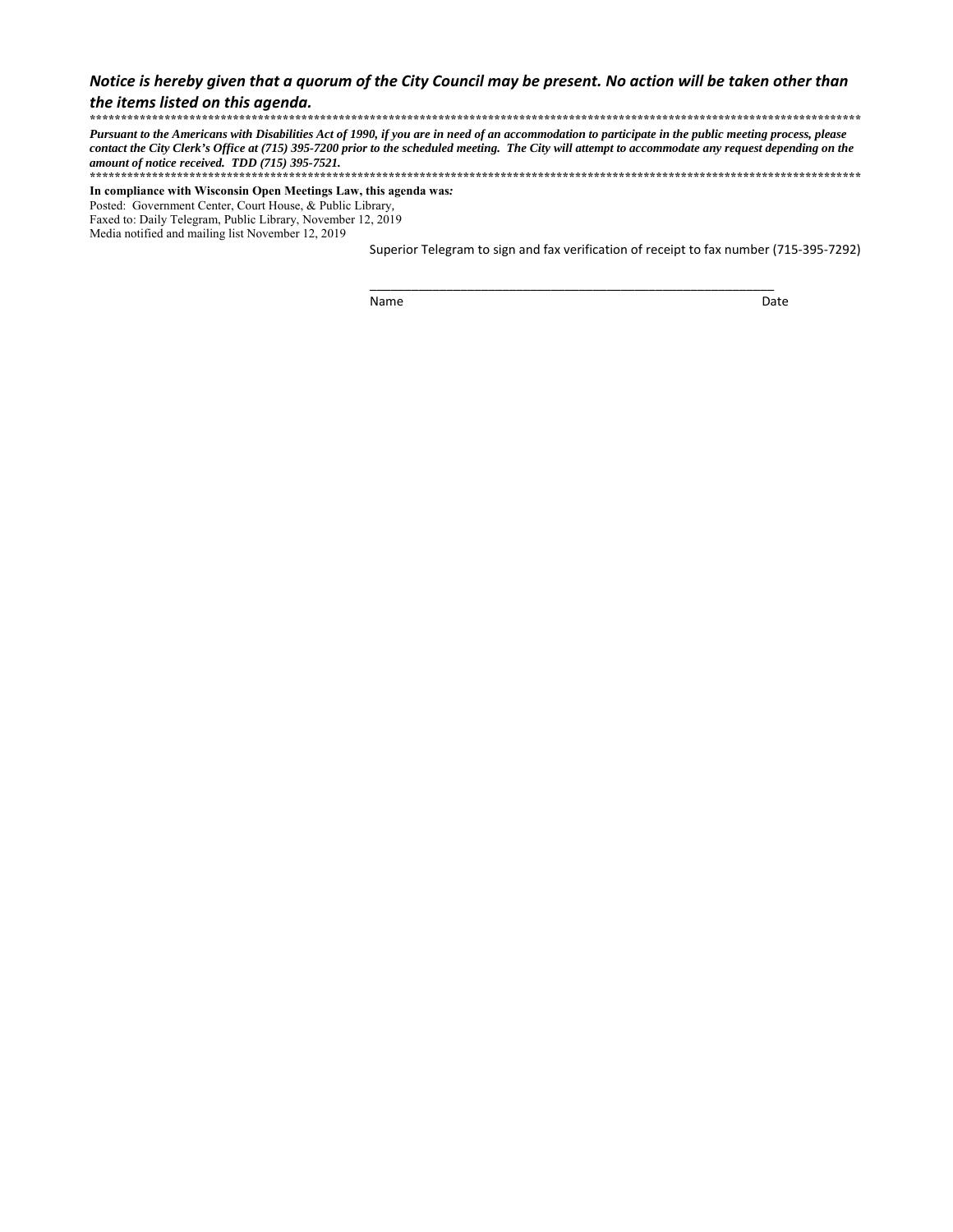## Finance Committee Proceedings City of Superior October 10, 2019

Members Present: Tylor Elm, Keith Kern, Jack Sweeney and Craig Sutherland Staff Present: Jean Dotterwick, Jane Michel, Tom Andersen, Ashley Puetz, Linda Cadotte, Lee Sandok Baker, Judy Aunet and Dan Olson Others Present: Shelley Nelson, Chad Roberg, Bob St. Arnold and Mike Hill Members Excused:

Jack Sweeney called the meeting to order at 4:34 pm with a quorum present. Attendance was done by sign in.

1. Approval of the September 12, 2019 Finance Committee meeting minutes.

**Motion** was made by Tyler Elm, seconded by Craig Sutherland and carried unanimously to approve the August 08, 2019 Finance Committee meeting minutes.

**Motion** was made by Craig Sutherland, seconded by Tylor Elm and carried to move into closed session.

2. Convene in closed session to discuss request to recommend a health insurance broker to council for contract approval.

**Motion** was made by Tylor Elm, seconded by Keith Kern and carried to move into open session.

**Motion** was made by Tylor Elm, seconded by Keith Kern and carried to approve recommendation to council of Marsh & McLennan Agency as the health insurance broker for the City of Superior.

3. Recommending approval of Amendment I to the Professional Services Agreement by and between the City of Superior and Thomas Andersen.

**Motion** was made by Keith Kern, seconded by Tylor Elm and carried to approve the Amendment I to the Professional Services Agreement by and between the City of Superior and Thomas Andersen for a term of three (3) years, through December 31, 2022; with potential for additional annual renewals thereafter, subject to mutual agreement of terms and fees, not to exceed the cost of \$48,000.

4. Referred from the September 23, 2019 Communications and Information Technology Committee for review of the proposal from Entry Point Networks to create a municipal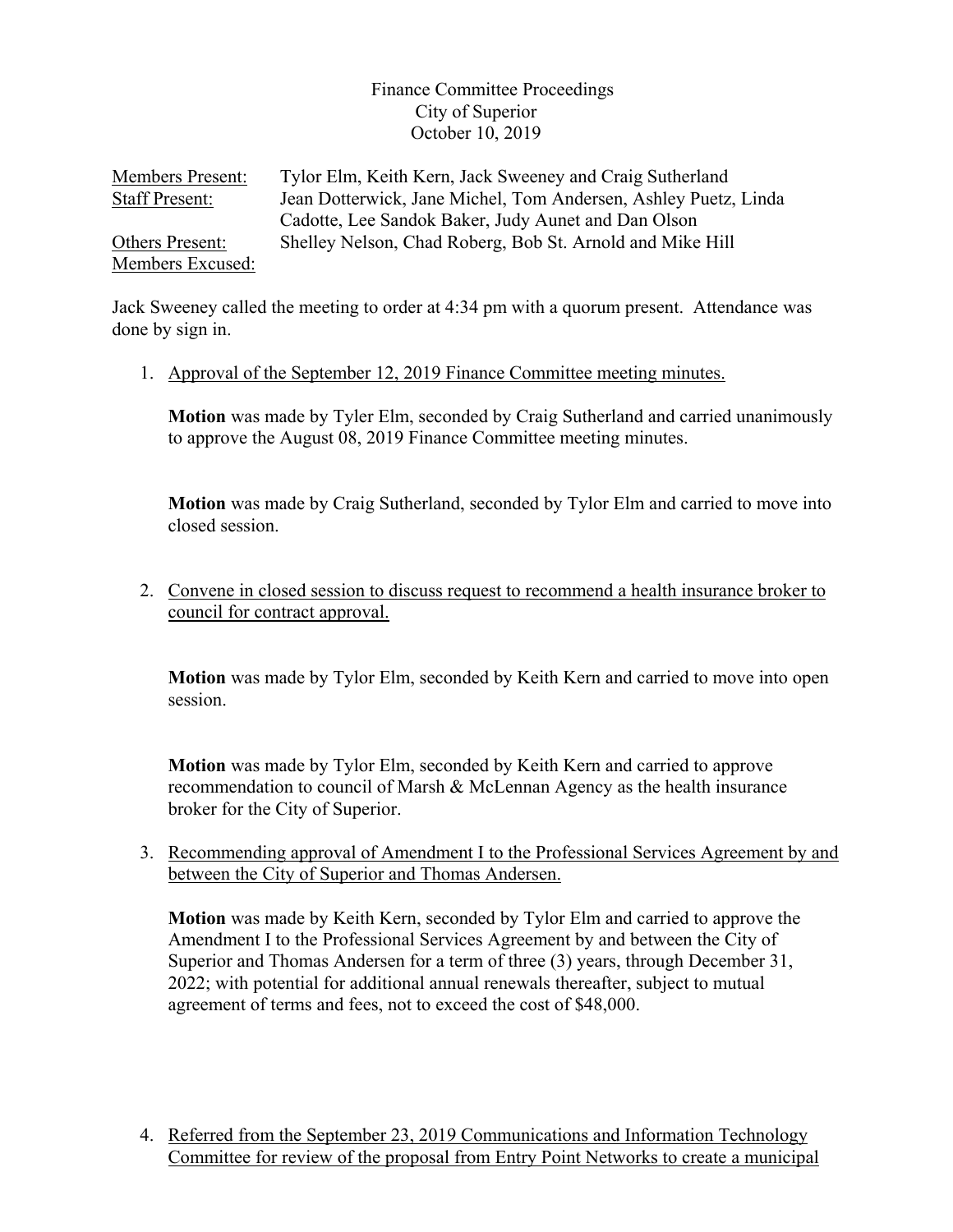fiber infrastructure plan and discuss funding sources.

Councilor Tylor Elm discussed and fielded questions regarding creating a municipal fiber infrastructure plan including public input, planning and the research needed to build out an open access fiber network within the City.

**Motion** was made by Tylor Elm, seconded by Keith Kern and carried to approve moving forward with the proposal and sending to administration and Mayor to find funding, not to exceed \$18,000.

5. Held from September 12, 2019 Finance Committee meeting – Request from councilors VanSickle and Olson to review funding options to install three adaptive Zagster bicycles.

Councilor Dan Olson updated the Committee on his meeting with Mayor Paine and the need for further research on the different options available for adaptive Zagster bicycles, changes in the stations and the possibility of adding another station.

**Motion** was made by Keith Kern, seconded by Tylor Elm and carried to table the Zagster bicycle discussion until further research is completed.

6. Recommending approval of the Hotel/Motel Tax Fund budget.

Assistant Finance Director Puetz discussed the budgetary constraints put on the 2020 Hotel/Motel Tax Fund budget and the available funds for a Winter Ice Festival. Director of Parks, Recreation and Forestry, Linda Cadotte, spoke on the Ice Festival and changes seen over the years in the funding of the event and community partnerships. A discussion ensued.

**Motion** was made by Keith Kern, seconded by Tylor Elm and carried to recommend approval to council of the 2020 Hotel/Motel Tax fund budget as is and to delegate the \$13,000 budget to be used for a Winter Festival.

7. Review September, 2019 check register.

**Motion** was made by Tyler Elm, seconded by Keith Kern and carried to receive and file the September, 2019 check register.

8. Review General Fund Financial Statements – 2019 Expenditure vs. Budget Analysis.

**Motion** was made by Keith Kern, seconded by Tylor Elm and carried to receive and file the General Fund Financial Statements – 2019 Expenditure vs. Budget Analysis.

9. General Financial Overview

a. Update on top 3 financial concerns.

**Motion** was made by Keith Kern, seconded by Tylor Elm and carried to table the General Financial Overview until the November 2019 Finance Committee Meeting.

10. Other financial matters.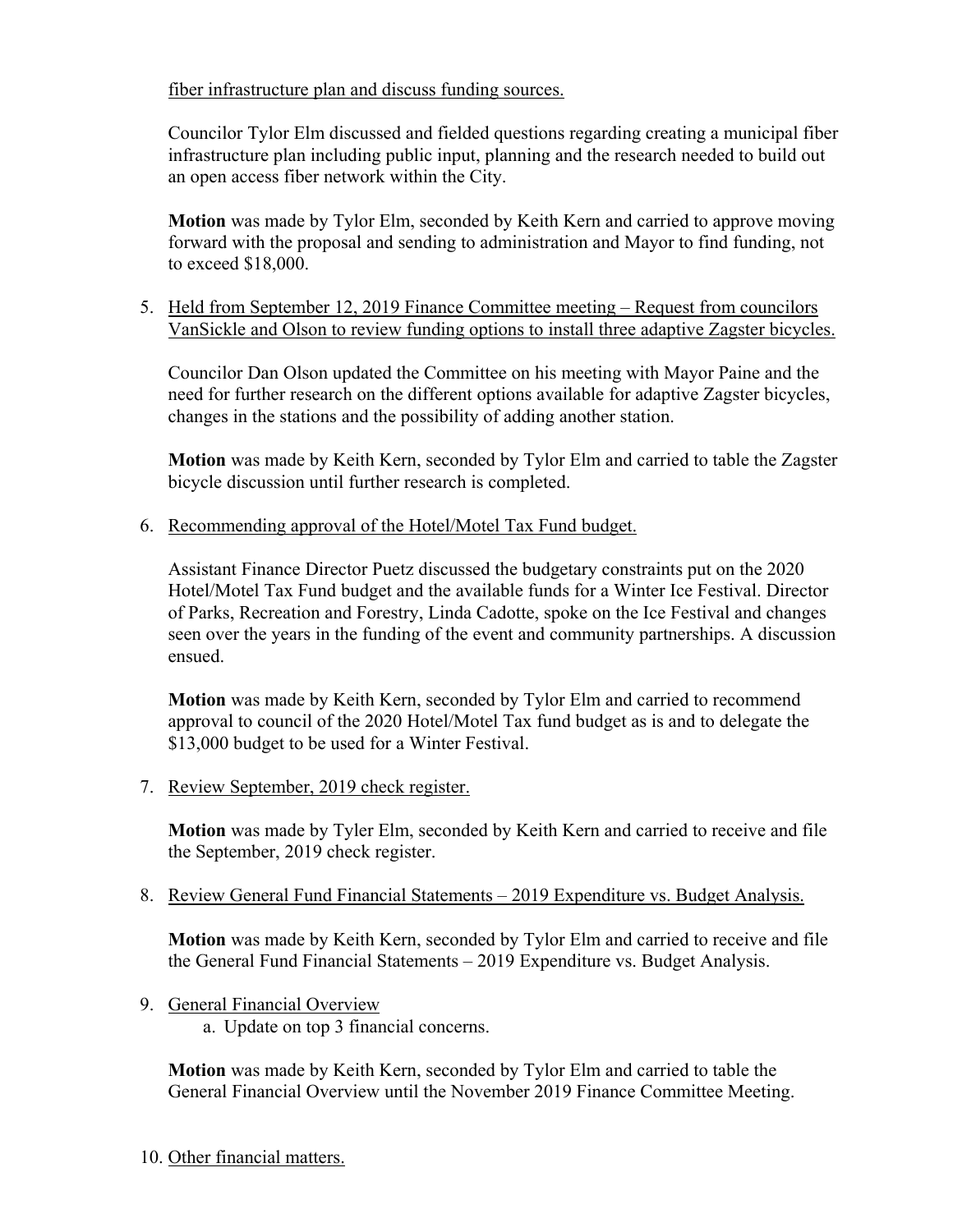**Motion** was made by Keith Kern, seconded by Tylor Elm and carried to table Other Financial Matters until the November 2019 Finance Committee Meeting.

Having no other business, the Finance Committee Meeting adjourned at 6:56 p.m.

Minutes respectfully submitted by Jean Dotterwick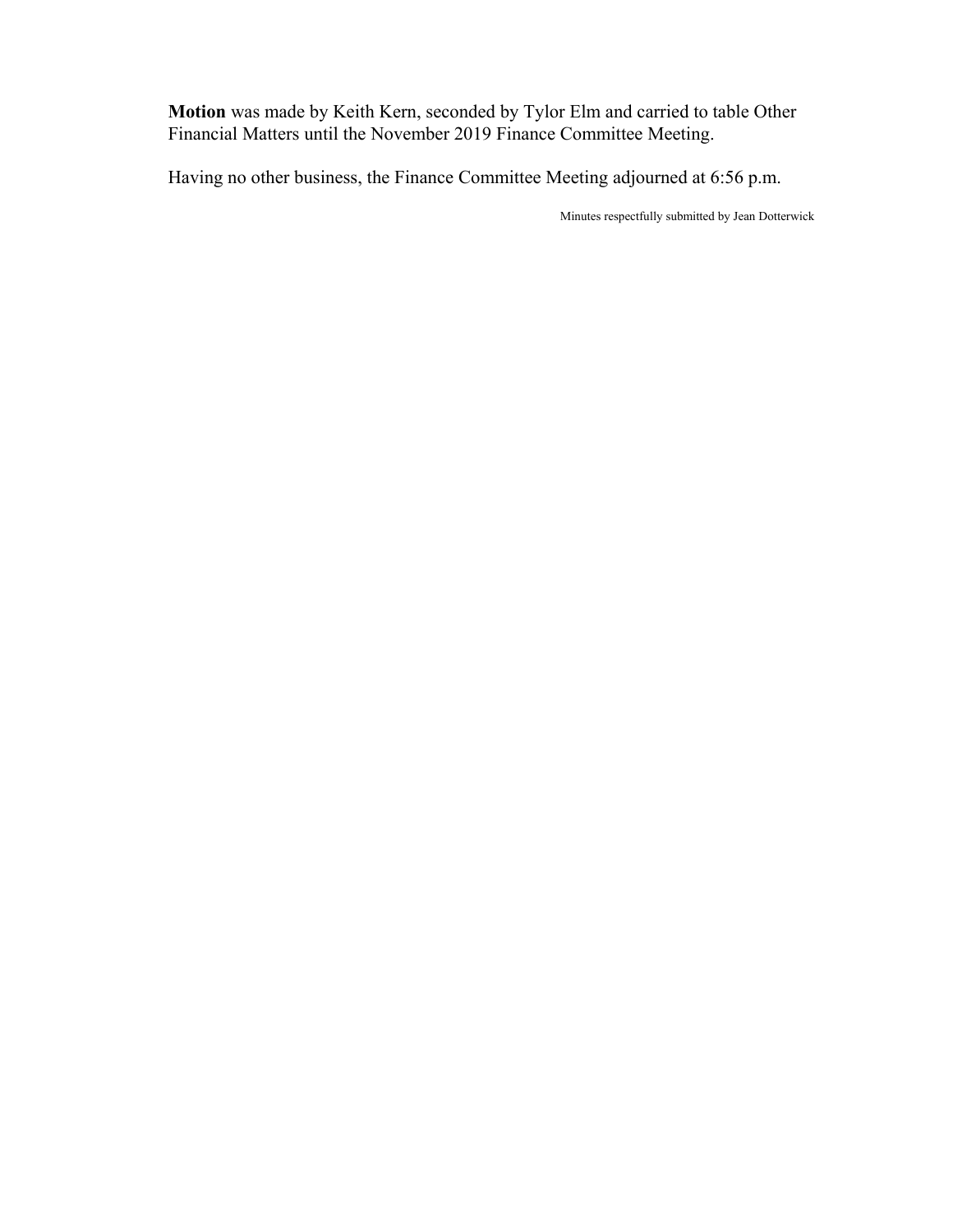## ORDINANCE #

## AN ORDINANCE INTRODUCED BY MAYOR PAINE AMENDING VARIOUS SECTIONS OF THE CITY CODE TO WAIVE LATE FEES ON UTILITY/GARBAGE AND RECYCLING FEES FOR MILITARY OR OTHER SERVICE PERSONNEL DURING DEPLOYMENT, TRAINING OR OTHER ACTIVITIES AND DUTIES

The Common Council of the City of Superior, Wisconsin, does ordain as follows:

SECTION 1. The below listed Sections are hereby created to add the following language:

 *Section 114-64 (c), Sewage billings and payments Section 114-148 (i), Stormwater fee Section 58-13 (8), Garbage collection and disposal fee Section 58-119 (c), Recycling fee* 

*The late/delinquent fee may be waived for military or other service personnel during deployment, training, or other activities and duties at the discretion of the Finance Director or designee.* 

 SECTION 2. All ordinances and parts of ordinances in conflict herewith are hereby repealed.

 SECTION 3. If any section, subsection, sentence, clause or phrase of this ordinance is for any reason held to be invalid or unconstitutional by reason of any decision of any court of competent jurisdiction, such decision shall not affect the validity of any other section, subsection, sentence, clause or phrase or portion thereof.

 SECTION 5. This ordinance shall take effect and be in force from and after its passage and publication, as provided by law.

Passed and adopted this \_\_\_\_ of \_\_\_\_\_\_\_\_\_\_\_\_\_, 2019

Attest:

Mayor

City Clerk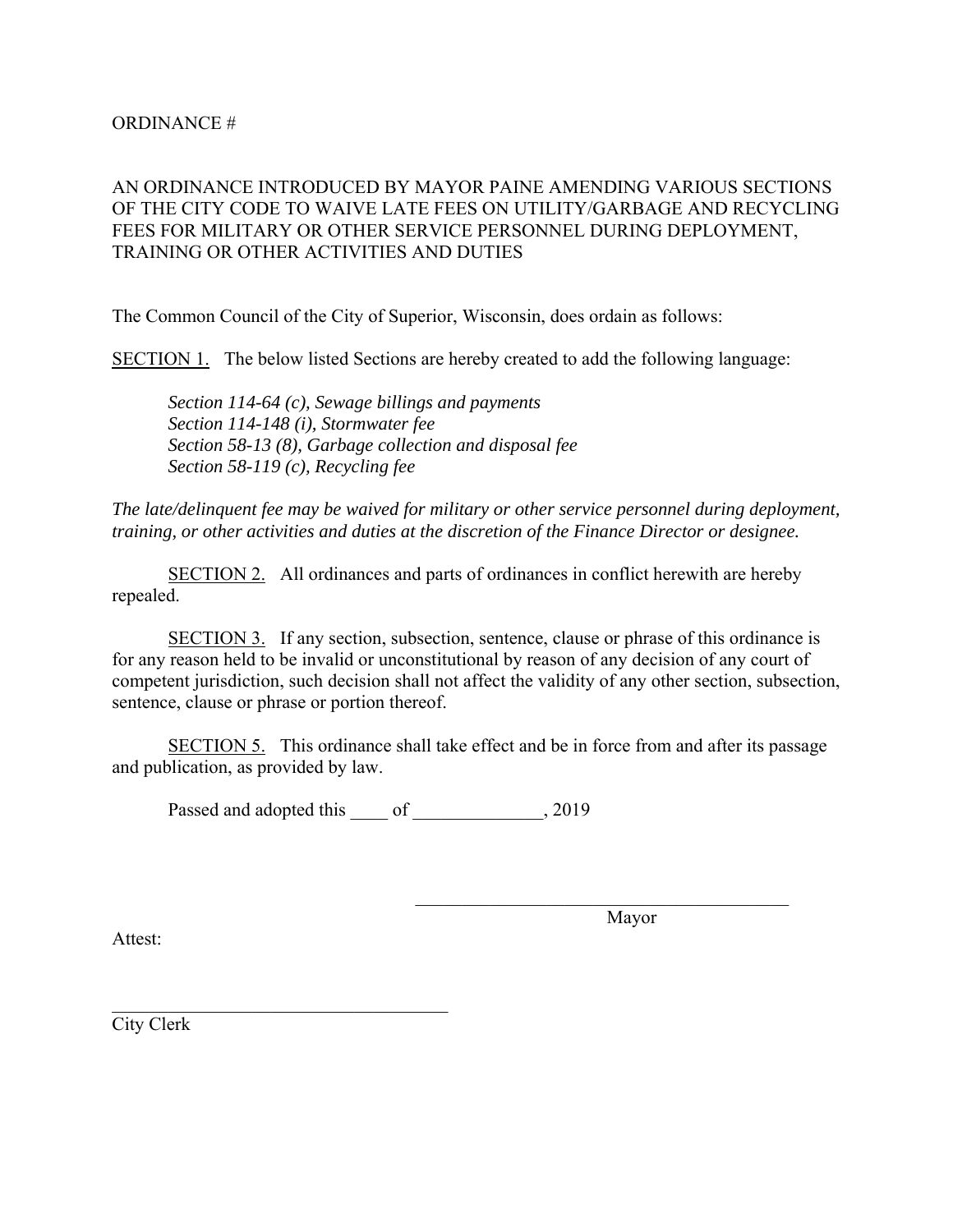# **Landfill Closure Cost Planning November 2019**

| <b>Beginning</b> | <b>BOY</b>     | <b>BOY</b>  |                 | <b>EOY</b>     | <b>Ending</b>  |
|------------------|----------------|-------------|-----------------|----------------|----------------|
| Investment       | Landfill       | Long-term   | Investment      | Investment     | Investment     |
| <b>Balance</b>   | <b>Closure</b> | <b>Care</b> | <b>Earnings</b> | <b>Deposit</b> | <b>Balance</b> |
|                  |                |             |                 |                | 3,770,740      |
| 3,770,740        | 0              | 0           | 113,122         | 1,175,760      | 5,059,622      |
| 5,059,622        | 0              | 0           | 151,789         | 1,175,760      | 6,387,171      |
| 6,387,171        | 0              | 0           | 191,615         | 1,175,760      | 7,754,546      |
| 7,754,546        | 0              | 0           | 232,636         | 1,175,760      | 9,162,942      |
| 9,162,942        | 0              | 0           | 274,888         | 1,175,760      | 10,613,591     |
| 10,613,591       | 0              | 0           | 318,408         | 1,175,760      | 12,107,758     |
| 12,107,758       | (6,539,799)    | (139, 199)  | 0               | 0              | 5,428,760      |
| 5,428,760        | 0              | 0           | 162,863         | 0              | 5,591,623      |
| 5,591,623        | 0              | (143, 375)  | 163,447         | 0              | 5,611,696      |
| 5,611,696        | 0              | (147, 676)  | 163,921         | 0              | 5,627,940      |
| 5,627,940        | 0              | (152, 107)  | 164,275         | 0              | 5,640,109      |
| 5,640,109        | 0              | (156, 670)  | 164,503         | 0              | 5,647,942      |
| 5,647,942        | 0              | (161, 370)  | 164,597         | 0              | 5,651,169      |
| 5,651,169        | 0              | (166, 211)  | 164,549         | 0              | 5,649,507      |
| 5,649,507        | $\mathbf 0$    | (171, 197)  | 164,349         | 0              | 5,642,659      |
| 5,642,659        | 0              | (176, 333)  | 163,990         | 0              | 5,630,316      |
| 5,630,316        | 0              | (181, 623)  | 163,461         | 0              | 5,612,154      |
| 5,612,154        | 0              | (187, 072)  | 162,752         | 0              | 5,587,834      |
| 5,587,834        | 0              | (192, 684)  | 161,855         | 0              | 5,557,005      |
| 5,557,005        | 0              | (198, 464)  | 160,756         | 0              | 5,519,297      |
| 5,519,297        | 0              | (204, 418)  | 159,446         | 0              | 5,474,325      |
| 5,474,325        | 0              | (210, 551)  | 157,913         | 0              | 5,421,687      |
| 5,421,687        | 0              | (216, 868)  | 156,145         | 0              | 5,360,964      |
| 5,360,964        | 0              | (223, 374)  | 154,128         | 0              | 5,291,718      |
| 5,291,718        | 0              | (230, 075)  | 151,849         | 0              | 5,213,493      |
| 5,213,493        | 0              | (236, 977)  | 149,295         | 0              | 5,125,811      |
| 5,125,811        | $\mathbf 0$    | (244, 086)  | 146,452         | 0              | 5,028,177      |
| 5,028,177        | 0              | (251, 409)  | 143,303         | 0              | 4,920,071      |
| 4,920,071        | 0              | (258, 951)  | 139,834         | 0              | 4,800,953      |
| 4,800,953        | 0              | (266, 720)  | 136,027         | 0              | 4,670,261      |
| 4,670,261        | 0              | (274, 721)  | 131,866         | 0              | 4,527,405      |
| 4,527,405        | 0              | (282, 963)  | 127,333         | 0              | 4,371,776      |
| 4,371,776        | 0              | (291, 452)  | 122,410         | 0              | 4,202,734      |
| 4,202,734        | 0              | (300, 195)  | 117,076         | 0              | 4,019,615      |
| 4,019,615        | 0              | (309, 201)  | 111,312         | 0              | 3,821,726      |
| 3,821,726        | 0              | (318, 477)  | 105,097         | 0              | 3,608,346      |
| 3,608,346        | 0              | (328, 032)  | 98,409          | 0              | 3,378,724      |
| 3,378,724        | 0              | (337, 873)  | 91,226          | 0              | 3,132,077      |
| 3,132,077        | 0              | (348,009)   | 83,522          | 0              | 2,867,590      |
| 2,867,590        | 0              | (358, 449)  | 75,274          | 0              | 2,584,416      |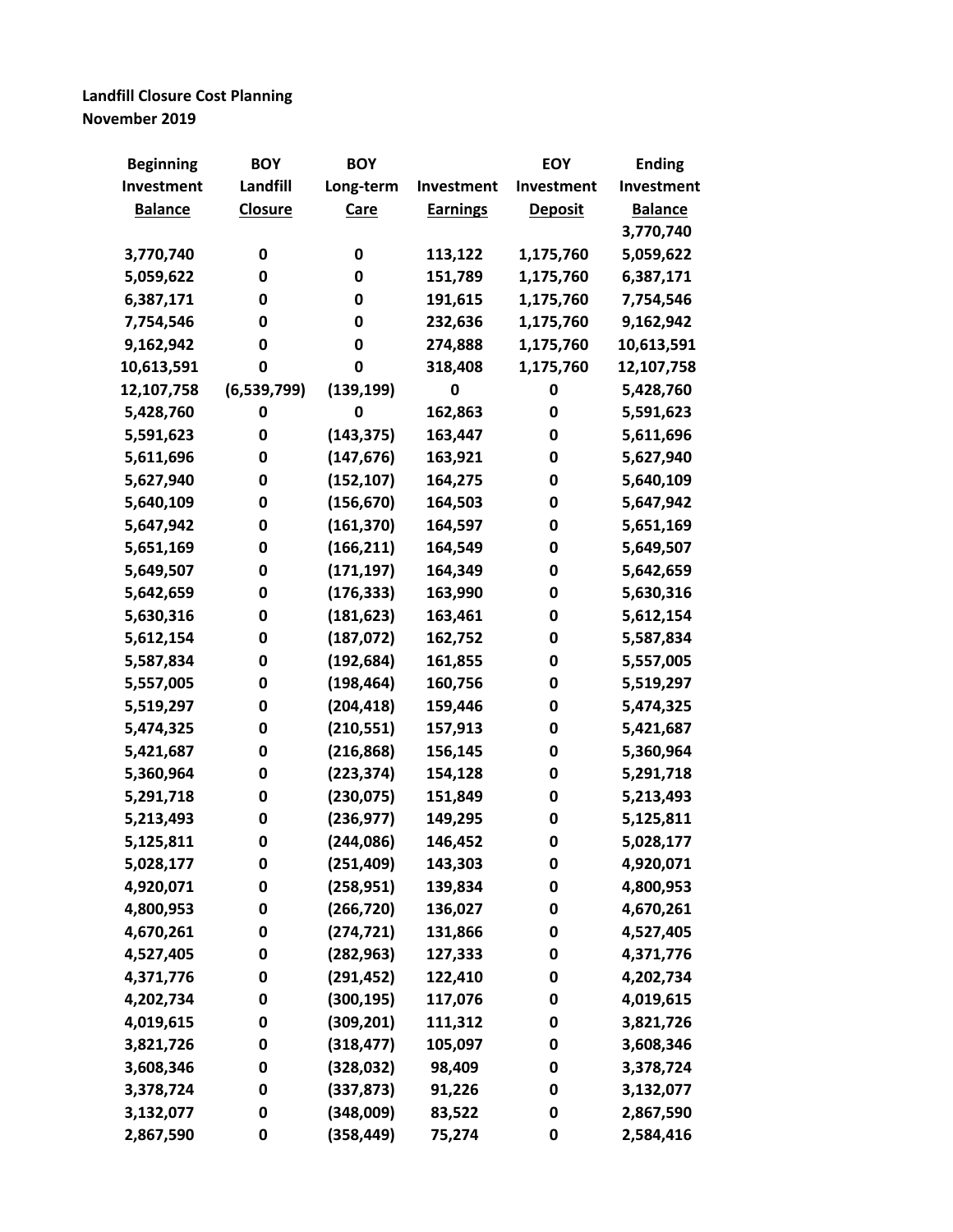| 2,584,416 | 0 | (369, 202) | 66,456 | 0 | 2,281,669 |
|-----------|---|------------|--------|---|-----------|
| 2,281,669 | 0 | (380, 278) | 57,042 | 0 | 1,958,433 |
| 1,958,433 | 0 | (391, 687) | 47,002 | 0 | 1,613,748 |
| 1,613,748 | 0 | (403, 437) | 36,309 | 0 | 1,246,620 |
| 1,246,620 | 0 | (415, 541) | 24,932 | 0 | 856,012   |
| 856,012   | 0 | (428,007)  | 12,840 | 0 | 440,845   |
| 440,845   | 0 | (440, 845) | 0      | 0 | 0         |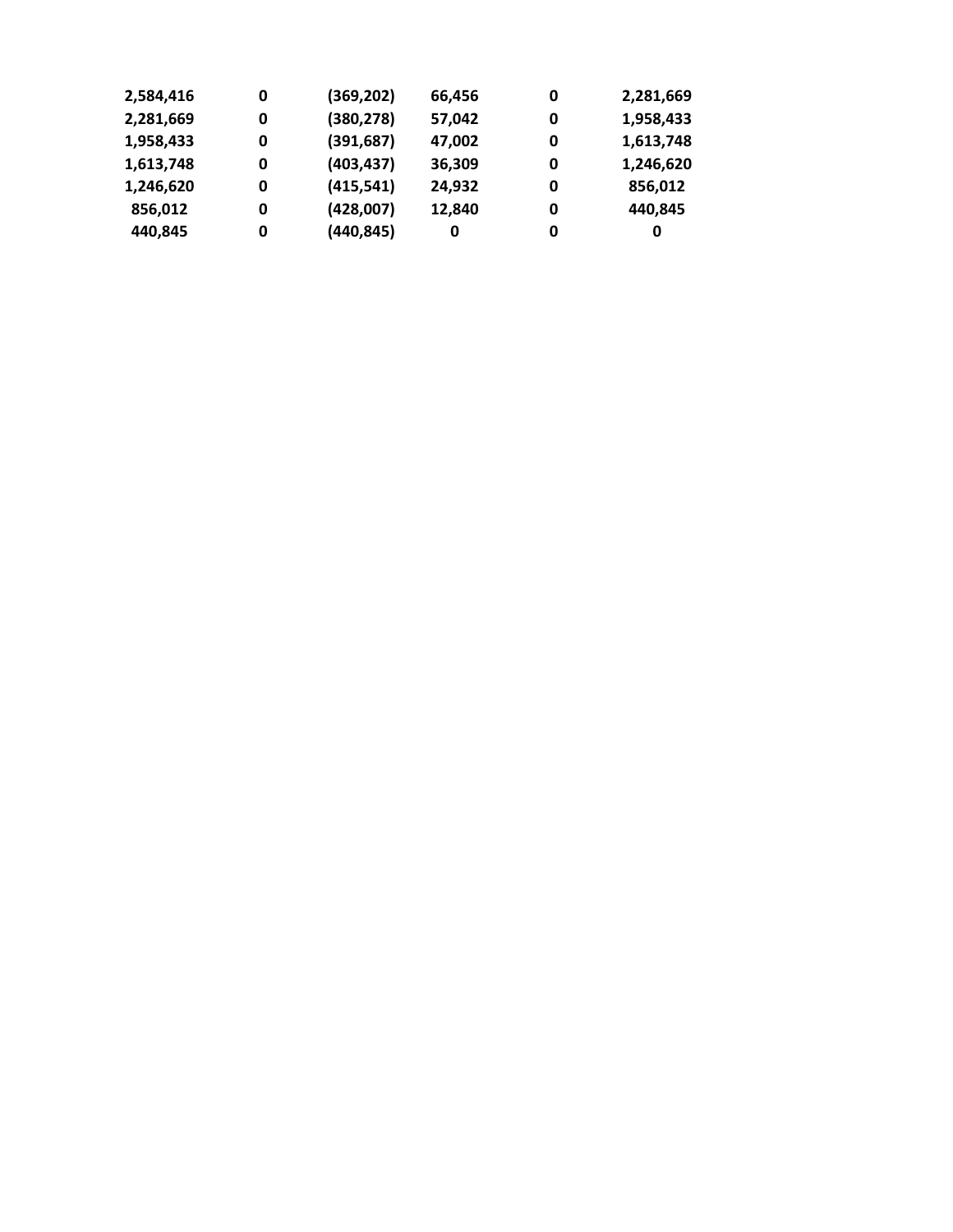|           | Table 1                                                                         |                          |                                                     |                  |                                |
|-----------|---------------------------------------------------------------------------------|--------------------------|-----------------------------------------------------|------------------|--------------------------------|
|           | Moccasin Mike Sanitary Landfill (Lic# 2627) - 2018                              |                          |                                                     |                  |                                |
|           | Engineer's Estimate of Probable Closure Costs (23.1 Acres)                      |                          |                                                     |                  |                                |
|           | Item                                                                            | Units                    | <b>Plan Units</b>                                   | Cost/Unit        | Extension                      |
|           |                                                                                 |                          |                                                     |                  |                                |
| 1.0       | Final Cover Construction (23.1 acres)                                           |                          |                                                     |                  |                                |
|           | a. Grading (6"-assumes onsite ADC material)                                     | CY                       | 18,640                                              | \$8.00           | \$149,120.00                   |
|           | b. Install 2-ft clay layer (off-site clay-Wis Point/Demo Stockpile)             | CY                       | 74,540                                              | \$12.00          | \$894,480.00                   |
|           | c. Install 40-mil textured LLDPE                                                | SF                       | 1,006,240                                           | \$0.80           | \$804,992.00                   |
|           | d. Drainage layer (1-ft)                                                        | CY                       | 37,270                                              | \$35.00          | \$1,304,450.00                 |
|           | e. Install 1.5-ft rooting zone layer (off-site -Wis Point/Demo Stockpile)       | CY                       | 55,910                                              | \$8.00           | \$447,280.00                   |
|           | f. Install 0.5-ft top soil layer (off-site-Wis Point/Demo Stockpile)            | CY                       | 18,640                                              | \$8.00           | \$149,120.00                   |
|           | g. Surface water/drainage layer div. berms (off-site -Wis Point/Demo Stockpile) | LF                       | 7,740                                               | \$20.00          | \$154,800.00                   |
|           | h. Construct down slope drainage flume/fittings (HDPE Pipe)                     | LF                       | 508                                                 | \$85.00          | \$43,180.00                    |
|           | <b>Outlet Structures</b>                                                        | EACH                     | $\Omega$                                            | \$5,000.00       | \$0.00                         |
|           | Cover Drainage Pipe/Perimeter Drain/Aggregate                                   | LF                       | 2,500                                               | \$25.00          | \$62,500.00                    |
|           | k. Seed, fertilize, mulch                                                       | AC                       | 23                                                  | \$7,500.00       | \$173,250.00                   |
|           | Borrow Site Erosion control, Restoration, Grading                               | LS                       | $\mathbf{1}$                                        | \$10,000.00      | \$10,000.00                    |
|           | m. Erosion Control/Haul Road Maintenance                                        | LS                       | $\mathbf{1}$                                        | \$25,000.00      | \$25,000.00                    |
|           | n. Mobilization and demobilization                                              | LS                       | $\mathbf{1}$                                        | \$227,750.00     | \$227,750.00                   |
|           |                                                                                 |                          |                                                     | subtotal         | \$4,445,922.00                 |
| 2.0       | Gas System Install                                                              |                          |                                                     |                  |                                |
|           | a. Gas header (14-in)                                                           | LF                       | $\mathbf{0}$                                        | \$40.00          | \$0.00                         |
|           | b. Gas Header (6-in)                                                            | $\overline{\mathsf{LF}}$ | $\Omega$                                            | \$30.00          | \$0.00                         |
|           | c. Gas well installation (GEW-11, 18, 20, 27, 36)                               | E                        | 571                                                 | \$150.00         | \$85,650.00                    |
|           | d. Well head installation/Leachate pumping system                               | EACH                     | 5                                                   | \$5,000.00       | \$25,000.00                    |
|           | f. Lateral installation (6-in)                                                  | LF                       | 850                                                 | \$50.00          | \$42,500.00                    |
|           | g. Drip leg and manhole installation                                            | EACH                     | $\overline{0}$                                      | \$10,000.00      | \$0.00                         |
|           | h. Cleanout/valve manhole installation                                          | EACH                     | $\mathbf{0}$                                        | \$1,000.00       | \$0.00                         |
|           | i.Flare                                                                         | LS                       | $\mathbf{1}$                                        | \$150,000.00     | \$150,000.00                   |
|           |                                                                                 |                          |                                                     | subtotal         | \$303,150.00                   |
|           |                                                                                 |                          |                                                     |                  |                                |
| 3.0       | Engineering, documentation & review fees                                        | <b>ACRE</b>              | $23$ s                                              | 10,000.00        | \$230,000.00                   |
|           |                                                                                 |                          |                                                     |                  |                                |
|           |                                                                                 |                          |                                                     |                  |                                |
|           |                                                                                 |                          |                                                     | Subtotal=        | \$4,979,072.00                 |
|           |                                                                                 |                          |                                                     | 10% Contingency= | \$497,907.20                   |
|           |                                                                                 |                          | Total Estimated Final WCS Cover Construction Costs= |                  | \$5,476,979.20<br>\$237,098.67 |
| Cost/Acre |                                                                                 |                          |                                                     |                  |                                |

 $\parallel$ Notes:

Per City's request SEH assumed required clay, rooting zone, and top soil volumes are available at Wisconsin Point or Demo Site Material quantity/volumes are based on in place survey volumes. Adjustments for shrinkage/swell will be necessary for stockpile volumes Costs presented are based on 2018 current value. It is assumed the City will adjust for inflation/interest.

This engineers estimate does not reflect the Worst Case Closure scenario as of 2018 for WDNR financial assurance

LFG system components reflect the final stage (2025) of system installation based on 2019, 2020, 2022 and 2025 construction sequences and approval of 2018 plan modification to reduce the number of LFG extraction wells. This does not reflect a reduction in LFG depth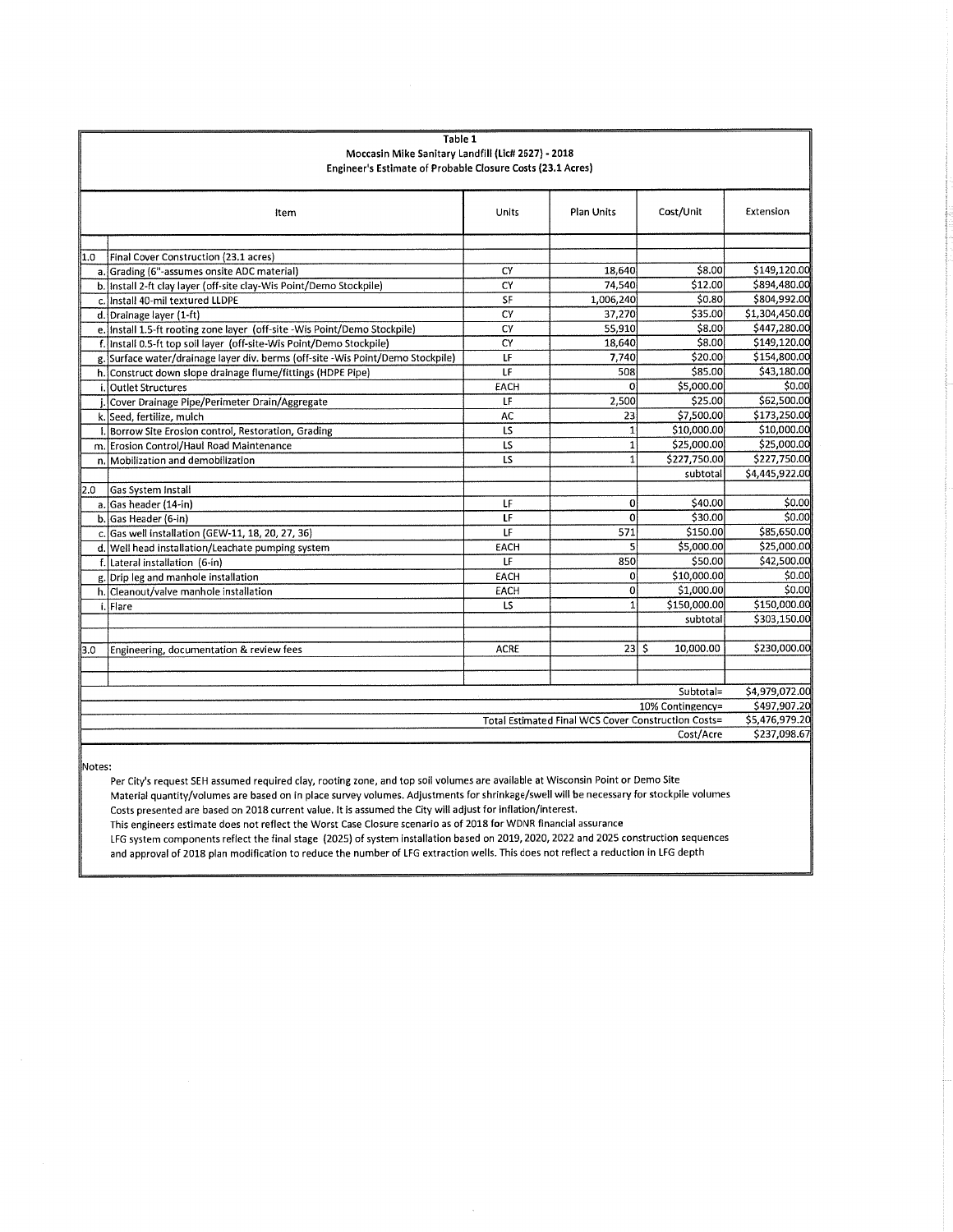|     | Table 2<br>Moccasin Mike Sanitary Landfill - 2018<br>Annual Long-Term Care Estimate |                 |                                              |                              |              |  |  |
|-----|-------------------------------------------------------------------------------------|-----------------|----------------------------------------------|------------------------------|--------------|--|--|
|     | item                                                                                | <b>Units</b>    | Plan Units                                   | Cost/Unit                    | Extension    |  |  |
|     |                                                                                     |                 |                                              |                              |              |  |  |
| 1.0 | Land Surface Care                                                                   | <b>HOURS</b>    | 8                                            | \$70.00                      | \$560.00     |  |  |
|     | a. Annual site inspections (8 hr/inspection)                                        | AC              | 0.5                                          | \$2,000.00                   | \$1,000.00   |  |  |
|     | b. Erosion repair (assume 0.5 ac of cover repaired annually)                        | AC              | 0.5                                          | \$2,500.00                   | \$1,250.00   |  |  |
|     | c. Seed, fertilize, mulch<br>d. Road Maintenance/Snow plowing                       | <b>LS</b>       | 1                                            | \$4,000.00                   | \$4,000.00   |  |  |
|     |                                                                                     | تآ              | $\mathbf{1}$                                 | \$1,000.00                   | \$1,000.00   |  |  |
|     | e. Sed. Basin Inspection and Maintenance (4)                                        | LS              | $\mathbf{1}$                                 | \$200.00                     | \$200.00     |  |  |
|     | f. Settlement Hub Monitoring                                                        | LS              | $\overline{\mathbf{1}}$                      | \$2,400.00                   | \$2,400.00   |  |  |
|     | g. Mowing                                                                           |                 |                                              |                              |              |  |  |
|     | Leachate Collection System                                                          |                 |                                              |                              |              |  |  |
| 2.0 | a. Annual inspection of pumps and associated infrastructure (8 hr)                  | <b>HOURS</b>    | 8                                            | \$70.00                      | \$560.00     |  |  |
|     | b. Pump/Infrastructure Maintenance (parts, labor, etc)                              | LS              | $\overline{\mathbf{1}}$                      | \$5,000.00                   | \$5,000.00   |  |  |
|     | c. Pump replacement (every 7 years, 5 pumps)                                        | EACH            | 0.75                                         | \$7,500.00                   | \$5,625.00   |  |  |
|     | d. GEW leachate pumping system Maintenance (parts, labor, etc)                      | LS              | 1.00                                         | \$2,500.00                   | \$2,500.00   |  |  |
|     | e. Electricity                                                                      | $\overline{15}$ | $\mathbf{1}$                                 | \$1,000.00                   | \$1,000.00   |  |  |
|     | f. Jet clean pipelines (annual)                                                     | تآ              | $\mathbf{1}$                                 | \$7,500.00                   | \$7,500.00   |  |  |
|     | g. Leachate treatment (3" over 48 acres)                                            | 1000/GALLON     | 4,086                                        | \$2.87                       | \$11,727.32  |  |  |
|     |                                                                                     |                 |                                              |                              |              |  |  |
| 3.0 | <b>Gas Extraction System</b>                                                        |                 |                                              |                              |              |  |  |
|     | a. Flare/Blower Replacement                                                         | <b>LS</b>       | $\mathbf{1}$                                 | \$3,750.00                   | \$3,750.00   |  |  |
|     | b. GEW Replacement (ave 1 GEW/yr)                                                   | EACH            | $\overline{\mathbf{1}}$                      | \$7.000.00                   | \$7,000.00   |  |  |
|     | c. LFG Header/Lateral Repair/Well Head                                              | LS              | $\mathbf{1}$                                 | \$500.00                     | \$500.00     |  |  |
|     | d. Electricity                                                                      | <b>LS</b>       | $\mathbf{1}$                                 | \$7,500.00                   | \$7,500.00   |  |  |
|     | e. Monitoring LFG system, GEWs, GPs, qtly leachate head levels                      | <b>MONTH</b>    | 12                                           | \$1,200.00                   | \$14,400.00  |  |  |
|     | f. Analytical costs                                                                 | EACH            | $\mathbf{1}$                                 | \$400.00                     | \$400.00     |  |  |
|     | g. Reporting                                                                        | LS              | 1                                            | \$8,000.00                   | \$8,000.00   |  |  |
|     |                                                                                     |                 |                                              |                              |              |  |  |
| 4.0 | Environmental Monitoring                                                            |                 |                                              |                              |              |  |  |
|     | a. Monthy leachate head elevations (3 LHW, 15 minutes each)                         | <b>HOUR</b>     | $\overline{9}$                               | \$70,00                      | \$630.00     |  |  |
|     | b. Semi-annual sampling (MWs, Lift Station, Grad Control Sump, SW)                  | EACH            | 52                                           | \$70.00                      | \$3,640.00   |  |  |
|     | c. Analytical costs (semi-annual leachate)                                          | EACH            | $\overline{2}$                               | \$300.00                     | \$600,00     |  |  |
|     | d. Analytical costs (semi-annual MWs/SW/Gradient Control                            | EACH            | 50                                           | \$75.00                      | \$3,750.00   |  |  |
|     | e. MW Repair/Replacement                                                            | LS              | $1\vert$                                     | \$1,000.00                   | \$1,000.00   |  |  |
|     |                                                                                     |                 |                                              |                              |              |  |  |
| 5.0 | Administration and Reporting                                                        |                 |                                              |                              |              |  |  |
|     | a. Semi-annual mtg with laboratory and report to WDNR                               | LS              | $\overline{2}$                               | \$1,200.00                   | \$2,400.00   |  |  |
|     | b. Annual report                                                                    | LS              | $\overline{1}$                               | \$5,000.00                   | \$5,000.00   |  |  |
|     |                                                                                     |                 |                                              |                              |              |  |  |
|     |                                                                                     |                 |                                              |                              |              |  |  |
|     |                                                                                     |                 |                                              | Subtotal=                    | \$102,892.32 |  |  |
|     |                                                                                     |                 |                                              | 10% Contingency (per NR520)= | \$10,289.23  |  |  |
|     |                                                                                     |                 | Total Estimated Annual Long-Term Care Costs= |                              | \$113,181.55 |  |  |

 $\overline{\text{Note}}$ 

 $\label{eq:2.1} \mathcal{L}(\mathcal{L}^{\text{max}}_{\mathcal{L}}(\mathcal{L}^{\text{max}}_{\mathcal{L}})) \leq \mathcal{L}(\mathcal{L}^{\text{max}}_{\mathcal{L}}(\mathcal{L}^{\text{max}}_{\mathcal{L}}))$ 

Settlement hub monitoring required annually for 3 yrs, then once every 5 yrs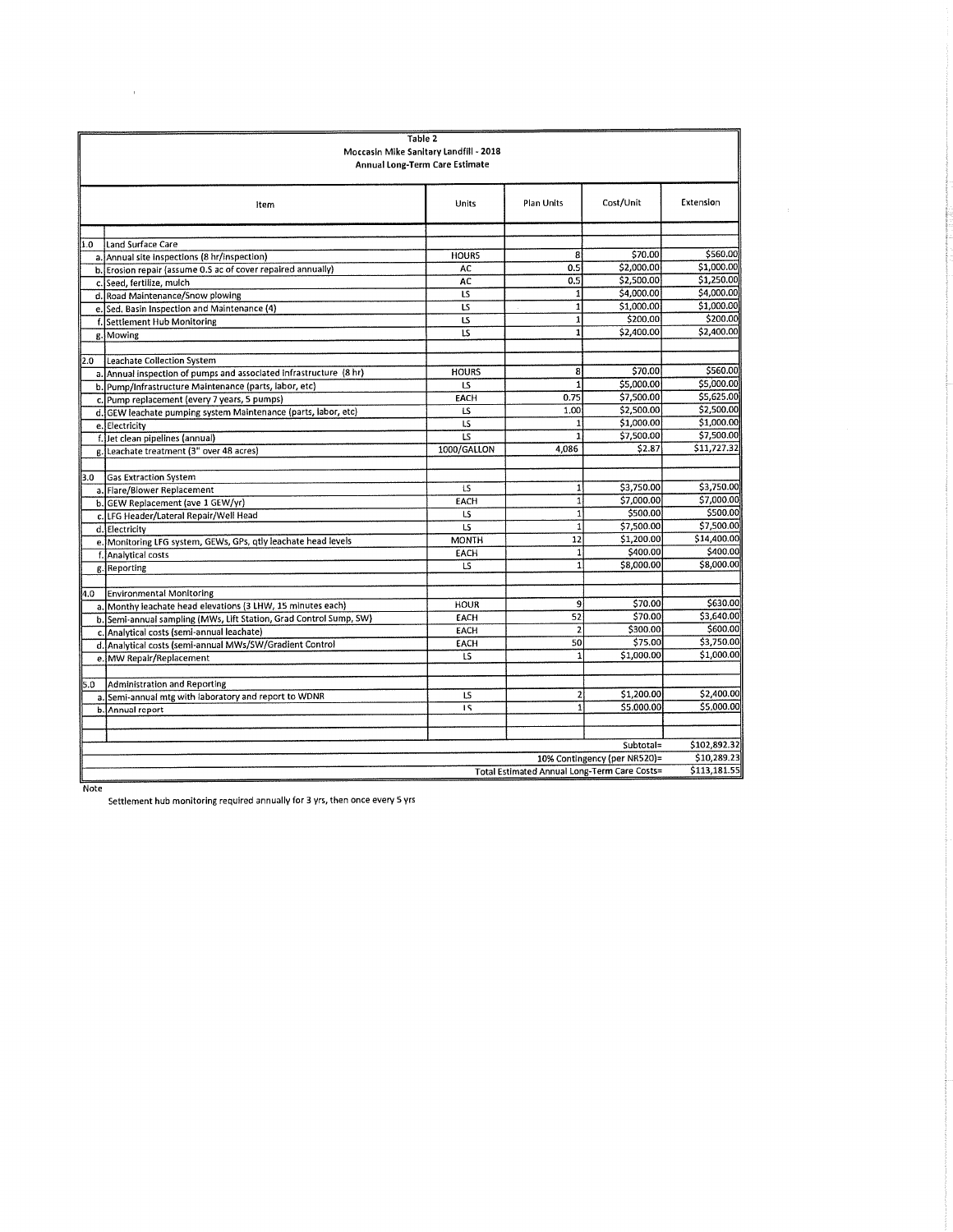## **Fourth Amendment to the**

## **Superior Wisconsin Agreement for Processing Parking Citations**

THIS FOURTH AMENDMENT to the Superior Wisconsin Agreement for Processing Parking Citations (the "Fourth Amendment") is made and entered into as of the day of \_\_\_\_\_\_\_\_\_, 2019 (the "Effective Date"), by and between the Superior Wisconsin ("Superior") and PROFESSIONAL ACCOUNT MANAGEMENT, LLC ("PAM").

WHEREAS, Superior and PAM entered into the Agreement for Processing Parking Citations dated February 7, 2006 (the "Agreement");

WHEREAS, Superior and PAM desire to amend the contract term by extending it to accommodate the implementation of a new enforcement system and to change the term to expire at the end of a calendar year.

NOW THEREFORE, in consideration of the mutual covenants and agreements contained herein, and intending to be legally bound hereby, the parties hereto agree as follows:

## 1. Extension of Agreement

- a. The current extension of the Agreement, which expires February 6, 2020, is hereby extended through December 31, 2024.
- b. Pricing in effect January 1, 2020 shall be \$2.85 per ticket issued
- c. Future contract CPI pricing increases shall take effect January 1 of each calendar year.

## 2. New Enforcement System

- a. CivicSmart new Android enforcement system
- b. Samsung Galaxy Note 9, ruggedized
- c. Zebra ZQ510 Printer
- d. All installation training, maintenance and hosting for the duration of the contract

## 3. Early Termination

a. Should Superior desire to terminate the contract before the expiration date, they will be responsible for paying an early termination fee equal to the number of months remaining on the contract at the time of termination X \$400.

# **SIGNATURE PAGE FOLLOWS**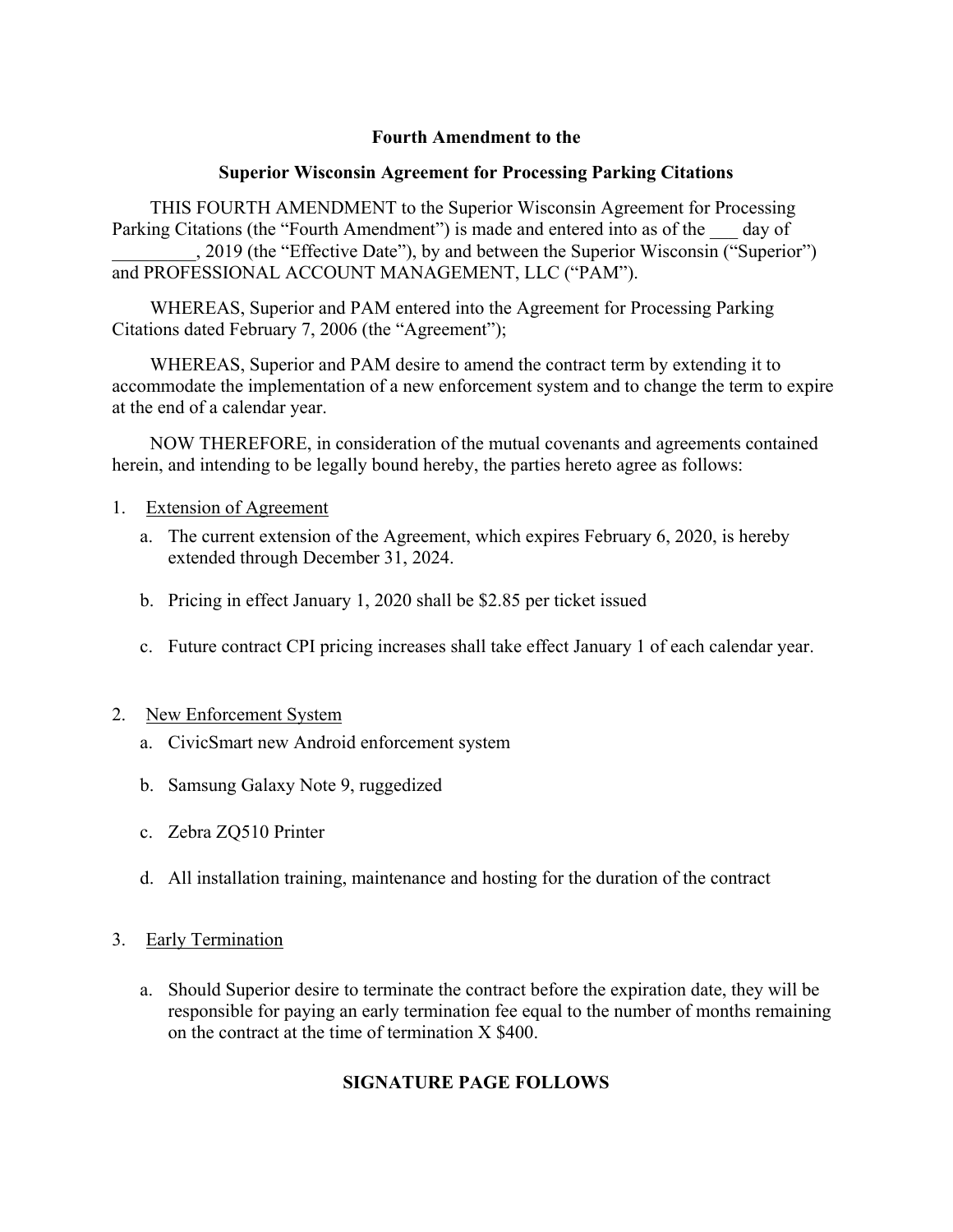IN WITNESS WHEREOF, the parties have executed this Fourth Amendment as of this  $day of$   $, 2019$ 

## SUPERIOR WISCONSIN PROFESSIONAL ACCOUNT MANAGEMENT, LLC

Name: Name: Its: Its:

By:  $/s/$  By:  $/s/$  By:  $/s/$  Name:  $\frac{1}{s}$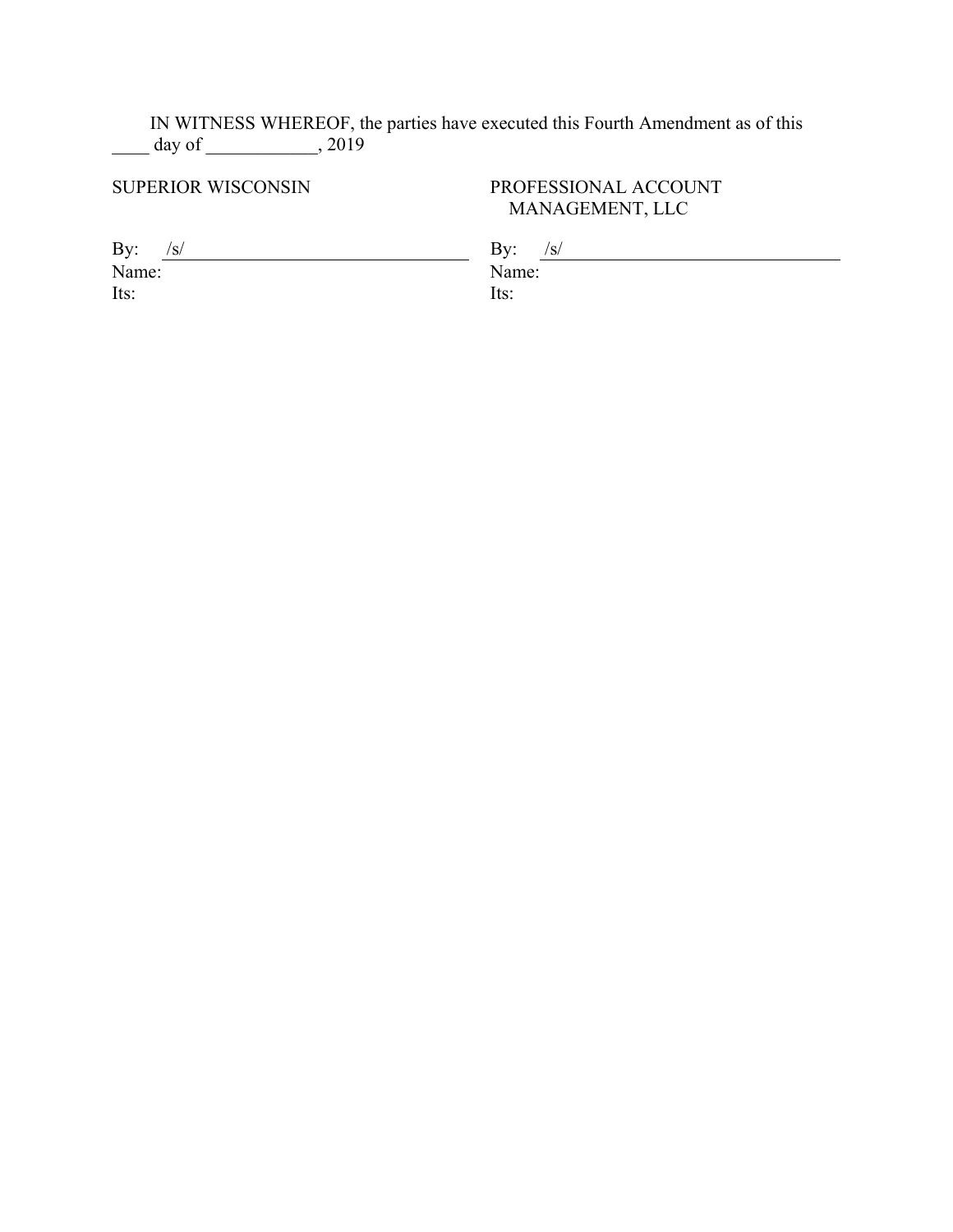# **Amendment I to the Affiliation Agreement Between the City of Superior And University of Wisconsin Board of Regents University of Wisconsin-Superior**

The City of Superior, State of Wisconsin, a municipal corporation existing by and under the authority of the laws of the State of Wisconsin (hereinafter referred to as the 'Owner') and University of Wisconsin Board of Regents, University of Wisconsin-Superior. (herein known as 'University') are parties to an Agreement dated October 6, 2017 for a mutual intern program.

Both parties desire to amend the Agreement as follows:

**Term of Agreement and Termiantion.** The City and the University agree to exercise a one (1) year extension for the period of January 1, 2020, through December 31, 2020. It may be terminated solely by written notice, ninety (90) days in advance, by either party to the designated agent of the other as shown below. This agreement may be renewed upon mutual agreement.

All other terms and conditions of this agreement remain in full force and effect.

The parties, intending to be legally bound have executed this amendment on the day and year set forth below.

\_\_\_\_\_\_\_\_\_\_\_\_\_\_\_\_\_\_\_\_\_\_\_\_\_\_\_\_\_\_\_\_\_\_ \_\_\_\_\_\_\_\_\_\_\_\_\_\_\_\_\_\_\_\_\_\_\_\_\_\_\_\_\_\_\_\_

\_\_\_\_\_\_\_\_\_\_\_\_\_\_\_\_\_\_\_\_\_\_\_\_\_\_\_\_\_\_\_\_\_\_ \_\_\_\_\_\_\_\_\_\_\_\_\_\_\_\_\_\_\_\_\_\_\_\_\_\_\_\_\_\_\_\_

Signed this <u>equal</u> day of <u>equal</u> 2019

\_\_\_\_\_\_\_\_\_\_\_\_\_\_\_\_\_\_\_\_\_\_\_\_\_\_\_\_\_\_\_\_\_\_\_\_\_\_

University of Wisconsin-Superior

Jeffrey Kahler, Vice Chancellor for Administration & Finance

CITY OF SUPERIOR, WISCONSIN

Mayor City Attorney

Assistant Finance Director City Clerk

Approved by the Superior City Council on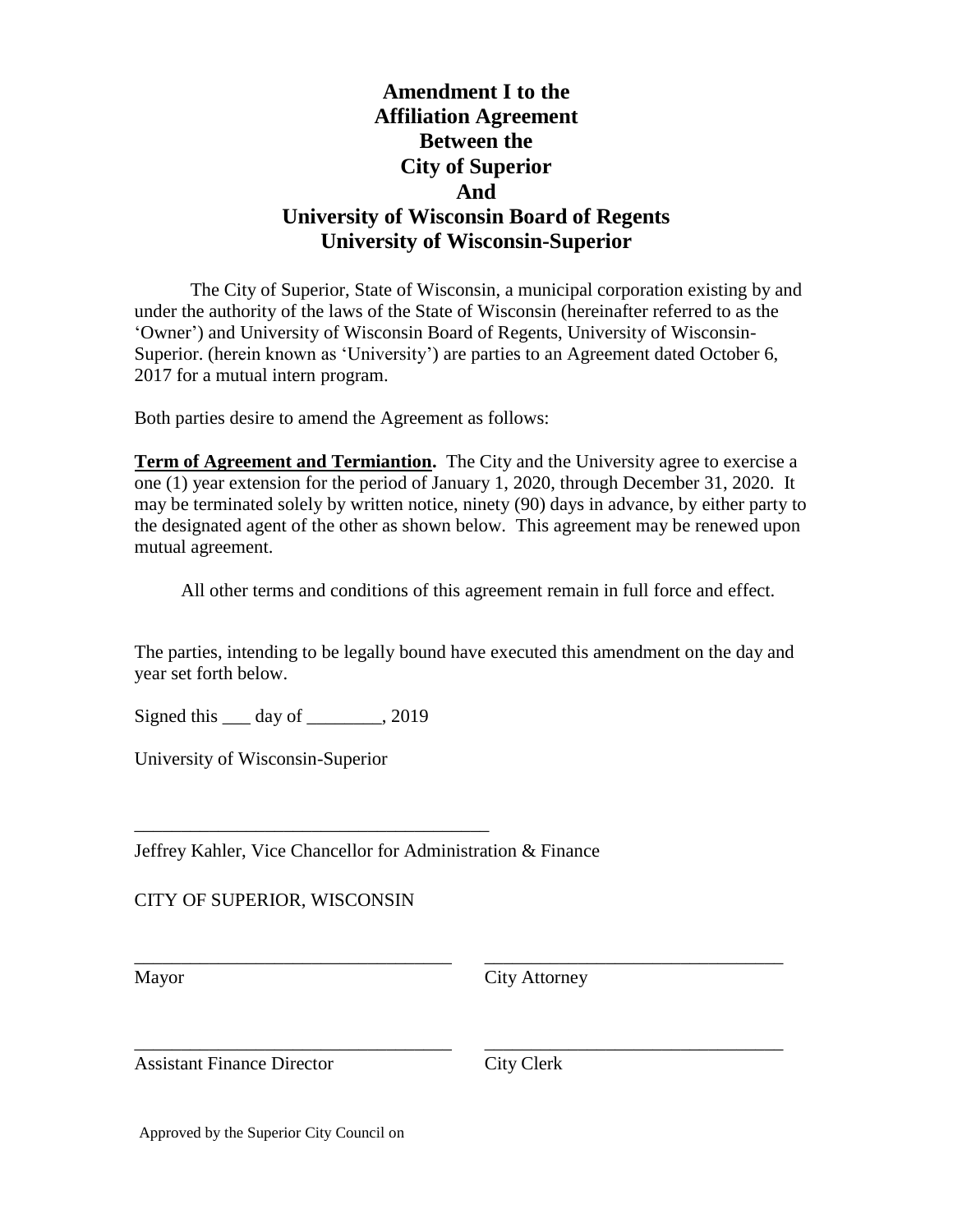## **Affiliation Agreement Between the University of Wisconsin Board of Regents (BOR) University of Wisconsin-Superior and the City of Superior, Wisconsin**

This document serves as an agreement between the University of Wisconsin BOR dba, University of Wisconsin-Superior (hereinafter referred to as "University") and City of Superior (hereinafter referred to as City).

**\_\_\_\_\_\_\_\_\_\_\_\_\_\_\_\_\_\_\_\_\_\_\_\_\_\_\_\_\_\_\_\_\_\_\_\_\_\_\_\_\_\_\_\_\_\_\_\_\_\_\_\_\_\_\_\_\_\_\_\_\_\_\_\_\_\_\_\_\_\_\_\_** 

The University considers field education a vital part of the professional education of students and recognizes the importance of the City's contribution to this process.

Both the University and the City recognize the contributions of the students in providing services to the community; therefore, by entering into this affiliation agreement the University and the City acknowledge the cooperation and communication necessary to fulfill this partnership.

## **The University Agrees**:

- 1. That the University will provide the City with a comprehensive Internship Guide and information on the process and policies for field, detailing the academic conduct of the students' education practicum. Upon acceptance of this Guide, it shall become a part of this agreement and shall be incorporated by reference.
- 2. To recognize within the extent and limitations of §§ 895.46(1) and 893.82, Wis. Stats., that the State will pay judgments for damages and costs against its officers, employees and agents (which includes students) arising out of their activities while within the scope of their assigned responsibility in the program at the Agency.
- 3. The University will be responsible for internships that are conducted during a regular academic semester(s) or scheduled summer terms(s). The University and the City agree to schedule the internship hours to mutually benefit all parties involved and to conform to the scheduling formula of hours of site contact to equal one credit.
- 4. The University shall certify eligibility for students registering internships for academic credit. Approved students will have the appropriate educational background and skills consistent with the advertised internship and departmental requirements for participation.
- 5. The University determines the amount of academic credit to be earned through the internship and establishes all academic requirements that the student must meet to earn the credit. The University establishes a grading system and criteria to earn the grade upon completion of the internship.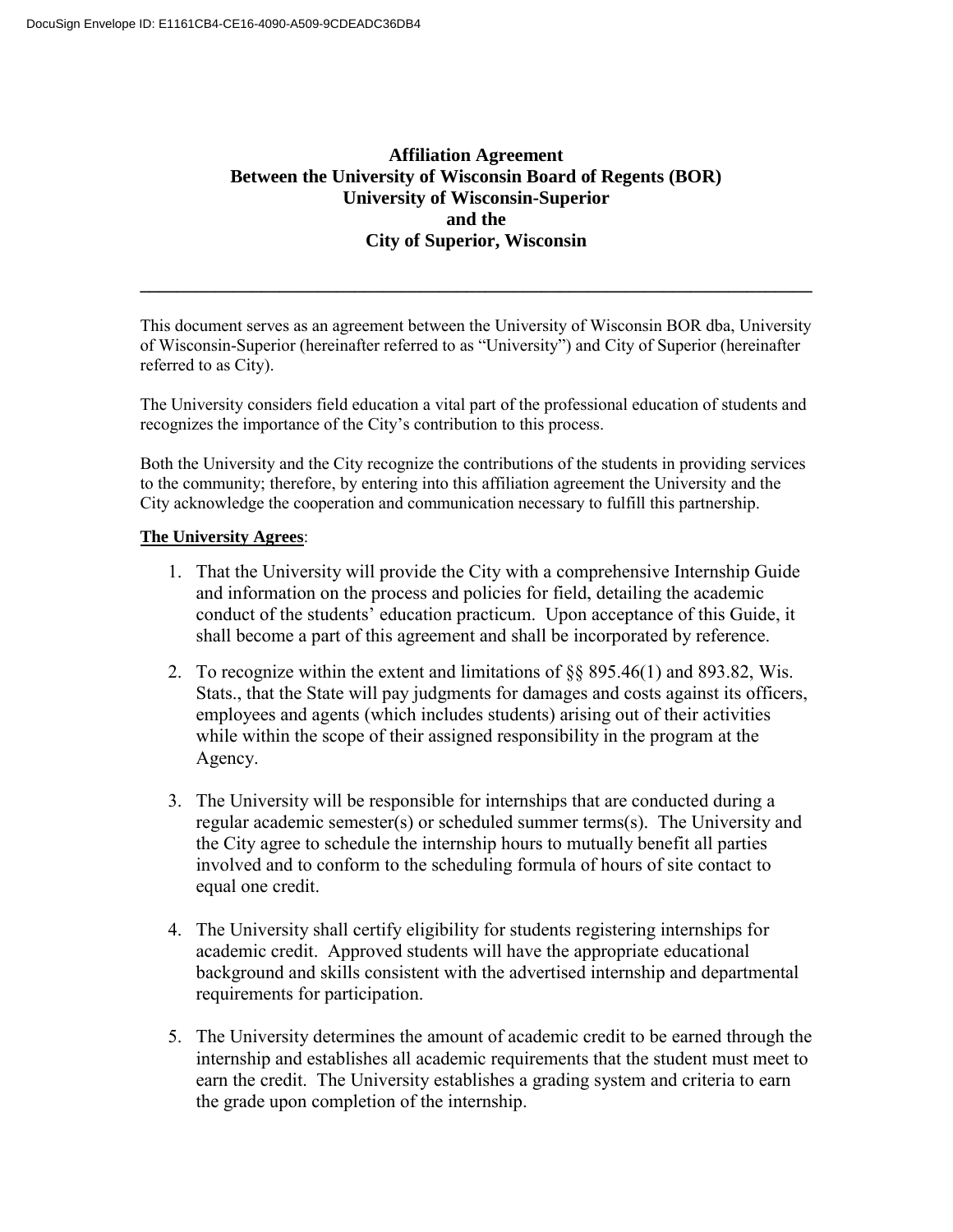- 6. The University will assign a faculty member to monitor and evaluate the student's performance during the internship. The university will assume all costs associated with faculty supervision of the intern.
- 7. The University, at the beginning of the internship term, will provide the City with all evaluation materials and the expected timeline for submission.
- 8. The University agrees to advise students of any know policies, procedures, and requirements of the internship as specified by the City and the students' responsibilities under this Agreement. The University will require its students, who are participating in the internship experience, to comply with the health status requirements of the City, including but not limited to, background investigations, drug testing, and health screenings.
- 9. The University, at the beginning of the internship term, will inform the City of course requirements such as the intern's attendance at meetings/ seminars or activities that may take the intern away from the assignment.
- 10. The University may request termination of the internship placement for any student not complying with University guidelines and procedures for the internship program, as long as the City has been notified in advance.

## **The City Agrees**:

- 1. The City agrees to prepare an internship job description that outlines the duties and responsibilities of the intern. The University will use this document to determine the suitability of the internship for academic credit. Should changes to the job description be necessary after the internship is approved, the City agrees to notify the University of such changes.
- 2. The City agrees to notify the University of all selection criteria and any requirements of the selection process including but not limited to background investigations, drug testing, and health screenings. The City will not accept students as participants in the program unless the student is certified as a program participant in writing by the appropriate coordinator of the University.
- 3. The City selects interns based on the City's needs and preferences.
- 4. The City determines the schedule that the intern will maintain on premises. The total scheduled hours will comply with standards established by the University for the award of credit hours: The minimum internship is 450 hours for a semester or summer term.
- 5. The City, at the beginning of the internship, determines the amount of compensation, if any, received by the intern. The City will inform the University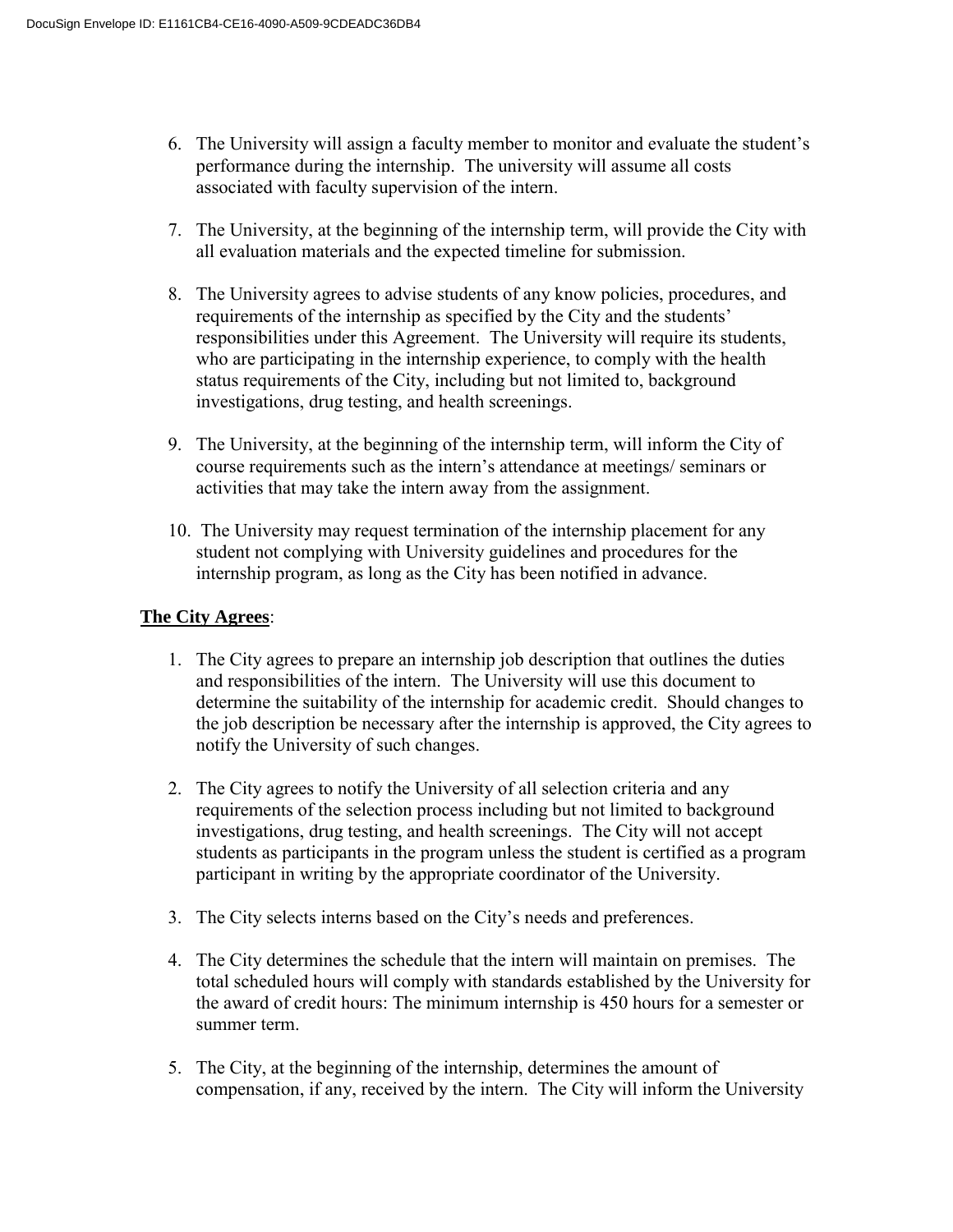if interns will receive an hourly wage, stipend or will serve in a non-paid capacity. Unpaid interns are not covered under the City's Workman's Compensation Policy. Paid interns are covered under the City's Workman's Compensation Policy. Paid or unpaid interns will not be covered or eligible for City health, life, or dental insurances. Paid or unpaid interns will not be eligible for City holiday, vacation, or sick time benefits.

- 6. The City agrees to provide suitable workspace and resources for the intern to complete the internship assignment. The City will also provide orientation, training, supervision and evaluation of the intern.
- 7. The City shall provide all reasonable information requested by the University on a student's internship performance. If there are any student evaluations, they will be completed and returned according to any reasonable schedule agreed to by the University and the City.
- 8. The City agrees to make every possible accommodation to the University's request for a faculty site visit during the internship. The City also agrees to allow the intern to attend university required internship meetings/seminars during the internship.
- 9. Should the City become dissatisfied with the performance of the student, the City may request removal of the student. This should occur only after the University has been notified in advance and a satisfactory resolution cannot be obtained.

## **The University and the City Jointly Agree**:

- 1. That there shall be no discrimination against students on the basis of the students' race, color, creed, religion, age, gender, sexual orientation, national origin, ancestry, disability, political orientation, pregnancy, marital or parental status. Each party will make reasonable accommodations to assure accessibility to training programs for persons with disabilities.
- 2. To the extent permitted by law, the City and the University will indemnify their own employees, officers, and agents against liability for damages arising out of their activities while acting within the scope of their respective employment or agency, either by providing insurance or for political subdivisions of the State of Wisconsin pursuant to §§ 893.82 and 895.46. To the extent permitted and required by law, the University will indemnify students in a training program for credit required for graduation.
- 3. By executing this agreement, neither the University nor the City waives any constitutional, statutory or common law defenses, nor shall the provisions of agreement create any rights in any third party.
- 4. This Agreement will be interpreted, and the rights and liabilities of the Parties determined, in accordance with the laws of the State of Wisconsin.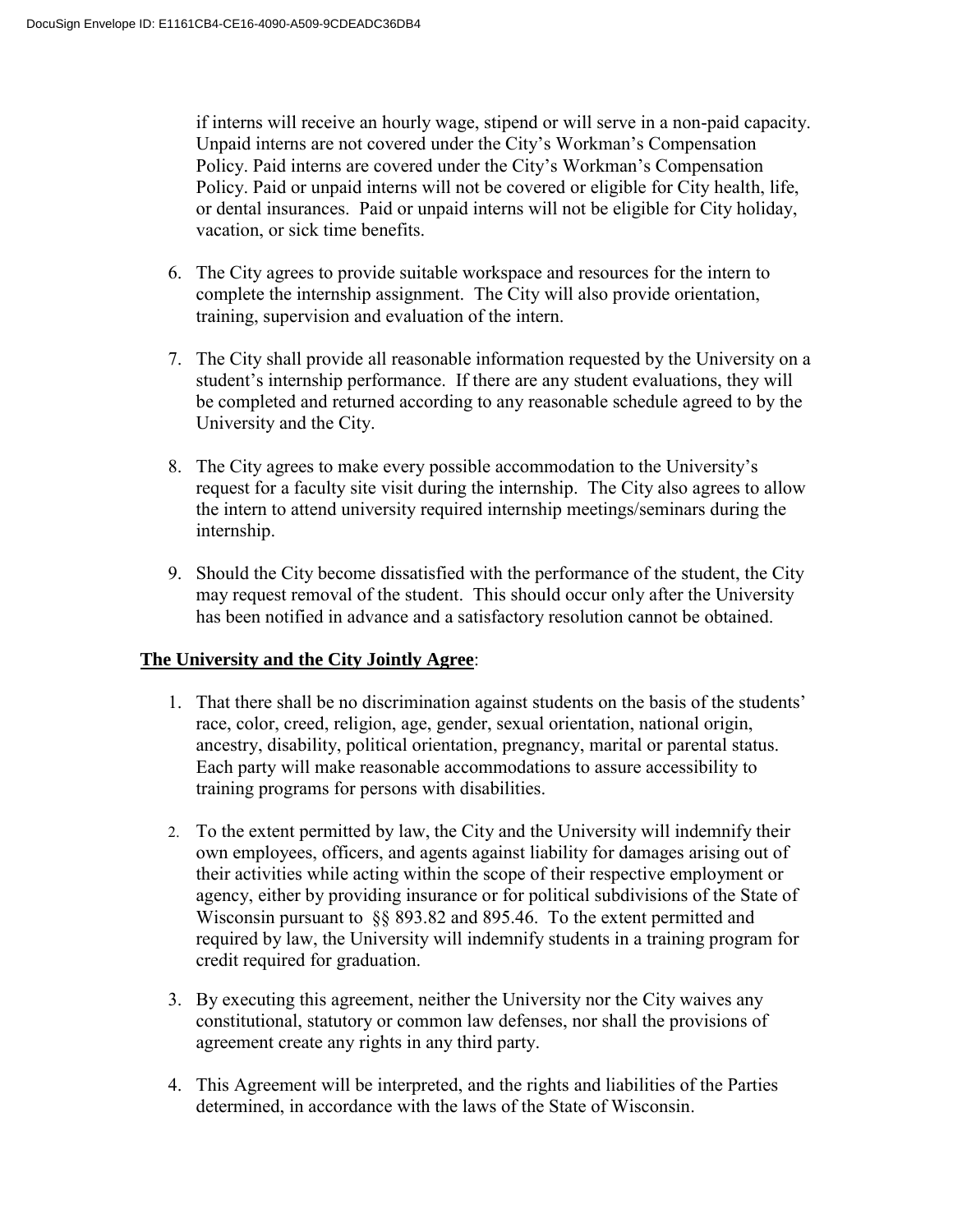- 5. This Agreement is binding only when signed by both parties. Any modifications or amendments must be in writing and signed by both parties.
- 6. The relationship between the parties to the Agreement to each other is that of independent contractors. The relationship of the parties to this contract to each other shall not be construed to constitute a partnership, joint venture or any other relationship, other than that of independent contractors.

## **Term of Agreement and Termination**:

This agreement shall begin on October 4, 2017 and shall end on December 31, 2019. It may be terminated solely by written notice, ninety (90) days in advance, by either party to the designated agent of the other as shown below. This agreement may be renewed upon mutual agreement.

| University's Agreement Administrator: | City's Agreement Administrator:    |
|---------------------------------------|------------------------------------|
| UW-Superior                           | City of Superior                   |
| Attn: Vice Chancellor Admin/Finance   | Attn: Human Resources              |
| PO Box 2000                           | 1316 North 14 <sup>th</sup> Street |
| Superior, WI 54880                    | Superior, WI 54880                 |

Program Memoranda presented by the University and accepted by the City shall be for a term of no longer than one year. They may be renewed upon by mutual agreement. If the Accepted Program Memoranda is construed to be inconsistent in any manner with this Agreement, the terms of this Agreement shall apply. Any fully executed Program Memoranda shall be incorporated by reference and become a part of this Agreement if not inconsistent in any manner with this agreement.

### **For the University of Wisconsin-Superior**:

Georgette toenig 10/6/2017

Georgette Koenig, Vice Chancellor Admin/Finance

| For the City:                            |                                  |
|------------------------------------------|----------------------------------|
| -DocuSigned by:                          | DocuSigned by:                   |
| Jim Paine                                | Terri Kalan                      |
| <b>Himp Paint</b> ** Mayor               | Ferri-Kalan, City Clerk          |
| DocuSigned by:                           | DocuSigned by:                   |
| Jean Vito                                | Frog Prell                       |
| Jean-Victo Foinance Dir/Sr Admin Officer | <b>Frou Presty City Attorney</b> |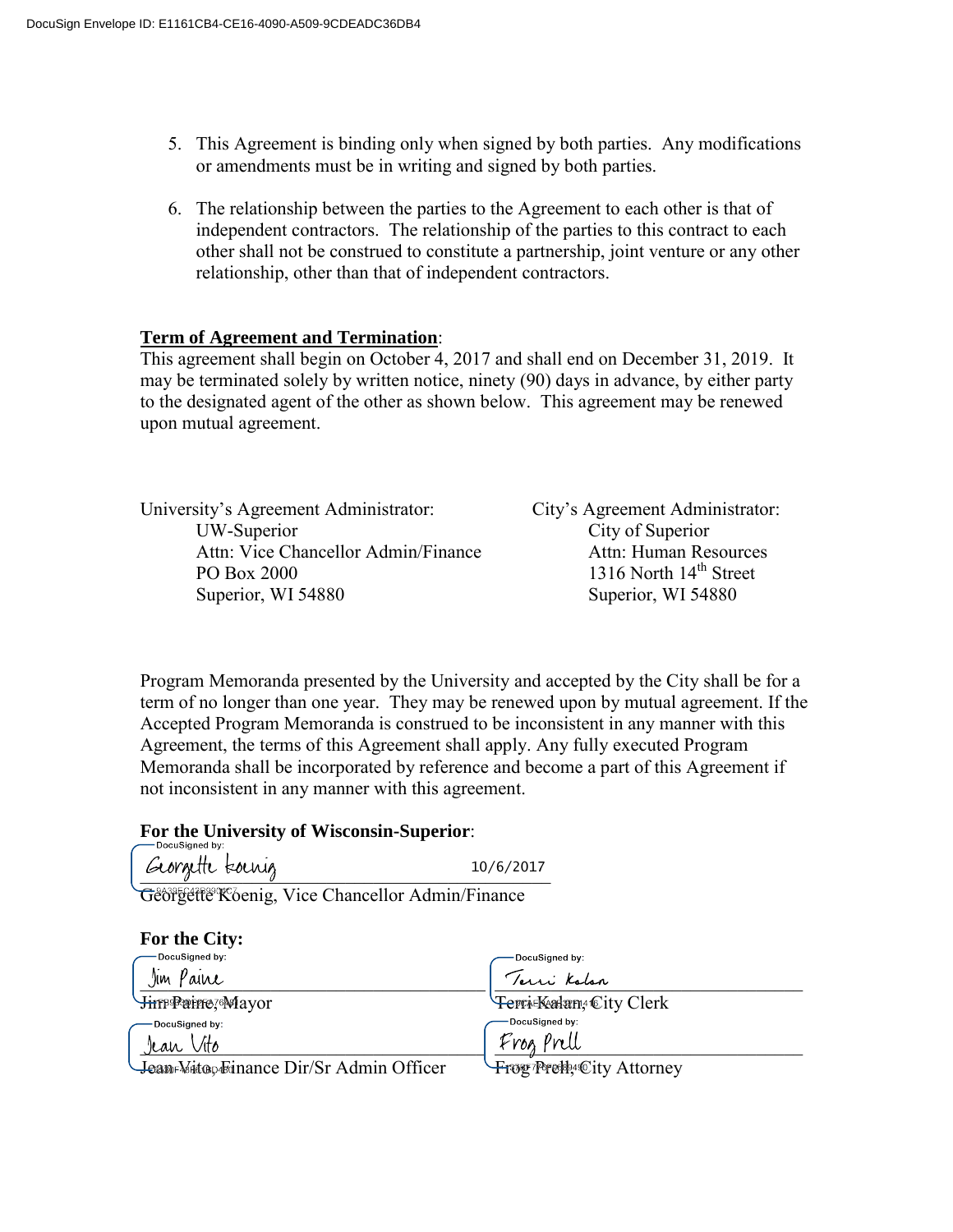### **Check Register for Oct 2019**

| Check Number Check Date |                    | Vendor Name                                                  | Transaction Amount Account Number Project Number |                                                        | Description 01                                       | Description 02                  |
|-------------------------|--------------------|--------------------------------------------------------------|--------------------------------------------------|--------------------------------------------------------|------------------------------------------------------|---------------------------------|
| 303729                  | 8/30/19            | POMEROY, MARVIN LEE                                          |                                                  | (150.00) 812-5661-566.39-10                            | 9/18/19 FM music                                     |                                 |
| 304173                  | 9/27/19            | NELSON, SHANE J                                              |                                                  | (150.00) 812-5661-566.39-10                            | 10/2/19 FM Music                                     |                                 |
| 304227                  | 10/1/19            | JACOBSON, LINDSEY M                                          |                                                  | 1,636.40 812-5661-566.21-80                            | BID Salary Jacobson 10/19                            |                                 |
| 304228                  | 10/1/19            | LUKE, PETER W.                                               |                                                  | 2,401.29 101-5110-511.29-90                            | Contract pmt PEGA Coord.                             |                                 |
| 304229                  | 10/1/19            | ROCHON, JOANN                                                |                                                  | 1,354.99 812-5661-566.21-80                            | BID Salary Rochon 10/1/19                            |                                 |
| 304230                  | 10/1/19            | <b>SUPERIOR PUBLIC MUSEUMS</b>                               |                                                  | 12,916.00 101-5512-551.29-90                           | Museum Mon. Alloc. 10/19                             |                                 |
| 304231                  | 10/2/19            | <b>BORST, JOSIAH</b>                                         |                                                  | 83.33 817-5151-515.39-10 WELNES                        | <b>WELLNESS INTERN STIPEND</b>                       | 9/23-27/19                      |
| 304232                  | 10/2/19<br>10/2/19 | CITY TREASURER PETTY CASH CLEARING                           |                                                  | 18.46 101-5142-514.39-10                               | <b>BOARD OF REVIEW MTG</b>                           |                                 |
|                         | 10/2/19            |                                                              |                                                  | 46.37 101-5143-514.39-10<br>119.72 101-5151-515.39-10  | <b>CVMIC MTG SUPPLIES</b><br>HEALTH INS MTG SUPPLIES |                                 |
|                         | 10/2/19            |                                                              |                                                  | 30.00 101-5144-514.31-90                               | NAT'; VOTER REG DAY                                  |                                 |
|                         | 10/2/19            |                                                              |                                                  | 49.37 101-5144-514.31-90                               | NAT'L VOTER REGIS DAY                                |                                 |
|                         | 10/2/19            |                                                              |                                                  | 125.64 101-5143-514.39-10                              | SUPPLIES FOR TRAINING                                |                                 |
| 304233                  | 10/2/19            | MISC.VENDOR-FINANCE                                          |                                                  | 205.22 601-0000-464.10-00                              | REFUND OF OVERPAYMENT                                | 5827 OGDEN AVE                  |
| 304234                  | 10/2/19            | HUMANE SOCIETY OF DOUGLAS COUNTY                             |                                                  | 10,000.00 101-5410-541.29-90                           | MONTHLY SUPPORT-SEPT                                 |                                 |
| 304235                  | 10/2/19            | LAKEHEAD CONSTRUCTORS, INC.                                  |                                                  | 750,000.00 406-5630-563.39-10                          | Reimb. payment obligation                            |                                 |
| 304236                  | 10/2/19            | TRI-STATE BUSINESS SYSTEMS                                   |                                                  | 89.05 101-5151-515.31-90                               | <b>SUPPLIES</b>                                      |                                 |
| 304237                  | 10/4/19            | AARDVARK SEPTIC PUMPING LLC                                  |                                                  | 150.00 232-5530-553.29-90                              | LOON'S FT PUMP 9/19                                  |                                 |
| 304238                  | 10/4/19<br>10/4/19 | ACTIVAR PLASTIC PRODUCTS GROUP                               |                                                  | 1,154.44 601-5361-536.35-96                            | 6" Valve/Flanges                                     |                                 |
| 304239                  | 10/4/19            | ALL SEASONS AUTO DETAILING                                   |                                                  | 321.15 601-5361-536.35-30<br>129.99 101-5210-521.35-90 | Ph Probe End-IV Bldg Effu<br>squad detail            |                                 |
| 304240                  | 10/4/19            | ALLFIBE TECH, LLC                                            |                                                  | 1,950.00 601-5361-536.35-31                            | Winter St Gate Activator                             |                                 |
| 304241                  | 10/4/19            | AMERIPRIDE LINEN & APPAREL SERVICES                          |                                                  | 11.50 101-5327-532.34-90                               | Carp cvrll                                           |                                 |
|                         | 10/4/19            |                                                              |                                                  | 23.80 101-5327-532.34-90                               | <b>Floor Mats</b>                                    |                                 |
|                         | 10/4/19            |                                                              |                                                  | 6.66 602-5362-536.34-90                                | <b>GB Coats</b>                                      |                                 |
|                         | 10/4/19            |                                                              |                                                  | 63.88 101-5323-532.29-90                               | SHOP COVERALLS                                       |                                 |
| 304242                  | 10/4/19            | ANDERSEN. THOMAS                                             |                                                  | 3,960.00 101-5151-515.29-90                            | Sept Audit Services                                  |                                 |
| 304243                  | 10/4/19            | ARROWHEAD CONCRETE WORKS INC                                 |                                                  | 738.75 259-5650-565.29-90 19KPRK                       | Concrete for park project                            | materials                       |
|                         | 10/4/19            |                                                              |                                                  | 738.75 400-5520-552.82-10 WEBPRK                       | Concrete for park project                            | materials                       |
|                         | 10/4/19            |                                                              |                                                  | 617.50 606-5361-536.35-97                              | Concrete/24th/Hammond                                |                                 |
| 304244                  | 10/4/19            | ARROWHEAD PRINTING INC                                       |                                                  | 200.00 232-5530-553.34-90                              | <b>BOAT LAUNCH ENVELOPES</b>                         |                                 |
| 304245                  | 10/4/19<br>10/4/19 | ASDCO CONSTRUCTION SUPPLY                                    |                                                  | 47.52 101-5240-524.34-90<br>201.00 601-5361-536.35-97  | <b>Business Cards for</b><br>Elbows                  | John Frischmann                 |
|                         | 10/4/19            |                                                              |                                                  | 201.00 606-5361-536.35-97                              | Elbows                                               |                                 |
| 304246                  | 10/4/19            | <b>AUTO VALUE SUPERIOR</b>                                   |                                                  | 142.08 101-5220-522.35-20                              | Oil Filters                                          |                                 |
|                         | 10/4/19            |                                                              |                                                  | 882.87 101-5323-532.35-30                              | <b>WIX</b>                                           | PO #P11559                      |
| 304247                  | 10/4/19            | <b>BACHAND GROUP INC</b>                                     |                                                  | 1,800.00 101-5240-524.29-90 ABATE                      | Board up                                             | 2701 N. 58th St.                |
| 304248                  | 10/4/19            | BERGSTROM ELECTRIC COMPANY                                   |                                                  | 1,558.00 605-5543-554.39-10                            | GOLF COURSE ELECTRIC REPA                            | <b>IRRIGATION REPAIRS</b>       |
|                         | 10/4/19            |                                                              |                                                  | 3,810.30 101-5346-534.24-90                            | SIGNAL DOWN 28TH HAMMOND                             |                                 |
|                         | 10/4/19            |                                                              |                                                  | 2,756.00 101-5346-534.24-90                            | SIGNAL REPAIRS SEPT                                  |                                 |
|                         | 10/4/19            |                                                              |                                                  | 2,489.10 101-5330-533.24-90                            | STR LIGHT REPAIRS SEPT                               |                                 |
| 304249                  | 10/4/19            | BLAINE BUSINESS CENTER, LLC                                  |                                                  | 800.00 812-5661-566.29-90                              | BID rent Oct 2019                                    |                                 |
| 304250                  | 10/4/19            | BMO HARRIS BANK N.A.                                         |                                                  | 299.39 812-5661-566.39-10                              | BID Card x4625                                       |                                 |
| 304251<br>304252        | 10/4/19<br>10/4/19 | MISC.VENDOR-PATTY S.FIRE DEPT<br><b>BW DISTRIBUTING</b>      |                                                  | 99.00 101-5220-522.32-10                               | Peer Fitness Trainer<br>TIRELUBE/STREAKPROOF         | Renewal B Cardenas<br>PO #S2216 |
| 304253                  | 10/4/19            | <b>CAMPBELL'S</b>                                            |                                                  | 444.46 101-5323-532.34-90<br>309.36 101-5530-553.34-90 | <b>Ball field Repair</b>                             |                                 |
|                         | 10/4/19            |                                                              |                                                  | 152.38 101-5520-552.34-90                              | Park Repairs                                         |                                 |
|                         | 10/4/19            |                                                              |                                                  | 65.35 101-5520-552.34-90                               | Park signs                                           |                                 |
| 304254                  | 10/4/19            | CB MOBILE TRUCK WASH, INC                                    |                                                  | 30.00 601-5361-536.35-21                               | Vac 415 Washing                                      |                                 |
|                         | 10/4/19            |                                                              |                                                  | 30.00 606-5361-536.35-21                               | Vac 415 Washing                                      |                                 |
| 304255                  | 10/4/19            | CDW GOVERNMENT INC.                                          |                                                  | 39.50 801-5145-514.35-90                               | SERIAL PORT NEW PC                                   |                                 |
|                         | 10/4/19            |                                                              |                                                  | 1,468.99 601-5361-536.59-10                            | Veeam Backup/Repli Renewa                            |                                 |
|                         | 10/4/19            |                                                              |                                                  | 1,468.99 606-5361-536.59-10                            | Veeam Backup/Repli Renewa                            |                                 |
| 304256                  | 10/4/19            | <b>CENTURYLINK</b>                                           |                                                  | 263.25 101-5351-535.22-50                              | AIRPORT PHONE/INTERNET                               | $9/17 - 8/16$                   |
|                         | 10/4/19            |                                                              |                                                  | 105.86 101-5151-515.22-50<br>46.90 602-5363-536.22-50  | EE FIRE HALL                                         |                                 |
|                         | 10/4/19<br>10/4/19 |                                                              |                                                  | 70.76 101-5210-521.22-50 PTPHN                         | LANDFILL 398-2326<br>local PL2 wire                  |                                 |
|                         | 10/4/19            |                                                              |                                                  | 458.36 601-5361-536.22-50                              | MF Phones                                            |                                 |
|                         | 10/4/19            |                                                              |                                                  | 458.35 606-5361-536.22-50                              | <b>MF Phones</b>                                     |                                 |
| 304257                  | 10/4/19            | CHARTER COMMUNICATIONS OPERATING                             |                                                  | 52.74 601-5361-536.22-50                               | CSTP 5 Internet                                      |                                 |
|                         | 10/4/19            |                                                              |                                                  | 52.74 606-5361-536.22-50                               | CSTP 5 Internet                                      |                                 |
| 304258                  | 10/4/19            | COMPUDYNE, INC                                               |                                                  | 1,420.00 801-0000-143.10-00                            | <b>SERVICE</b>                                       |                                 |
|                         | 10/4/19            |                                                              |                                                  | 1,420.00 801-5145-514.29-90                            | <b>SERVICE</b>                                       |                                 |
|                         | 10/4/19            |                                                              |                                                  | 75.00 801-0000-143.10-00                               | <b>TROUBLESHOOTING</b>                               |                                 |
|                         | 10/4/19            |                                                              |                                                  | 75.00 801-5145-514.35-90                               | <b>TROUBLESHOOTING</b>                               |                                 |
| 304259                  | 10/4/19            | DAN'S FEED BIN                                               |                                                  | 16.00 601-5361-536.35-97                               | Erosion Control Mat                                  |                                 |
| 304260                  | 10/4/19<br>10/4/19 | DOCUSIGN, INC                                                |                                                  | 15.99 606-5361-536.35-97<br>508.74 101-5130-513.29-90  | <b>Erosion Control Mat</b><br>ANNUAL DOCUSIGN FEE    | <b>SUBSCRIPTIONS</b>            |
|                         | 10/4/19            |                                                              |                                                  | 508.72 101-5141-514.29-90                              | ANNUAL DOCUSIGN FEE                                  | <b>SUBSCRIPTIONS</b>            |
|                         | 10/4/19            |                                                              |                                                  | 508.74 101-5142-514.29-90                              | ANNUAL DOCUSIGN FEE                                  | <b>SUBSCRIPTIONS</b>            |
|                         | 10/4/19            |                                                              |                                                  | 508.74 101-5151-515.29-90                              | ANNUAL DOCUSIGN FEE                                  | <b>SUBSCRIPTIONS</b>            |
| 304261                  | 10/4/19            | DOUGLAS COUNTY SHERIFF'S DEPT.                               |                                                  | 60.00 101-5240-524.29-90 DM2701                        | Serving documents                                    | 2701 N. 58th St.                |
| 304262                  | 10/4/19            | <b>DSC COMMUNICATIONS</b>                                    |                                                  | 9,482.00 400-5210-521.81-10 SQUADS                     | equipment install                                    |                                 |
|                         | 10/4/19            |                                                              |                                                  | 180.00 101-5210-521.29-90                              | repairs                                              |                                 |
|                         | 10/4/19            |                                                              |                                                  | 960.00 400-5210-521.81-10 SQUADS                       | squad graphic removal                                |                                 |
| 304263                  | 10/4/19            | DUNBAR'S INCORPORATED                                        |                                                  | 78.95 101-5351-535.39-10                               | TOWELS, VACUUM BAGS                                  |                                 |
| 304264                  | 10/4/19<br>10/4/19 | <b>EAGLE ENGRAVING, INC</b>                                  |                                                  | 35.00 101-5220-522.31-90                               | Name Plates Plt Board                                |                                 |
| 304265<br>304266        | 10/4/19            | EAST END HARDWARE COMPANY<br>ENGWALLS FLORIST AND GREENHOUSE |                                                  | 6.00 101-5210-521.34-90<br>68.99 101-5210-521.34-90    | dept. keys<br>Kalan service                          |                                 |
| 304267                  | 10/4/19            | <b>FACTORY MOTOR PARTS</b>                                   |                                                  | 567.60 101-5323-532.35-30                              | ROTOR ASY/BULBS/75W90                                | PO #P11556                      |
|                         | 10/4/19            |                                                              |                                                  | 107.97 101-5323-532.35-30                              | <b>SENSOR RUBBER SNAP</b>                            | PO #P11556                      |
| 304268                  | 10/4/19            | <b>FASTENAL COMPANY</b>                                      |                                                  | 84.61 101-5530-553.49-10                               | <b>Bleacher Repair</b>                               |                                 |
| 304269                  | 10/4/19            | FIRST NATIONAL BANK OF OMAHA                                 |                                                  | 35.00 101-5520-552.32-10                               | TRAVEL, SURV MONKEY, LUNCH                           |                                 |
|                         | 10/4/19            |                                                              |                                                  | 49.01 101-5520-552.33-40                               | TRAVEL, SURV MONKEY, LUNCH                           |                                 |
|                         | 10/4/19            |                                                              |                                                  | 155.30 101-5520-552.39-10                              | TRAVEL, SURV MONKEY, LUNCH                           |                                 |
| 304270                  | 10/4/19            | GARTNER REFRIGERATION COMPANY                                |                                                  | 360.00 601-5361-536.24-20                              | Sludge HEX2 Cleaning                                 |                                 |
|                         | 10/4/19            |                                                              |                                                  | 278.00 601-5361-536.24-20                              | Sludge HEX2 Maintenance                              |                                 |
| 304271                  | 10/4/19            | <b>GRAINGER</b>                                              |                                                  | 112.36 601-5361-536.35-90 SAFETY                       | Oct Safety Inventory                                 |                                 |
|                         | 10/4/19            |                                                              |                                                  | 112.36 606-5361-536.35-90 SAFETY                       | Oct Safety Inventory                                 |                                 |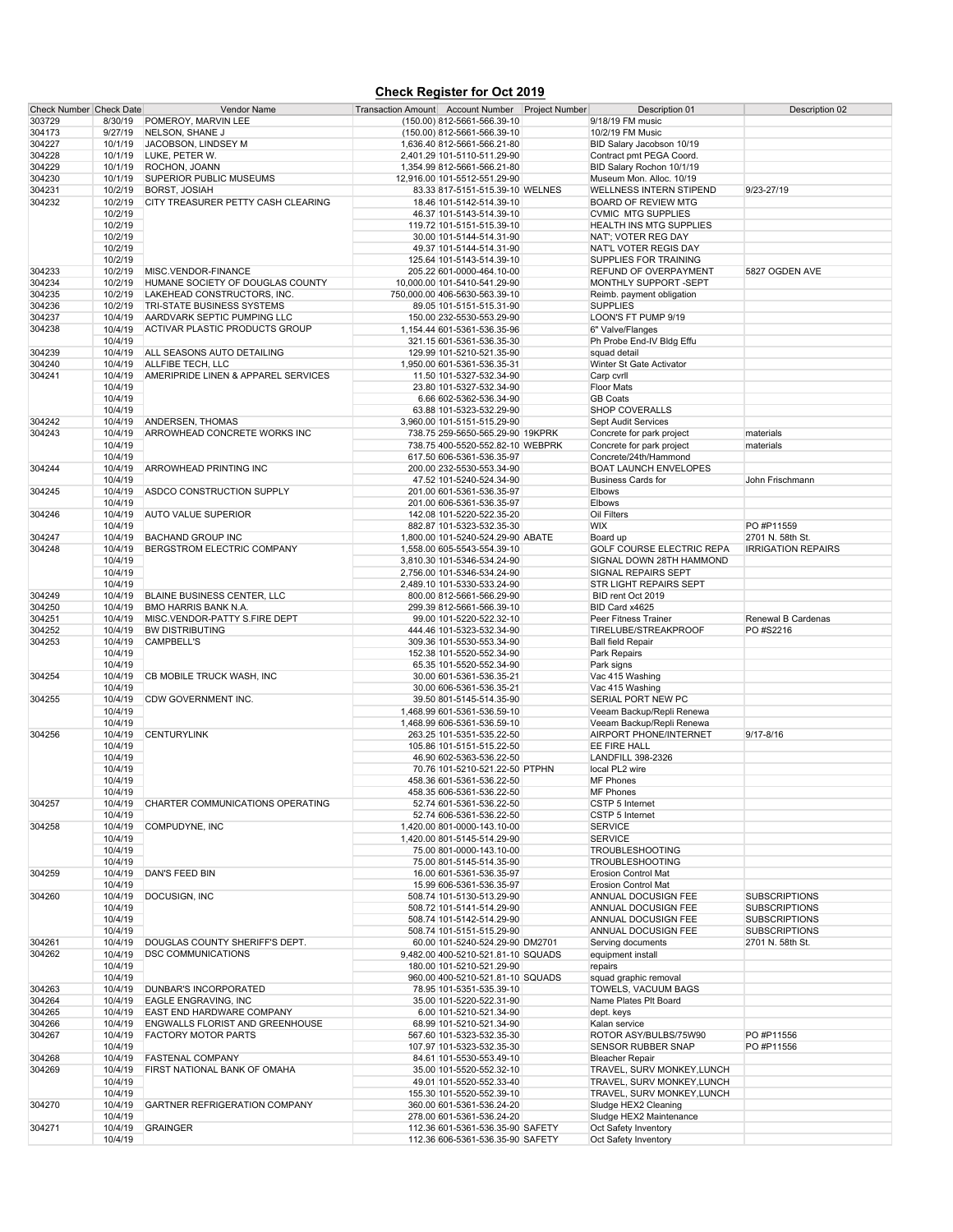| 304272 | 10/4/19 | <b>GREATAMERICA FINANCIAL SVCS</b>  | 64.20 101-5210-521.53-30             | copier lease                     |                         |
|--------|---------|-------------------------------------|--------------------------------------|----------------------------------|-------------------------|
| 304273 | 10/4/19 |                                     | 100.00 101-5327-532.29-90            | Pest control                     |                         |
|        |         | <b>GUARDIAN PEST CONTROL, INC</b>   |                                      |                                  |                         |
| 304274 | 10/4/19 | GUNTA LAW OFFICES, S.C.             | 200.00 101-5130-513.21-20            | <b>Butcher</b>                   |                         |
| 304275 | 10/4/19 | HALRON LUBRICANTS, INC.             | 810.41 101-5323-532.34-90            | DEF, GADUS SHELL                 | PO #S2217               |
|        | 10/4/19 |                                     | (20.00) 101-5323-532.34-90           | <b>DRUM RETURN</b>               | PO #S2217               |
|        |         |                                     |                                      |                                  |                         |
|        | 10/4/19 |                                     | 557.63 101-5323-532.34-90            | <b>TELLUS SHELL</b>              | PO #S2217               |
| 304276 | 10/4/19 | INDUSTRIAL SAFETY INC.              | 160.07 101-5220-522.39-10 FIRPPE     | Fire Boots                       |                         |
| 304277 | 10/4/19 | INSITUFORM TECHNOLOGIES USA, LLC    | 128,224.71 601-0000-187.10-00 P3B002 | 2019 Faxon Interceptor Li        |                         |
|        | 10/4/19 |                                     | (6,411.24) 601-0000-221.10-00 P3B002 | 2019 Faxon Interceptor Li        |                         |
|        |         |                                     |                                      |                                  |                         |
| 304278 | 10/4/19 | <b>JACK RABBIT CLEANING</b>         | 1,725.00 101-5327-532.29-90          | Cleaning                         |                         |
| 304279 | 10/4/19 | LABSOURCE, INC                      | 173.95 601-5361-536.35-90 SAFETY     | Oct Safety Inventory             |                         |
|        | 10/4/19 |                                     | 173.95 606-5361-536.35-90 SAFETY     | Oct Safety Inventory             |                         |
| 304280 | 10/4/19 | LHB, INC.                           | 772.20 400-5512-551.82-10 15FAIR     | FAIRLAWN ROOF PROJ               | PROF A/E FEES OVERSIGHT |
|        |         |                                     |                                      |                                  | PO #P11553              |
| 304281 | 10/4/19 | MCMASTER CARR SUPPLY CO             | 141.87 101-5323-532.35-30            | LR SLEEVE BRG #376               |                         |
| 304282 | 10/4/19 | <b>MENARDS</b>                      | 29.97 101-5327-532.34-90             | <b>MC Supplies</b>               |                         |
|        | 10/4/19 |                                     | 160.11 602-5363-536.34-90            | <b>Operating Supplies</b>        |                         |
|        | 10/4/19 |                                     | 16.44 101-5520-552.34-90             | Park Repairs                     |                         |
|        |         |                                     |                                      |                                  |                         |
|        | 10/4/19 |                                     | 9.79 101-5330-533.34-90              | <b>Street Supplies</b>           |                         |
| 304283 | 10/4/19 | <b>MENARDS</b>                      | 88.84 101-5351-535.39-10             | CLEANING SUPPLIES, TR BAGS       |                         |
| 304284 | 10/4/19 | <b>MENARDS</b>                      | 39.75 101-5220-522.24-70             | <b>Electrical Parts</b>          |                         |
| 304285 | 10/4/19 | <b>MENARDS</b>                      | 44.62 101-5210-521.34-90             | Animal Control supplies          |                         |
|        |         |                                     |                                      |                                  |                         |
|        | 10/4/19 |                                     | 117.83 101-5210-521.34-90            | gun rack                         |                         |
|        | 10/4/19 |                                     | 5.16 101-5210-521.34-90              | key rings                        |                         |
|        | 10/4/19 |                                     | 11.76 101-5210-521.34-90             | locker room misc supplies        |                         |
| 304286 | 10/4/19 | <b>MENARDS</b>                      | 31.56 601-5361-536.35-31             | <b>Collections Supplies</b>      |                         |
|        |         |                                     |                                      |                                  |                         |
|        | 10/4/19 |                                     | 31.55 606-5361-536.35-31             | <b>Collections Supplies</b>      |                         |
| 304287 | 10/4/19 | MICHAUD DISTRIBUTING, INC.          | 60.75 602-5363-536.34-90             | Water Jugs                       |                         |
| 304288 | 10/4/19 | MIDWEST LIFT WORKS LLC              | 1,532.52 101-5323-532.35-30          | WELDMENT/BSHG/COVER              | PO #P11513              |
| 304289 | 10/4/19 | MIELKE ELECTRIC WORKS INC           | 240.00 601-5361-536.24-20            | MF Vibration Analysis Pum        |                         |
|        |         |                                     |                                      |                                  |                         |
| 304290 | 10/4/19 | <b>MN PLAYGROUND</b>                | 20,961.00 400-5520-552.82-10 PRMISC  | HARBOR VIEW RUBBER MULCH         | PLAYGROUND MATERIAL     |
| 304291 | 10/4/19 | <b>MONARCH PAVING</b>               | 74,410.99 400-5341-534.82-10 HOTMIX  | <b>HOTMIX</b>                    |                         |
| 304292 | 10/4/19 | MUNICIPAL LAW & LITIGATION GROUP SC | 150.00 101-5130-513.21-20            | Walmart litigation               |                         |
| 304293 | 10/4/19 | NAPA AUTO PARTS                     | 19.99 101-5220-522.34-90             | Gasoline Can                     |                         |
|        |         |                                     |                                      |                                  |                         |
| 304294 | 10/4/19 | NAT'L BANK OF COMMERCE              | 36.99 801-5145-514.35-90             | SFD GLARE SCREENS                |                         |
| 304295 | 10/4/19 | NORTH STATES CRANE AND HOIST        | 732.04 601-5361-536.35-30            | Chain Hoist                      |                         |
| 304296 | 10/4/19 | NORTHERN BUSINESS PRODUCTS          | 147.23 101-5220-522.31-90            | Capt Log Books & Pencil          | Sharpener               |
|        | 10/4/19 |                                     | 34.99 101-5142-514.31-90             | <b>Copier Paper</b>              |                         |
|        |         |                                     |                                      |                                  |                         |
|        | 10/4/19 |                                     | 21.42 101-5220-522.31-90             | <b>File Divider</b>              |                         |
|        | 10/4/19 |                                     | 119.26 101-5330-533.34-90            | Ink - Sign Shop                  |                         |
|        | 10/4/19 |                                     | 15.40 601-5361-536.31-90             | Oct Office Inventory             |                         |
|        | 10/4/19 |                                     | 15.40 606-5361-536.31-90             | Oct Office Inventory             |                         |
|        | 10/4/19 |                                     | 19.98 601-5361-536.31-90 SFCP        | <b>SFCP Orientation Folders</b>  |                         |
|        |         |                                     |                                      |                                  |                         |
|        | 10/4/19 |                                     | 13.99 101-5142-514.31-90             | Wall Calendar Refill             |                         |
| 304297 | 10/4/19 | NORTHERN STATES SUPPLY, INC.        | (136.96) 601-5361-536.35-30          | Credit                           |                         |
|        | 10/4/19 |                                     | 99.74 601-5361-536.35-30             | <b>Flashlight Replacements</b>   |                         |
|        | 10/4/19 |                                     | 106.08 601-5361-536.35-30            | Hardware Keep Fill               |                         |
| 304298 | 10/4/19 | NORTHLAND FIRE AND SAFETY           |                                      | <b>EXTING CERTIFICATION</b>      |                         |
|        |         |                                     | 45.00 101-5351-535.35-90             |                                  |                         |
| 304299 | 10/4/19 | ORION ENVIRONMENTAL SERVICES, LLC   | 1,870.00 602-5363-536.21-50 LFMGMT   | LANDFILL PROF MGMT SVC           | AUGUST 19               |
| 304300 | 10/4/19 | POWERPLAN OIB                       | (78.99) 101-5323-532.35-30           | ADAPTER/GROMMET/PIN              | PO #P11542              |
|        | 10/4/19 |                                     | (69.62) 101-5323-532.35-30           | BUSHING #401                     | PO #P11548              |
|        | 10/4/19 |                                     | 577.90 101-5323-532.35-30            | BUSHING/PIN FASTENER #401        | PO #P11548              |
|        | 10/4/19 |                                     | 609.76 101-5323-532.35-30            | BUSHING/PIN/WASHER #401          | PO #P11548              |
|        |         |                                     |                                      |                                  |                         |
|        | 10/4/19 |                                     | 34.64 101-5323-532.35-30             | GROMMET #254                     | PO #P11542              |
|        | 10/4/19 |                                     | 44.39 101-5323-532.35-30             | ROTARY BLOWER SW #295            | PO #P11554              |
|        | 10/4/19 |                                     | (807.65) 101-5323-532.35-30          | SENSOR #254                      | PO #P11542              |
|        | 10/4/19 |                                     | 1,279.45 101-5323-532.35-30          | SENSOR/ADAPTER/SCREW #254        | PO #P11542              |
|        |         |                                     |                                      |                                  |                         |
| 304301 | 10/4/19 | PRAIRIE RESTORATIONS, INC           | 2,240.00 400-0000-441.10-00 MOON     | PRJ 9158 Moonsh rd seeds         |                         |
| 304302 | 10/4/19 | PRAXAIR DISTRIBUTION, INC.          | 103.49 101-5323-532.34-90            | MIG NOZZLES                      | PO #S2215               |
|        | 10/4/19 |                                     | 127.80 101-5323-532.34-90            | <b>OVAT ATTACKER</b>             | PO #S2215               |
|        | 10/4/19 |                                     | 344.92 101-5323-532.34-90            | <b>OXYGEN</b>                    | PO #S2215               |
|        | 10/4/19 |                                     | 153.00 101-5323-532.34-90            | <b>WIRE</b>                      | PO #S2215               |
|        |         |                                     |                                      |                                  |                         |
| 304303 |         | 10/4/19 RICOH USA, INC              | 232.95 101-5130-513.39-10            | October periodic payment         |                         |
| 304304 | 10/4/19 | RUSSELL STEEL INC.                  | 349.50 232-5530-553.34-90            | Boat Launch                      |                         |
| 304305 | 10/4/19 | SAILBOATS, INC.                     | 677.91 210-5210-521.29-90 WATAC      | fuel                             |                         |
| 304306 | 10/4/19 | SANCO SUPPLY, INC                   | 222.07 601-5361-536.34-40            | Oct Janitorial/Bat Invent        |                         |
|        |         |                                     |                                      |                                  |                         |
|        | 10/4/19 |                                     | 366.44 601-5361-536.35-30            | Oct Janitorial/Bat Invent        |                         |
|        | 10/4/19 |                                     | 222.07 606-5361-536.34-40            | Oct Janitorial/Bat Invent        |                         |
|        | 10/4/19 |                                     | 366.43 606-5361-536.35-30            | Oct Janitorial/Bat Invent        |                         |
|        | 10/4/19 |                                     | 26.71 601-5361-536.35-90 SAFETY      | Oct Safety Inventory             |                         |
|        | 10/4/19 |                                     | 26.70 606-5361-536.35-90 SAFETY      | Oct Safety Inventory             |                         |
|        |         |                                     |                                      |                                  |                         |
| 304307 | 10/4/19 | SERVICE ELECTRIC, INC.              | 980.00 601-5361-536.24-20            | CSTP2 Contact Tank Float         |                         |
|        | 10/4/19 |                                     | 759.50 601-5361-536.24-20            | <b>HEX1 Temp Pump Connection</b> |                         |
|        | 10/4/19 |                                     | 637.00 601-5361-536.24-20            | RAS TSS Sensor Receiver R        |                         |
| 304308 | 10/4/19 | SHIFT CALENDARS, INC                | 188.64 101-5220-522.31-90            | <b>Platoon Shift Calendars</b>   | 2020                    |
| 304309 | 10/4/19 | SHORT ELLIOTT HENDRICKSON INC       | 2.205.00 406-5630-563.21-80          | 148722 Winter st ind pk          |                         |
|        | 10/4/19 |                                     | 1,650.00 430-5630-563.21-80          | 150480 Super F Ave Imprv         |                         |
|        |         |                                     |                                      |                                  |                         |
|        | 10/4/19 |                                     | 4,512.35 602-5363-536.21-50 LFMGMT   | <b>LANDFILL PROF MGMT SVC</b>    | AUGUST 19               |
|        | 10/4/19 |                                     | 9,308.50 601-5361-536.21-50 LS07FM   | LS 7 Replacement                 |                         |
|        | 10/4/19 |                                     | 10,440.00 400-5340-534.21-50 MOCRD   | MMIKE CULVERT FINAL DESIG        |                         |
|        | 10/4/19 |                                     | 1,041.88 601-5361-536.33-40          | <b>Winslamm Training</b>         |                         |
|        |         |                                     |                                      |                                  |                         |
|        | 10/4/19 |                                     | 1,041.87 606-5361-536.33-40          | Winslamm Training                |                         |
| 304310 | 10/4/19 | SHUBITZ PLUMBING & HEATING, LLC     | 5,280.00 601-5361-536.24-97 SFCP     | 1651, Fortin, 5C Hayes Ct        |                         |
| 304311 | 10/4/19 | <b>STACK BROTHERS</b>               | 258.75 601-5361-536.24-97            | 2019 Reactive Tele 996           |                         |
|        | 10/4/19 |                                     | 3,270.00 400-5639-563.82-10 BIDK19   | <b>BARKERS MARINA DOCK</b>       | <b>METER RENTAL</b>     |
| 304312 | 10/4/19 | STAPLES BUSINESS ADVANTAGE          | 201.81 101-5210-521.31-90            | office supplies                  |                         |
|        |         |                                     |                                      |                                  |                         |
| 304313 | 10/4/19 | STREICHER'S                         | 185.74 101-5210-521.39-10 PTEQP      | name tags                        |                         |
|        | 10/4/19 |                                     | 2,405.94 208-5218-521.81-10          | vests                            |                         |
| 304314 |         | 10/4/19 SUPERION, LLC               | 7,859.25 801-5145-514.29-90          | <b>ASP OCT 2019</b>              |                         |
| 304315 | 10/4/19 | SUPERIOR LANDSCAPE CONTRACTORS      | 1,358.00 406-5630-563.21-80          | Silt Fence Winter ST             |                         |
| 304316 | 10/4/19 | SUPERIOR WATER LIGHT & POWER        | 3,229.27 252-5511-551.22-20          | 080519-092019 utilities          |                         |
|        |         |                                     |                                      |                                  |                         |
|        | 10/4/19 |                                     | 157.31 101-5346-534.22-20            | 28th & Hammond                   |                         |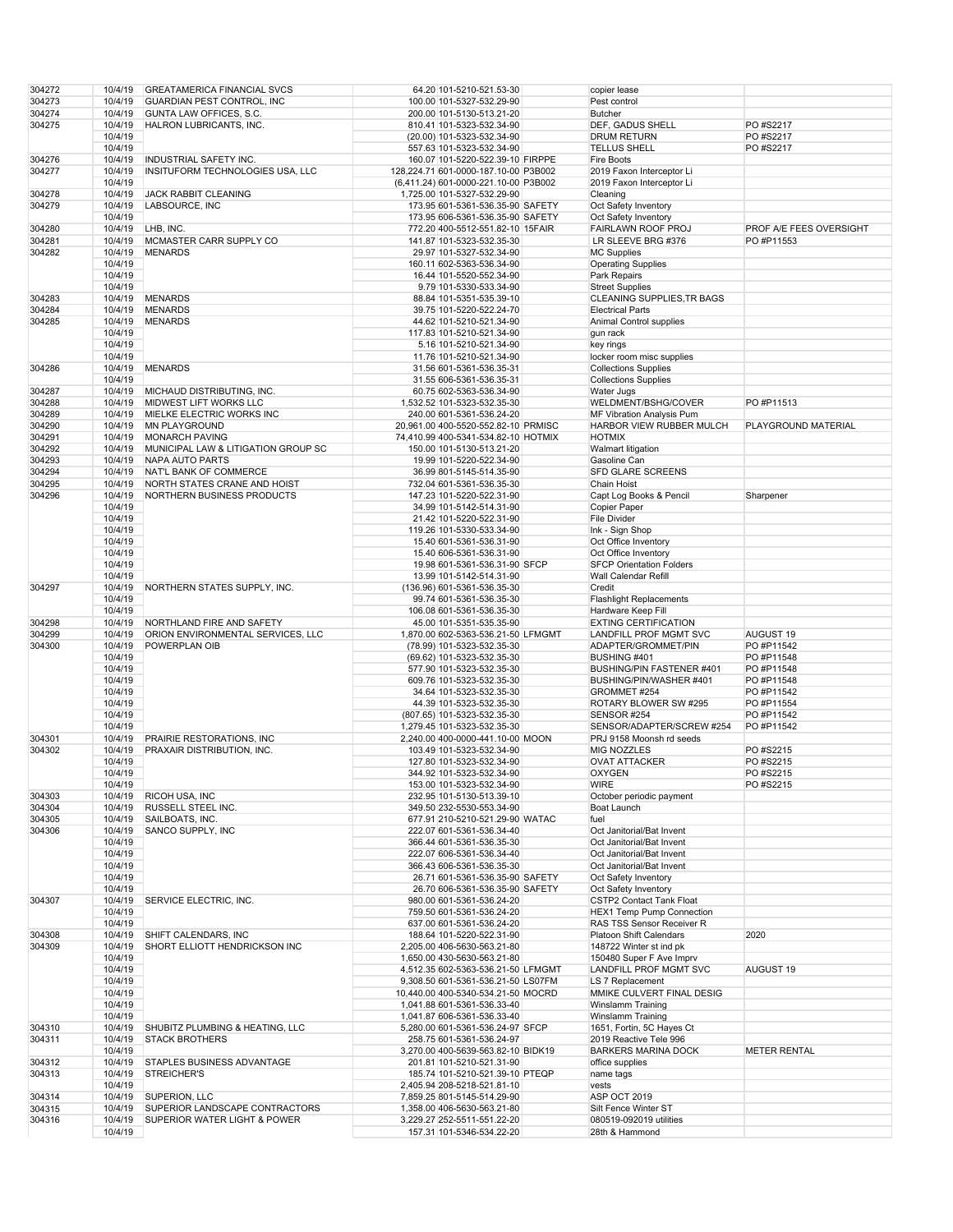|        | 10/4/19      |                                              | 82.60 101-5346-534.22-20                                        | 4531 Tower                    |                          |
|--------|--------------|----------------------------------------------|-----------------------------------------------------------------|-------------------------------|--------------------------|
|        | 10/4/19      |                                              | 46.30 101-5210-521.22-20                                        | 8th Street building           |                          |
|        | 10/4/19      |                                              | 1,738.01 101-5351-535.22-20                                     | AIRPORT UTIL                  |                          |
|        | 10/4/19      |                                              | 47.18 232-5530-553.22-20                                        | <b>LOON'S FT WATER</b>        |                          |
|        | 10/4/19      |                                              | 1,148.27 101-5530-553.22-20                                     | <b>REC UTILITIES</b>          |                          |
|        | 10/4/19      |                                              | 19.43 603-5541-554.22-20                                        | <b>SKI SHK</b>                |                          |
|        | 10/4/19      |                                              | 3,429.36 101-5520-552.22-20                                     | TOWER AVE IRRIGATION          |                          |
| 304317 | 10/4/19      | MISC.VENDOR-ANGIE HARKER                     | 1,490.00 231-5520-552.34-90                                     | 403 14TH AVE E TREE REMOV     | HALF COST LARGE WILLOW   |
| 304318 | 10/4/19      | <b>TELEPHONE ASSOCIATES</b>                  | 69.94 812-5661-566.22-50                                        | 132418                        |                          |
|        | 10/4/19      |                                              | 2,042.04 101-5151-515.22-50                                     | CITY CNTRX/LONG DISTANCE      |                          |
|        | 10/4/19      |                                              | 144.14 602-5363-536.22-50                                       | LANDFILL 398-7222 & 398-      | 6254                     |
|        | 10/4/19      |                                              | 67.62 101-5110-511.29-90                                        | Pega Phone Svc-OCT 2019       |                          |
| 304319 | 10/4/19      | TOOLE DESIGN GROUP, LLC                      | 2,292.09 400-5340-534.82-10 TAPATP                              | <b>ACT TRANS PLAN</b>         | PROF CONSULT FEES        |
| 304320 | 10/4/19      | TRANSAMERICA LIFE INSURANCE CO.              |                                                                 | <b>SEPT PR'S</b>              |                          |
|        | 10/4/19      |                                              | 909.52 700-0000-215.34-03<br>1,277.89 400-5340-534.82-10 BK0031 |                               |                          |
| 304321 |              | TRC COMPANIES, INC.                          |                                                                 | 902-904 BELKNAP ROW           | THRU 9/6/19              |
| 304322 | 10/4/19      | TRI-STATE BUSINESS SYSTEMS                   | 45.99 801-5145-514.31-90                                        | HP INK CARTRIDGES             |                          |
|        | 10/4/19      |                                              | 5.89 101-5240-524.31-90                                         | Notebook                      |                          |
|        | 10/4/19      |                                              | 28.77 101-5141-514.31-90                                        | post it notes                 |                          |
|        | 10/4/19      |                                              | 22.39 101-5240-524.31-90                                        | Stapler                       |                          |
| 304323 | 10/4/19      | TWIN PORTS FLYING SERVICE                    | 3,428.17 101-5351-535.21-80                                     | AIRPORT MGMT OCT 2019         |                          |
|        | 10/4/19      |                                              | 112.50 101-5351-535.29-90                                       | SEPT GRASS MOWING 7.5 HRS     | X\$15                    |
| 304324 | 10/4/19      | ULTIMATE SAFETY CONCEPTS, INC.               | 441.97 242-5221-522.35-30 13HZMT                                | Repairs Gas Monitor           |                          |
| 304325 | 10/4/19      | <b>VORTEX OPTICS</b>                         | 1,295.91 101-5210-521.34-90                                     | scopes                        |                          |
| 304326 | 10/4/19      | WISC DEPT OF JUSTICE-TIME                    | 7.00 101-5210-521.29-90                                         | CIB TIME system               |                          |
| 304327 | 10/4/19      | WISC DEPT OF REVENUE                         | 9,551.03 101-0000-434.10-00                                     | 2019 MANUFACTURING PROP       | <b>ASSESSMENT</b>        |
| 304328 | 10/4/19      | WISCONSIN ECONOMIC DEVELOPMENT CORP          | 200.00 812-5661-566.32-10                                       | AG1993 Connect Com '19        |                          |
| 304329 | 10/4/19      | <b>WSP USA INC</b>                           | 29.697.22 400-5530-553.82-10 WIDUNE                             | WI PT DUNES CONSTRU PHASE     | PROF A/E FEES OVERSIGHT  |
| 304330 | 10/3/19      | MISC.VENDOR-H PETERSON CITY ATTY             | 150.50 101-5130-513.21-80                                       | Tommy Stuart overpayment      |                          |
| 304331 | 10/4/19      | MN CHILD SUPPORT PMT. CENTER                 | 848.90 700-0000-215.41-00                                       | PAYROLL SUMMARY               |                          |
| 304332 | 10/4/19      | SUPERIOR MCPL.EMP.CR.UN.                     | 40,316.40 700-0000-215.97-00                                    | PAYROLL SUMMARY               |                          |
| 304333 | 10/4/19      | UNITED WAY                                   | 15.00 700-0000-215.93-00                                        | PAYROLL SUMMARY               |                          |
| 304334 |              | 10/11/19 ACTIVAR PLASTIC PRODUCTS GROUP      | 617.00 601-5361-536.35-96                                       | Maintenance Supplies          |                          |
|        | 10/11/19     |                                              | 149.20 601-5361-536.35-96                                       | PVC Pipe                      |                          |
| 304335 | 10/11/19     | ADVANTAGE AIR HEATING AND COOLING            | 8,000.00 259-5650-565.29-90 19BID                               | CDBG Facade SBID              |                          |
|        |              |                                              | 4.00 601-5361-536.29-90                                         |                               |                          |
| 304336 |              | 10/11/19 AFTERLIFE ELECTRONICS GRAVEYARD INC |                                                                 | Monitor Recycle               |                          |
|        | 10/11/19     |                                              | 4.00 606-5361-536.29-90                                         | Monitor Recycle               |                          |
| 304337 |              | 10/11/19 AIR ONE EQUIPMENT, INC              | 92.42 101-5220-522.39-10 FIRPPE                                 | 3 FF Hoods                    |                          |
|        | 10/11/19     |                                              | 71.95 101-5220-522.39-10                                        | Cairns Front Mounting Kit     |                          |
| 304338 |              | 10/11/19 AIRFIBER, INC                       | 65.90 101-5110-511.29-90                                        | Pega Internet Svc-OCT '19     | Pega Antenna Lease-10/19 |
| 304339 |              | 10/11/19 ALCOLA SOLUTIONS GROUP LLC          | 10,569.00 601-5361-536.34-21                                    | Polymer                       |                          |
| 304340 |              | 10/11/19 AMERIPRIDE LINEN & APPAREL SERVICES | 11.52 101-5327-532.34-90                                        | CarpCvrll                     |                          |
|        | 10/11/19     |                                              | 28.23 101-5323-532.29-90                                        | DAMAGED COVERALL (HALL)       |                          |
|        | 10/11/19     |                                              | 23.80 101-5327-532.34-90                                        | Floor Mats                    |                          |
|        | 10/11/19     |                                              | 6.90 602-5362-536.34-90                                         | <b>GB Coats</b>               |                          |
|        | 10/11/19     |                                              | 64.63 101-5323-532.29-90                                        | <b>SHOP COVERALLS</b>         | PO #C1654                |
| 304341 | 10/11/19     | ARROWHEAD CONCRETE WORKS INC                 | 410.80 606-5361-536.35-92                                       | Concrete 24th/Hammond         |                          |
|        | 10/11/19     |                                              | 193.75 101-5530-553.49-10 19KPRK                                | <b>Kelly Park</b>             |                          |
|        | 10/11/19     |                                              | 193.75 101-5530-553.49-10 WEBPRK                                | Webster                       |                          |
| 304342 |              | 10/11/19 ARROWHEAD PRINTING INC              | 96.00 603-5541-554.34-90                                        | DISC GOLF COURSE MAPS         |                          |
| 304343 | 10/11/19     | AUS LA CROSS MC LOCKBOX                      | 410.22 601-5361-536.53-90                                       | <b>Laundering Services</b>    |                          |
|        | 10/11/19     |                                              | 410.21 606-5361-536.53-90                                       | <b>Laundering Services</b>    |                          |
| 304344 |              | 10/11/19 AUTO VALUE SUPERIOR                 | 219.90 101-5323-532.35-30                                       | PIPE/PRIMER/CABIN AIR         | PO #P11564               |
|        | 10/11/19     |                                              | 919.52 101-5323-532.35-30                                       | <b>WIX</b>                    | PO #P11564               |
| 304345 | 10/11/19 AWS |                                              | 1,695.00 602-5363-536.29-90                                     | Annual Support Plan           |                          |
| 304346 |              | 10/11/19 BLUETARP FINANCIAL, INC             |                                                                 | <b>Pump Supplies</b>          |                          |
|        | 10/11/19     |                                              | 152.28 602-5363-536.35-90                                       | <b>SHURFLO PUMPS</b>          | PO #P11551               |
|        |              | 10/11/19 BORST, JOSIAH                       | 199.98 101-5323-532.35-30                                       |                               |                          |
| 304347 |              |                                              | 83.33 817-5151-515.39-10 WELNES                                 | WELLNESS INTERN STIPEND       | 9/30-10/4/19             |
| 304348 |              | 10/11/19 BOUND TREE MEDICAL, LLC             | 970.00 101-5220-522.34-60                                       | <b>Medical Supplies</b>       |                          |
|        | 10/11/19     |                                              | (36.00) 101-5220-522.34-60                                      | Rebate Credit-Naloxone        |                          |
| 304349 |              | 10/11/19 BRENT'S SEPTIC SERVICE, LLC         | 65.00 101-5520-552.29-90                                        | BOAT LAUNCH, 42ND ST TOIL     |                          |
|        | 10/11/19     |                                              | 85.00 232-5530-553.29-90                                        | BOAT LAUNCH, 42ND ST TOIL     |                          |
|        | 10/11/19     |                                              | 570.00 101-5520-552.29-90                                       | PARK TOILETS, MUSEUMS         |                          |
|        | 10/11/19     |                                              | 140.00 601-5361-536.53-90                                       | Portable Toilet Rental        |                          |
|        | 10/11/19     |                                              | 55.00 602-5363-536.53-30                                        | Portable Toilet Service       |                          |
|        | 10/11/19     |                                              | 290.00 101-5530-553.29-90                                       | <b>REC TOILETS</b>            |                          |
| 304350 |              | 10/11/19 CAMPBELL, RICHARD E                 | 227.64 101-5240-524.29-90                                       | Plumbing Inspector            | Mileage/Phone            |
| 304351 |              | 10/11/19 CAMPBELL'S                          | 4.78 101-5327-532.34-90                                         | Hill Shop Tanks               |                          |
|        | 10/11/19     |                                              | 4.80 101-5327-532.34-90                                         | <b>MC Supplies</b>            |                          |
|        | 10/11/19     |                                              | 26.90 101-5530-553.49-10                                        | Park Signs                    |                          |
|        | 10/11/19     |                                              | 2.29 603-5541-554.34-90                                         | Ski Trails                    |                          |
|        | 10/11/19     |                                              | 491.41 400-5530-553.82-10 WIPTRL                                | WI Pt Trail                   |                          |
| 304352 |              | 10/11/19 CAPITOL CONSULTANTS, INC            | 1,416.67 405-5630-563.29-90                                     | Oct '19 consult fee           |                          |
| 304353 |              | 10/11/19 CDW GOVERNMENT INC.                 | 7,261.70 801-5145-514.35-90                                     | Win 10 Replacement PC's       |                          |
| 304354 |              | 10/11/19 CLIA LABORATORY PROGRAM             | 180.00 101-5220-522.34-60                                       | <b>Blood Testing Fee EMT</b>  | 3/20/20-3/19/20          |
| 304355 |              | 10/11/19 COMO LUBE & SUPPLIES, INC.          | 1,867.25 601-5361-536.35-10                                     | Oil LS Pumps                  |                          |
|        | 10/11/19     |                                              | 125.00 601-5361-536.53-90                                       | Parts Washer Service          |                          |
| 304356 |              | 10/11/19 COMPUDYNE, INC                      | 2,450.25 801-0000-143.10-00                                     | Monitor/Web Filter Nov        |                          |
|        | 10/11/19     |                                              | 3,155.25 801-5145-514.29-90                                     | Monitor/Web Filter Nov        |                          |
| 304357 |              | 10/11/19 COONS AGGREGATE SUPPLY COMPANY      | 7,924.75 400-5341-534.82-10 GRAVEL                              | <b>AMZ Rock</b>               |                          |
| 304358 |              | 10/11/19 CORE ADVANTAGE                      | 250.00 602-5364-536.29-90                                       | Mattress Haul                 |                          |
| 304359 |              | 10/11/19 DIAMOND VOGEL PAINTS                | 295.00 101-5346-534.34-90                                       | Sign shop                     |                          |
| 304360 |              | 10/11/19 DIGGERS HOTLINE, INC                | 215.76 601-5361-536.59-10                                       | <b>Locating Services Sept</b> |                          |
|        | 10/11/19     |                                              |                                                                 |                               |                          |
|        |              |                                              | 215.76 606-5361-536.59-10                                       | <b>Locating Services Sept</b> |                          |
| 304361 |              | 10/11/19 DOUGLAS COUNTY ABSTRACT & TITLE LLC | 88.00 101-5240-524.29-90                                        | Title Search -                | 4114 E. 1st St.          |
| 304362 |              | 10/11/19 DRYCO INC                           | 175.00 101-5240-524.29-90                                       | Board up                      | 2623 N. 21st St.         |
| 304363 |              | 10/11/19 DUNBAR'S INCORPORATED               | 62.80 101-5520-552.34-90                                        | Park Supplies                 |                          |
| 304364 |              | 10/11/19 EAGLE ENGRAVING, INC                | 0.00 101-5220-522.39-10                                         | Name Plates-Platoon Board     |                          |
| 304365 |              | 10/11/19 EAST END HARDWARE COMPANY           | 14.89 101-5220-522.49-10                                        | <b>Cleaning Supplies</b>      | 8/21-9/20/19             |
| 304366 |              | 10/11/19 EQUIFAX INFORMATION SERVICES, LLC   | 110.00 101-5143-514.21-80                                       | <b>Credit Report Services</b> |                          |
| 304367 |              | 10/11/19 ERBERT AND GERBERTS                 | 599.97 101-5220-522.39-10                                       | Retirement luncheon           | S Panger                 |
| 304368 |              | 10/11/19 EVERSON, DAVID J                    | 101.72 101-5240-524.29-90                                       | Electrical Inspector          | Mileage/Phone            |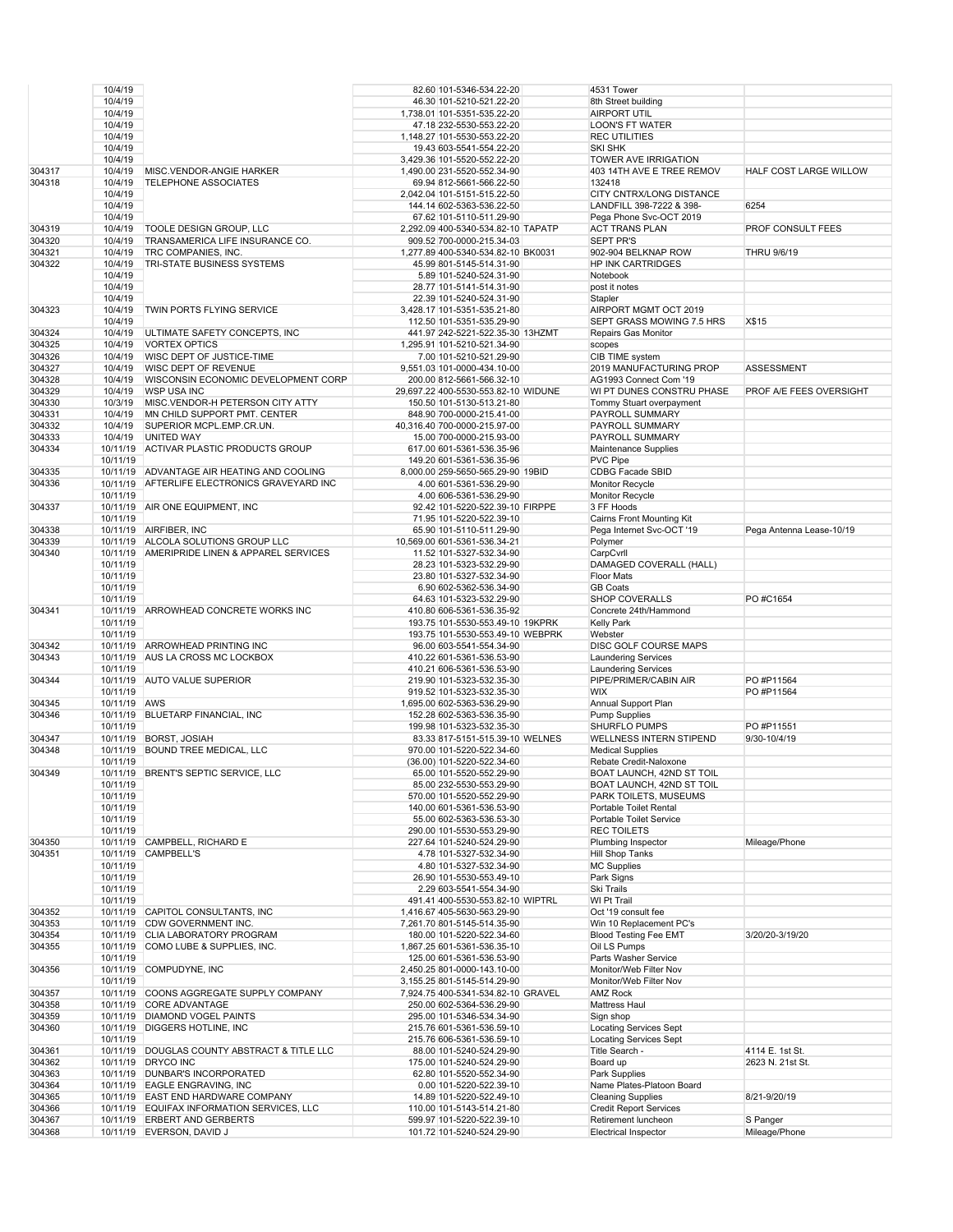|        |                |                                              | 29.00 101-5530-553.34-90                              |                                                     |                               |
|--------|----------------|----------------------------------------------|-------------------------------------------------------|-----------------------------------------------------|-------------------------------|
| 304369 |                | 10/11/19 FASTENAL COMPANY                    |                                                       | Docks                                               |                               |
|        | 10/11/19       |                                              | 19.30 601-5361-536.35-90 SAFETY                       | First Aid Keep Fill                                 |                               |
|        | 10/11/19       |                                              | 19.30 606-5361-536.35-90 SAFETY                       | First Aid Keep Fill                                 |                               |
|        |                |                                              |                                                       |                                                     |                               |
|        | 10/11/19       |                                              | 16.69 601-5361-536.35-90 SAFETY                       | <b>Safety Glasses</b>                               |                               |
|        | 10/11/19       |                                              | 16.68 606-5361-536.35-90 SAFETY                       | Safety Glasses                                      |                               |
|        |                |                                              |                                                       | <b>Street</b>                                       |                               |
|        | 10/11/19       |                                              | 84.14 101-5330-533.34-90                              |                                                     |                               |
| 304370 | 10/11/19 FEDEX |                                              | 37.19 601-5361-536.39-10                              | <b>Shipping Fee-Sonetics</b>                        |                               |
|        | 10/11/19       |                                              | 37.19 606-5361-536.39-10                              | <b>Shipping Fee-Sonetics</b>                        |                               |
|        |                |                                              |                                                       |                                                     |                               |
| 304371 |                | 10/11/19 FERGUSON ENTERPRISES - 1657         | 330.00 601-5361-536.35-30                             | Dig Bldg Sump Pumps                                 |                               |
| 304372 |                | 10/11/19 FIRECOM                             | 160.00 601-5361-536.24-21                             | Truck 415 Sonetics Refurb                           |                               |
|        |                |                                              |                                                       |                                                     |                               |
|        | 10/11/19       |                                              | 160.00 606-5361-536.24-21                             | Truck 415 Sonetics Refurb                           |                               |
| 304373 |                | 10/11/19 FORUM COMMUNICATIONS COMPANY        | 385.20 601-5361-536.32-10 LS07FM                      | LS7 Force Main Bid Ad                               |                               |
|        |                |                                              |                                                       |                                                     |                               |
| 304374 |                | 10/11/19 GALETON                             | 79.94 602-5363-536.34-90                              | <b>Boots</b>                                        |                               |
| 304375 |                | 10/11/19 GARTNER REFRIGERATION COMPANY       | 90.00 601-5361-536.24-20                              | CSTP2 Tunnel Gas Htr Main                           |                               |
|        |                |                                              |                                                       |                                                     |                               |
|        | 10/11/19       |                                              | 321.59 601-5361-536.24-20                             | Dig Bldg Air Handler Unit                           |                               |
|        | 10/11/19       |                                              | 90.00 601-5361-536.24-20                              | MF Grit Bldg Hetr Main                              |                               |
|        |                |                                              |                                                       |                                                     |                               |
|        | 10/11/19       |                                              | 98.00 601-5361-536.24-20                              | MF Pump Blg Gas Htr Main                            |                               |
| 304376 |                | 10/11/19 GENERAL CLEANING CORPORATION        | 534.50 601-5361-536.24-70                             | <b>Sept Cleaning Services</b>                       |                               |
|        |                |                                              |                                                       |                                                     |                               |
|        | 10/11/19       |                                              | 534.50 606-5361-536.24-70                             | <b>Sept Cleaning Services</b>                       |                               |
| 304377 |                | 10/11/19 GOIN POSTAL                         | 22.81 101-5323-532.34-90                              | RETURNS TO RDO                                      | PO #S2226                     |
|        | 10/11/19       |                                              | 201.97 602-5363-536.24-90                             | Shipping                                            |                               |
|        |                |                                              |                                                       |                                                     |                               |
| 304378 |                | 10/11/19 GOIN POSTAL                         | 238.75 812-5661-566.39-10                             | 11x17 printing pizza wars                           |                               |
| 304379 |                | 10/11/19 GRAINGER                            | 192.12 601-5361-536.35-96                             | 6" Butterfly HEX1                                   |                               |
|        |                |                                              |                                                       |                                                     |                               |
| 304380 |                | 10/11/19 GREAT LAKES OFFICE SOLUTIONS, INC   | 35.72 812-5661-566.31-90                              | SB04 C10544-A2999-01                                |                               |
| 304381 |                | 10/11/19 HANCO CORPORATION                   | 380.50 101-5323-532.35-90                             | <b>CARLISLE TIRES</b>                               | PO #T658369                   |
|        |                |                                              |                                                       |                                                     |                               |
| 304382 | 10/11/19       | HARTEL'S/DBJ DISPOSAL COMPANIES LLC          | 60.80 812-5661-566.29-90                              | 169815                                              |                               |
|        | 10/11/19       |                                              | 88.59 602-5364-536.29-90                              | RECYCLE CARTS 1 SEPT                                |                               |
|        |                |                                              |                                                       |                                                     |                               |
|        | 10/11/19       |                                              | 129.53 602-5364-536.29-90                             | <b>RECYCLE CARTS 2 SEPT</b>                         |                               |
|        | 10/11/19       |                                              | 48.88 602-5364-536.29-90                              | RECYCLE CARTS 3 SEPT                                |                               |
|        |                |                                              |                                                       |                                                     |                               |
|        | 10/11/19       |                                              | 91.75 101-5323-532.29-90                              | RECYCLE DUMPSTERS1 SEPT                             |                               |
|        | 10/11/19       |                                              | 16.00 252-5511-551.29-90                              | RECYCLE DUMPSTERS1 SEPT                             |                               |
|        |                |                                              |                                                       |                                                     |                               |
|        | 10/11/19       |                                              | 16.00 601-5361-536.29-90                              | RECYCLE DUMPSTERS1 SEPT                             |                               |
|        | 10/11/19       |                                              | 143.50 605-5543-554.29-90                             | RECYCLE DUMPSTERS1 SEPT                             |                               |
|        |                |                                              |                                                       |                                                     |                               |
|        | 10/11/19       |                                              | 71.00 101-5351-535.29-90                              | RECYCLE DUMPSTERS2 SEPT                             |                               |
|        | 10/11/19       |                                              | 30,137.72 602-5364-536.29-90                          | <b>RES RECYCLING SEPT</b>                           |                               |
|        |                |                                              |                                                       |                                                     |                               |
|        | 10/11/19       |                                              | 159.00 101-5327-532.29-90                             | <b>TRASHDUMPSTERS1 SEPT</b>                         |                               |
|        | 10/11/19       |                                              | 159.00 101-5351-535.29-90                             | <b>TRASHDUMPSTERS1 SEPT</b>                         |                               |
|        | 10/11/19       |                                              |                                                       |                                                     |                               |
|        |                |                                              | 133.00 252-5511-551.29-90                             | <b>TRASHDUMPSTERS1 SEPT</b>                         |                               |
|        | 10/11/19       |                                              | 399.00 605-5543-554.29-90                             | <b>TRASHDUMPSTERS1 SEPT</b>                         |                               |
|        |                |                                              |                                                       |                                                     |                               |
|        | 10/11/19       |                                              | 159.00 101-5220-522.29-90                             | <b>TRASHDUMPSTERS2 SEPT</b>                         |                               |
|        | 10/11/19       |                                              | 159.00 101-5520-552.29-90                             | <b>TRASHDUMPSTERS2 SEPT</b>                         |                               |
|        |                |                                              |                                                       |                                                     |                               |
|        | 10/11/19       |                                              | 530.00 101-5530-553.29-90                             | TRASHDUMPSTERS2 SEPT                                |                               |
|        | 10/11/19       |                                              | 616.50 232-5530-553.29-90                             | <b>TRASHDUMPSTERS2 SEPT</b>                         |                               |
| 304383 |                | 10/11/19 HAWKINS INC.                        |                                                       |                                                     |                               |
|        |                |                                              | 2,712.15 601-5361-536.34-21                           | <b>Dewatering Polymers</b>                          |                               |
|        | 10/11/19       |                                              | 5,561.90 601-5361-536.34-21                           | Ferric - MP                                         |                               |
|        |                |                                              |                                                       |                                                     |                               |
|        | 10/11/19       |                                              | 904.05 601-5361-536.34-21                             | Liquid Polymer                                      |                               |
| 304384 |                | 10/11/19 MISC.VENDOR-H PETERSON CITY ATTY    | 298.77 101-5130-513.39-10                             | privacy screen                                      |                               |
|        |                |                                              |                                                       |                                                     |                               |
| 304385 |                | 10/11/19 HENRY G. MEIGS, LLC                 | 6,141.24 400-5341-534.82-10 EMULSN                    | Emulsion                                            |                               |
| 304386 |                | 10/11/19 HERMANTOWN HYDRAULICS, LLC          | 216.15 101-5323-532.24-20                             | REPAIR HYD CYL #453                                 | PO #C1653                     |
|        | 10/11/19       |                                              | 209.25 101-5323-532.24-20                             | REPAIR HYD CYL #621                                 | PO #C1654                     |
|        |                |                                              |                                                       |                                                     |                               |
| 304387 |                | 10/11/19 INT'L INSTITUTE OF MUNICIPAL CLERKS | 335.00 101-5142-514.32-10                             | IIMC Membership-Kalan                               | <b>IIMC Membership-Pettit</b> |
| 304388 |                | 10/11/19 INTERNATIONAL CODE COUNCIL, INC.    | 49.00 101-5240-524.33-40                              | Comm Bldg. Insp. Web                                | Series - Footings             |
|        |                |                                              |                                                       |                                                     |                               |
|        | 10/11/19       |                                              | 49.00 101-5240-524.33-40                              | <b>IMC Webinar Series</b>                           | <b>Combustion Air</b>         |
| 304389 |                | 10/11/19 JFTCO, INC                          | 1,017.57 101-5323-532.35-30                           | FILTERS/BELTS/SOS KITS                              | PO #P11557                    |
|        |                |                                              |                                                       |                                                     |                               |
| 304390 |                | 10/11/19 MISC.VENDOR-LIBRARY                 | 83.10 252-5511-551.31-90                              | reimb. KW-don. stickers                             |                               |
| 304391 |                | 10/11/19 LAKE SUPERIOR AREA REALTORS         | 125.00 101-5153-515.32-10                             | 2020 LSAR membership                                |                               |
|        |                |                                              |                                                       |                                                     |                               |
| 304392 |                | 10/11/19 MISC.VENDOR-PATTY S.FIRE DEPT       | 200.00 282-5220-522.33-40 ISORED                      | <b>AHA BLS Instructor</b>                           | Course                        |
| 304393 | 10/11/19 LEAF  |                                              | 158.26 812-5661-566.29-90                             | Copier Lease                                        |                               |
|        |                |                                              |                                                       |                                                     |                               |
| 304394 |                | 10/11/19 MACQUEEN EQUIPMENT, INC.            | 530.41 101-5323-532.35-30                             | SENSOR/VALVE #419                                   | PO #P11555                    |
| 304395 |                | 10/11/19 MARS COMPANY, W.P. & R.S.           | 11.49 601-5361-536.35-90 SAFETY                       | Organic Vapor Cartridges                            |                               |
|        |                |                                              |                                                       |                                                     |                               |
|        | 10/11/19       |                                              | 11.49 606-5361-536.35-90 SAFETY                       | Organic Vapor Cartridges                            |                               |
| 304396 |                | 10/11/19 MENARDS                             | 29.30 601-5361-536.35-31                              | <b>Collections Supplies</b>                         |                               |
|        |                |                                              |                                                       |                                                     |                               |
|        | 10/11/19       |                                              | 29.30 606-5361-536.35-31                              | <b>Collections Supplies</b>                         |                               |
|        | 10/11/19       |                                              | 287.45 601-5361-536.35-30                             | Maintenance Supplies                                |                               |
|        |                |                                              |                                                       |                                                     |                               |
|        | 10/11/19       |                                              | 18.98 601-5361-536.34-90 PEIR                         | PEIR Storage Supplies                               |                               |
|        | 10/11/19       |                                              | 18.98 606-5361-536.34-90 PEIR                         | <b>PEIR Storage Supplies</b>                        |                               |
| 304397 |                | 10/11/19 MENARDS                             | 36.40 101-5327-532.34-90                              | Hill shop tanks                                     |                               |
|        |                |                                              |                                                       |                                                     |                               |
|        | 10/11/19       |                                              | 19.28 101-5327-532.34-90                              | <b>MC Supplies</b>                                  |                               |
| 304398 |                | 10/11/19 METRO SALES INCORPORATED            | 220.07 252-5511-551.29-90                             | Copier contract                                     |                               |
|        |                |                                              |                                                       |                                                     |                               |
| 304399 |                | 10/11/19 MICHAUD DISTRIBUTING, INC.          | 7.00 812-5661-566.39-10                               | Water                                               |                               |
|        | 10/11/19       |                                              | 8.00 812-5661-566.39-10                               | Water Cooler rent                                   |                               |
|        |                |                                              |                                                       |                                                     |                               |
| 304400 |                | 10/11/19 MINNESOTA LIFE                      | 7,713.68 700-0000-215.32-00                           | NOV 2019 GROUP LIFE PREM                            |                               |
| 304401 |                | 10/11/19 MONARCH PAVING                      | 53,685.11 400-5341-534.82-10 HOTMIX                   | Hotmix                                              |                               |
|        | 10/11/19       |                                              | 37,997.70 400-5341-534.82-10 HOTMIX                   | Hotmix & Cold Mix                                   |                               |
|        |                |                                              |                                                       |                                                     |                               |
| 304402 |                | 10/11/19 MR BIFFY, LLC                       | 79.38 101-5530-553.29-90                              | BEAR CRK - 4/12/19                                  |                               |
|        | 10/11/19       |                                              | 39.69 101-5530-553.29-90                              | <b>ITASCA SKATING FINAL 2/28</b>                    |                               |
|        |                |                                              |                                                       |                                                     |                               |
|        | 10/11/19       |                                              | 57.38 101-5520-552.29-90                              | MILLENNIUM TRL - 5/10                               |                               |
| 304403 |                | 10/11/19 MURPHY DESMOND S.C.                 | 243.00 101-5130-513.21-20                             | Kestrel                                             |                               |
|        |                |                                              |                                                       |                                                     |                               |
| 304404 |                | 10/11/19 NAPA AUTO PARTS                     | 1,019.42 101-5323-532.35-30                           | <b>STOCK PARTGS</b>                                 | PO #P11561                    |
|        | 10/11/19       |                                              | 83.99 602-5363-536.35-20                              | Tail Light Replacement331                           |                               |
|        |                |                                              |                                                       |                                                     |                               |
| 304405 |                | 10/11/19 NESSHENGEL, MATTHEW A               | 1,678.75 252-5511-551.24-70                           | Sept. Handyman svc                                  |                               |
| 304406 |                | 10/11/19 NORLAB, INC.                        | 113.50 601-5361-536.35-30                             | <b>Tracing Dye</b>                                  |                               |
|        |                |                                              |                                                       |                                                     |                               |
|        | 10/11/19       |                                              | 113.50 606-5361-536.35-30                             | <b>Tracing Dye</b>                                  |                               |
| 304407 |                | 10/11/19 NORTH CENTRAL LABORATORIES          | 2,360.15 601-5361-536.34-20 LABBUD                    | Lab Supplies                                        |                               |
|        |                |                                              |                                                       |                                                     |                               |
| 304408 |                | 10/11/19 NORTH SHORE ANALYTICAL              | 420.00 601-5361-536.21-91 LABBUD                      | Lab Testing                                         |                               |
| 304409 |                | 10/11/19 NORTHERN ENGINE & SUPPLY CO.        | 7.42 101-5220-522.35-20                               | 2 Adapters-Rigs                                     |                               |
|        |                |                                              |                                                       |                                                     |                               |
| 304410 |                | 10/11/19 NORTHERN SAFETY COMPANY INC         | 346.83 601-5361-536.35-90 SAFETY                      | Oct Safety Inventory                                |                               |
|        |                |                                              |                                                       |                                                     |                               |
|        |                |                                              |                                                       |                                                     |                               |
|        | 10/11/19       |                                              | 346.83 606-5361-536.35-90 SAFETY                      | Oct Safety Inventory                                |                               |
|        | 10/11/19       |                                              | 534.82 101-5520-552.34-90                             | Parks Safety supply                                 |                               |
|        |                |                                              |                                                       |                                                     |                               |
| 304411 | 10/11/19       | 10/11/19 NORTHERN STATES SUPPLY, INC.        | 99.74 601-5361-536.35-30<br>312.02 601-5361-536.35-30 | <b>Flashlight Replacement</b><br>Hardware Keep Fill |                               |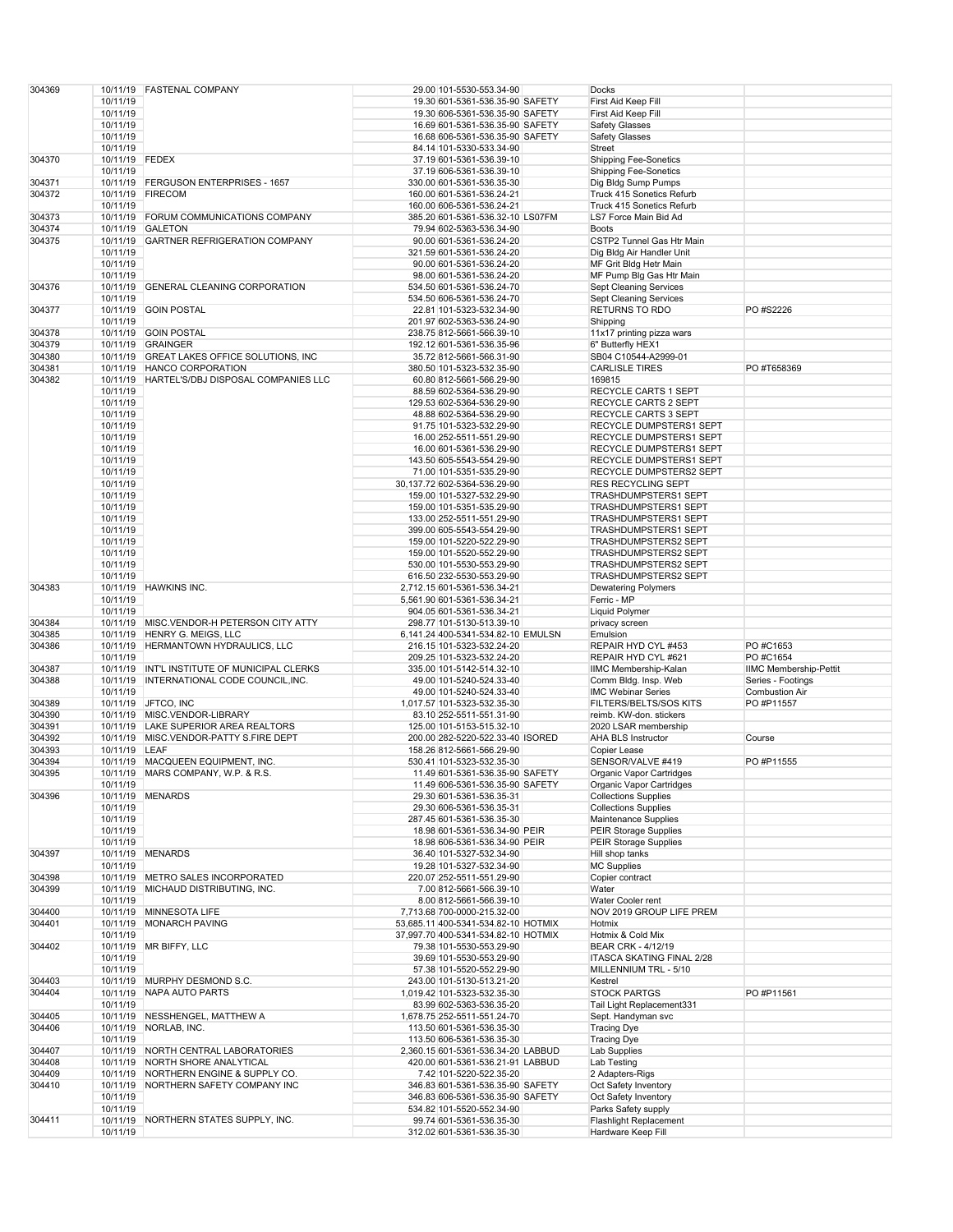| 304412 |               | 10/11/19 NORTHERN WATERS LIBRARY             | 28.51 252-5511-551.22-50            | patron calls 3Q                  |                                |
|--------|---------------|----------------------------------------------|-------------------------------------|----------------------------------|--------------------------------|
|        | 10/11/19      |                                              |                                     | Patron cards                     |                                |
|        |               |                                              | 283.50 252-5511-551.39-10           |                                  |                                |
|        | 10/11/19      |                                              | 362.98 252-5511-551.39-50           | September Overdrive              |                                |
| 304413 |               | 10/11/19 NORTHLAND AUTO CENTER, LLC          | 16.95 101-5220-522.35-20            | Part                             |                                |
| 304414 | 10/11/19      | NORTHLAND CONSTRUCTORS OF DULUTH             |                                     | Hotmix                           |                                |
|        |               |                                              | 1,124.54 400-5341-534.82-10 HOTMIX  |                                  |                                |
|        | 10/11/19      |                                              | 6,315.00 601-0000-221.10-00 GTOSLB  | MP Sludge Dewatering Slab        |                                |
| 304415 | 10/11/19      | <b>ONEUP CREATIVE</b>                        | 1,772.50 812-5661-566.21-80         | design svc jun-sep               |                                |
| 304416 |               | 10/11/19 PACE ANALYTICAL SERVICES, INC.      | 500.00 606-5361-536.21-91 IDDE      | Illicit Discharge Sample         |                                |
|        |               |                                              |                                     |                                  |                                |
|        | 10/11/19      |                                              | 641.25 601-5361-536.21-91 PWMISC    | Mercury Sample Testing           |                                |
| 304417 | 10/11/19      | MISC.VENDOR-PATTY S.FIRE DEPT                | 37.35 101-5220-522.22-50            | Cell Phone Usage                 | 8/21-9/20/19                   |
| 304418 | 10/11/19      | POWERPLAN OIB                                | (85.43) 101-5323-532.35-30          | <b>CREDIT V-BELT</b>             | PO #P11563                     |
|        |               |                                              |                                     |                                  |                                |
|        | 10/11/19      |                                              | 1,180.15 101-5323-532.35-30         | <b>STOCK PARTS</b>               | PO #P11563                     |
| 304419 | 10/11/19      | <b>PRAXAIR DISTRIBUTION, INC.</b>            | 510.37 101-5323-532.29-90           | CYL RENT 08/20-09/20/19          | PO #S2225                      |
|        | 10/11/19      |                                              | 56.98 602-5363-536.34-90            | Nitrogen Gas                     |                                |
| 304420 | 10/11/19      | RADTKE, TEAGAN                               |                                     |                                  | Youth CC Pay, 10/1/2019        |
|        |               |                                              | 25.00 101-5110-511.14-10            | Youth CC Pay, 9/17/2019          |                                |
| 304421 | 10/11/19      | RICOH USA, INC                               | 424.34 801-5145-514.29-90           | Add'l Copies Bl/Wh & Color       | Sept'19 Finance/Bldg Insp      |
|        | 10/11/19      |                                              | 232.95 101-5142-514.29-90           | Copier Lease-OCT 2019            |                                |
|        | 10/11/19      |                                              | 96.21 101-5142-514.29-90            | Metered Prints-SEP 2019          |                                |
|        |               |                                              |                                     |                                  |                                |
|        | 10/11/19      |                                              | 217.36 101-5130-513.39-10           | October periodic payment         |                                |
| 304422 | 10/11/19      | SANCO SUPPLY, INC                            | 96.99 252-5511-551.34-40            | janitor sup                      |                                |
|        | 10/11/19      |                                              | 593.95 101-5323-532.34-90           | RAGS, TP, TOWEL                  | PO #S2220                      |
|        |               |                                              |                                     |                                  |                                |
| 304423 | 10/11/19      | SERVICE ELECTRIC, INC.                       | 635.77 602-5363-536.24-90           | Cell 5 Ph 2 Leachate Pump        |                                |
|        | 10/11/19      |                                              | 1,657.00 601-5361-536.24-21         | LS7 VFD Integration              |                                |
| 304424 |               | 10/11/19 SHUBITZ PLUMBING & HEATING, LLC     | 5,130.00 601-5361-536.24-97 SFCP    | 1647, Burke, 1627 Missour        |                                |
|        |               |                                              |                                     |                                  |                                |
| 304425 | 10/11/19      | SILVER-TONSBERG PRINTING CO.                 | 424.00 101-5323-532.29-90           | 5000 JOB TICKETS                 | PO #805025                     |
| 304426 | 10/11/19      | SPIELBAUER FIREWORKS CO.                     | 4,000.00 821-5970-597.72-14         | Dragon Boat fireworks            | per agreement                  |
| 304427 | 10/11/19      | STAPLES BUSINESS ADVANTAGE                   | 214.20 252-5511-551.31-90           | office sup                       |                                |
|        | 10/11/19      |                                              | 95.58 101-5141-514.31-90            | Printer ink                      |                                |
|        |               |                                              |                                     |                                  |                                |
| 304428 |               | 10/11/19 SUPER ONE                           | 25.96 606-5361-536.34-90 PEIR       | America in Bloom Mtg Refr        |                                |
| 304429 | 10/11/19      | SUPERIOR TESTING LABORATORY                  | 7,368.93 601-5361-536.21-51 SUPTST  | <b>SCADA Support</b>             |                                |
| 304430 | 10/11/19      | SUPERIOR WATER LIGHT & POWER                 | 127.76 405-5630-563.22-20           | 1029 Ogden 6038208967            |                                |
|        |               |                                              |                                     |                                  |                                |
|        | 10/11/19      |                                              | 66.88 101-5346-534.22-20            | 28th & Catlin                    |                                |
|        | 10/11/19      |                                              | 22.85 405-5630-563.22-20            | 4303 E 1st 2541938702            |                                |
|        | 10/11/19      |                                              | 11.44 101-5346-534.22-20            | 53 & Clough                      |                                |
|        | 10/11/19      |                                              |                                     |                                  |                                |
|        |               |                                              | 2,115.97 101-5410-541.22-20         | ANIMAL SHELTER UTIL              |                                |
|        | 10/11/19      |                                              | 227.49 232-5530-553.22-20           | <b>BOAT LAUNCH UTILITIES</b>     |                                |
|        | 10/11/19      |                                              | 40.27 601-5361-536.22-20            | E 2nd Cntrl St Electric          |                                |
|        |               |                                              |                                     |                                  |                                |
|        | 10/11/19      |                                              | 1,610.96 101-5220-522.22-20         | <b>Hdgtrs Station Utilities</b>  | 8/14-9/30/19                   |
|        | 10/11/19      |                                              | 1,023.32 602-5363-536.22-20         | Landfill Utilities               |                                |
|        | 10/11/19      |                                              | 87.62 232-5530-553.22-20            | <b>LOON'S FT WATER</b>           |                                |
|        | 10/11/19      |                                              | 6,288.39 601-5361-536.22-20         | LS&CSTP Ele, Wtr, Gas            |                                |
|        |               |                                              |                                     |                                  |                                |
|        | 10/11/19      |                                              | 15.83 601-5361-536.22-20            | LS5 Gas 1/22-2/21                |                                |
|        | 10/11/19      |                                              | 26.85 601-5361-536.22-20            | LS5 Gas 12/11-12/22/18           |                                |
|        | 10/11/19      |                                              | 15.82 601-5361-536.22-20            | LS5 Gas 12/22/18-1/22            |                                |
|        |               |                                              |                                     |                                  |                                |
|        | 10/11/19      |                                              | 15.83 601-5361-536.22-20            | LS5 Gas 2/21-3/21                |                                |
|        | 10/11/19      |                                              | 18.21 601-5361-536.22-20            | LS5 Gas 3/21-4/22                |                                |
|        | 10/11/19      |                                              | 19.67 601-5361-536.22-20            | LS5 Gas 4/22-5/21                |                                |
|        | 10/11/19      |                                              | 18.54 601-5361-536.22-20            | LS5 Gas 5/21-6/21                |                                |
|        |               |                                              |                                     |                                  |                                |
|        | 10/11/19      |                                              | 18.90 601-5361-536.22-20            | LS5 Gas 6/21-7/22                |                                |
|        | 10/11/19      |                                              | 19.83 601-5361-536.22-20            | LS5 Gas 7/22-8/20                |                                |
|        | 10/11/19      |                                              | 15, 192.71 601-5361-536.22-20       | MF Electric 8/31-9/30            |                                |
|        |               |                                              |                                     |                                  |                                |
|        | 10/11/19      |                                              | 1,688.07 606-5361-536.22-20         | MF Electric 8/31-9/30            |                                |
|        | 10/11/19      |                                              | 6,120.79 601-5361-536.22-20         | MF Gas & Water 8/13-9/13         |                                |
|        | 10/11/19      |                                              | 680.08 606-5361-536.22-20           | MF Gas & Water 8/13-9/13         |                                |
|        |               |                                              |                                     |                                  |                                |
|        | 10/11/19      |                                              | 121.14 101-5330-533.22-20           | N 13 & Banks                     |                                |
|        | 10/11/19      |                                              | 2,116.45 101-5520-552.22-20         | PARK UTILITIES&LS#9              |                                |
|        | 10/11/19      |                                              | 50.00 601-5361-536.22-20            | PARK UTILITIES&LS#9              |                                |
|        | 10/11/19      |                                              |                                     |                                  | 8/16-9/18//19                  |
|        |               |                                              | 457.35 101-5220-522.22-20           | Station #3 Utilities             |                                |
| 304431 |               | 10/11/19 TELEPHONE ASSOCIATES                | 39.23 252-5511-551.22-50            | long distance                    |                                |
| 304432 |               | 10/11/19 TERMINAL SUPPLY COMPANY             | 211.82 101-5323-532.34-90           | <b>SUPPLIES</b>                  | PO #S2218                      |
|        |               |                                              |                                     |                                  |                                |
| 304433 | 10/11/19      | <b>THOMSON REUTERS - WEST</b>                | 648.88 101-5130-513.32-10           | West                             |                                |
| 304434 |               | 10/11/19 THYSSENKRUPP ELEVATOR CORPORATION   | 571.75 601-5361-536.24-70           | Elevator Maintenance Cont        |                                |
| 304435 | 10/11/19      | TRI-STATE BUSINESS SYSTEMS                   | 38.48 101-5240-524.31-90            | Folders, Book                    |                                |
|        | 10/11/19      |                                              | 11.69 101-5323-532.31-90            | <b>MANILA LTR FOLDERS</b>        | PO #904978                     |
|        |               |                                              |                                     |                                  |                                |
|        | 10/11/19      |                                              | 179.60 101-5151-515.31-90           | PAPER                            |                                |
|        | 10/11/19      |                                              | 8.28 101-5323-532.31-90             | PINK HIGH LIGHTERS               | PO #904978                     |
|        | 10/11/19      |                                              | 63.34 101-5630-563.31-90            | Planning supplies                |                                |
| 304436 |               | 10/11/19 TWIN PORT MAILING                   |                                     | MAIL SVC WKS 9/16-27/19          |                                |
|        |               |                                              | 531.52 101-5151-515.39-10           |                                  |                                |
| 304437 | 10/11/19      | <b>UDEEN TRUCKING, INC.</b>                  | 1,616.16 601-5361-536.24-50         | Lawn Maintenance                 |                                |
|        | 10/11/19      |                                              | 1,002.11 601-5361-536.24-51         | Lawn Maintenance                 |                                |
|        | 10/11/19      |                                              | 186.10 606-5361-536.24-51           | Lawn Maintenance                 |                                |
|        |               |                                              |                                     |                                  |                                |
| 304438 |               | 10/11/19 VIANT CRANE SERVICE LLC             | 1,540.00 602-5363-536.24-70         | Crane Rental                     |                                |
| 304439 | 10/11/19 WILS |                                              | 2,500.00 252-5511-551.29-90         | strategic plan pymt              |                                |
| 304440 |               | 10/11/19 WINTER EQUIPMENT COMPANY            | 5,984.89 101-5323-532.34-90         | <b>CURB CAST/STRAIGHT/MARKER</b> | PO #S2222                      |
|        |               |                                              |                                     |                                  |                                |
| 304441 |               | 10/11/19 WISC DEPT OF NAT'L RESOURCES        | 255,747.50 602-5363-536.59-10       | FACIL #8160416 3RD QTR           | <b>RECYCLING &amp; LIC FEE</b> |
| 304442 |               | 10/11/19 WISC DEPT OF NAT'L RESOURCES        | 150.00 602-5363-536.59-10           | #71354 BRENDA PROKOP             | OPERATOR LICENSE RENEWAL       |
| 304443 |               | 10/11/19 WISC DEPT OF NAT'L RESOURCES        | 250.00 602-5363-536.59-10           | #71439 DEVON HANSON              | OPERATOR LICENSE RENEWAL       |
| 304444 |               | 10/11/19 WSP USA INC                         | 15,344.89 400-5530-553.82-10 WIDUNE | Wi Pt Dunes constr proj          | prof A/E oversight fees        |
|        |               |                                              |                                     |                                  |                                |
| 304445 |               | 10/14/19 MISC.VENDOR-H PETERSON CITY ATTY    | 12.00 101-5130-513.21-80            | Sedlachek driver's record        |                                |
| 304446 |               | 10/15/19 JACOBSON, LINDSEY M                 | 1,636.39 812-5661-566.21-80         | BID Salary Jacobson 10/15        |                                |
| 304447 |               | 10/15/19 ROCHON, JOANN                       | 1,355.01 812-5661-566.21-80         | BID Salary Rochon 10/15          |                                |
|        |               |                                              |                                     |                                  |                                |
| 304448 |               | 10/15/19 ROCHON, JOANN H                     | 250.00 812-5661-566.29-90           | NOV 2019 Premium                 |                                |
| 304450 |               | 10/18/19 AMERIPRIDE LINEN & APPAREL SERVICES | 23.80 101-5327-532.34-90            | <b>Floor Mats</b>                |                                |
|        | 10/18/19      |                                              | 11.52 101-5327-532.34-90            | <b>GB Coats</b>                  |                                |
|        |               |                                              |                                     |                                  |                                |
|        | 10/18/19      |                                              | 6.90 602-5362-536.34-90             | <b>GB Coats</b>                  |                                |
|        | 10/18/19      |                                              | 64.63 101-5323-532.29-90            | SHOP COVERALLS                   |                                |
| 304451 |               | 10/18/19 ANDRITZ SEPARATION INC              |                                     | BFP Wash Box Brushes             |                                |
|        |               |                                              | 4,030.49 601-5361-536.35-30         |                                  |                                |
| 304452 | 10/18/19      | APX INC                                      | 500.00 602-5363-536.29-90           | ANNUAL ACCT MAINT FEE            |                                |
| 304454 |               | 10/18/19 BADGER STORAGE AND EXCAVATING       | 14,550.00 601-5361-536.24-97        | Sewer Cleaning Nozzle Rem        |                                |
| 304455 | 10/18/19      | BAKER & TAYLOR COMPANY, THE                  | 370.56 252-5511-551.39-50           | ad fic, ayat, L197872            |                                |
|        |               |                                              |                                     |                                  |                                |
|        | 10/18/19      |                                              | 233.47 252-5511-551.39-50           | ad fic, L197872                  |                                |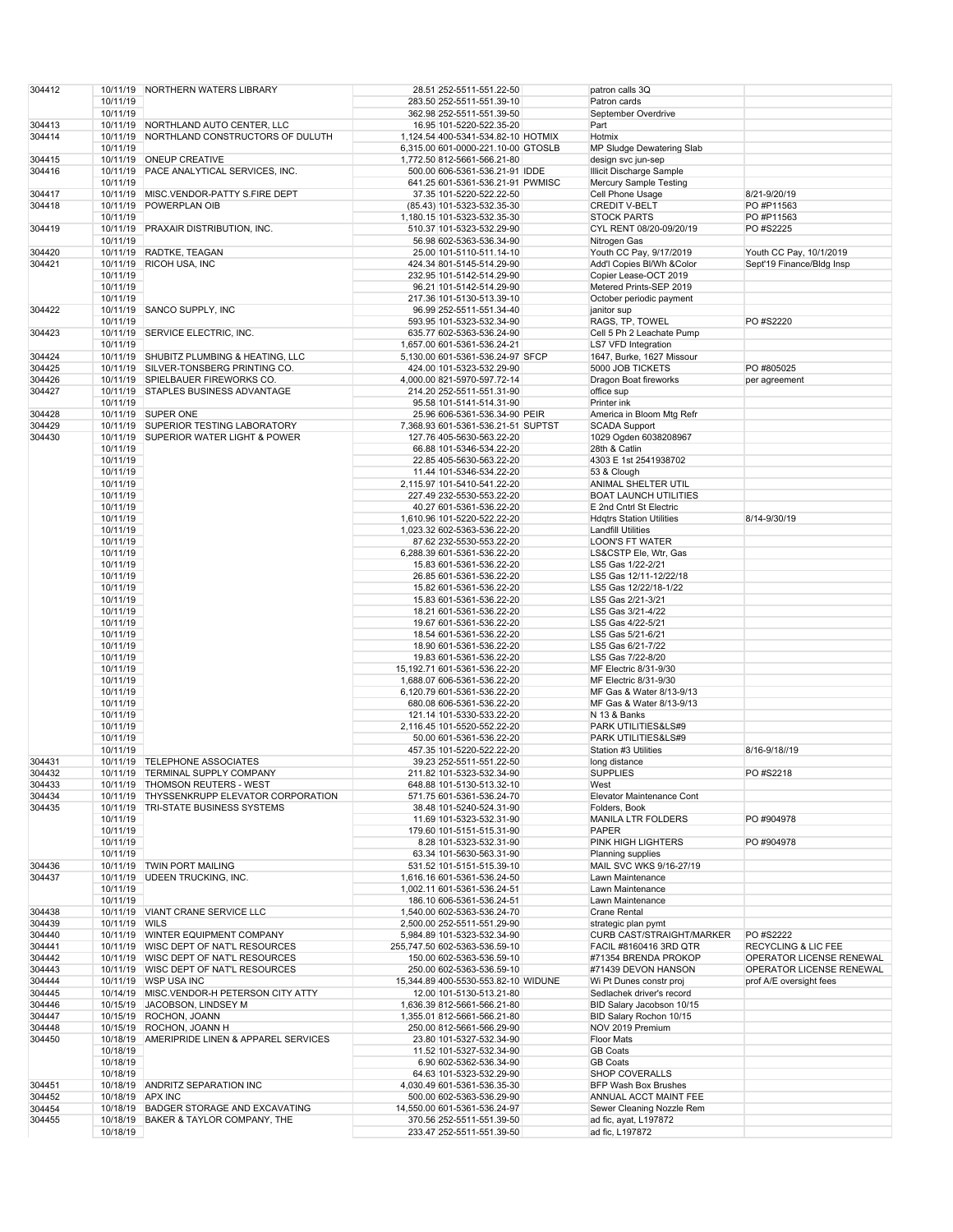|        | 10/18/19 |                                                                | 107.48 252-5511-551.39-50          | ad fic/nf books             |                        |
|--------|----------|----------------------------------------------------------------|------------------------------------|-----------------------------|------------------------|
|        | 10/18/19 |                                                                | 101.51 252-5511-551.39-50          | ad nf, L197872              |                        |
|        | 10/18/19 |                                                                | 16.21 252-5511-551.39-50           | anf donation-L517185        |                        |
|        | 10/18/19 |                                                                | 312.27 252-5511-551.39-50          | ayat, fic/nf - L197872      |                        |
|        | 10/18/19 |                                                                | 29.99 252-5511-551.39-50           | dvd 75030638                |                        |
|        | 10/18/19 |                                                                | 810.34 252-5511-551.39-50          | juv/yab L197435             |                        |
|        | 10/18/19 |                                                                | 19.58 252-5511-551.39-50           | rotary donation-L517185     |                        |
| 304456 | 10/18/19 | BELKNAP PLUMBING & HEATING CO.                                 | 4,324.00 601-5361-536.24-97 SFCP   | 1641, 5716 John, Riley      |                        |
| 304457 | 10/18/19 | BERGSTROM ELECTRIC COMPANY                                     | 908.00 101-5346-534.24-90          |                             | 2 BASES 1 SET BOLTS    |
|        |          |                                                                |                                    | BASES&BOLTS FOR STOCK       |                        |
|        | 10/18/19 |                                                                | 1,981.40 101-5330-533.24-90        | CENTRAL PK ROTTED POLE      | <b>REPLACEMENT</b>     |
| 304458 |          | 10/18/19 BLACKSTONE PUBLISHING                                 | 36.00 252-5511-551.39-50           | audio                       |                        |
| 304459 | 10/18/19 | <b>BOYER TRUCKS</b>                                            | (140.00) 101-5323-532.35-30        | <b>CORE RETURN</b>          | PO #P11558             |
|        | 10/18/19 |                                                                | 47.35 101-5323-532.35-30           | <b>CUSH COVER</b>           | PO #P11558             |
|        | 10/18/19 |                                                                | 71.33 101-5323-532.35-30           | <b>SENSOR</b>               | PO #P11558             |
|        | 10/18/19 |                                                                | 806.08 101-5323-532.35-30          | <b>STOCK PARTS</b>          | PO #P11558             |
| 304461 |          | 10/18/19 CHARTER COMMUNICATIONS, INC                           | 254.41 101-5110-511.29-90          | Pega Cable Svc-OCT 2019     |                        |
| 304462 | 10/18/19 | CITY TREASURER-TRAVEL CLEARING                                 | 331.85 101-5210-521.33-40          | E-PHEX TRAINING FOR ICAC    | <b>MADISON</b>         |
|        | 10/18/19 |                                                                | 47.63 101-5210-521.33-40           | FEMA 2019 CONFERENCE        | <b>STEVENS POINT</b>   |
|        | 10/18/19 |                                                                | 5.00 601-5361-536.33-40            | FORTIN SMART SALTING        | <b>CLOQUET</b>         |
|        | 10/18/19 |                                                                | 5.00 606-5361-536.33-40            | FORTIN SMART SALTING        | <b>CLOQUET</b>         |
|        | 10/18/19 |                                                                | 578.21 101-5240-524.33-40          | <b>HVAC TRAINING COURSE</b> | <b>MADISON</b>         |
|        | 10/18/19 |                                                                | 529.69 101-5210-521.33-40          | MEMORIAL CANADIAN OFFCRS    | THUNDER BAY            |
|        | 10/18/19 |                                                                | 447.50 606-5361-536.33-40          | NASECA-WI                   | <b>RICE LAKE</b>       |
|        | 10/18/19 |                                                                | 447.50 601-5361-536.33-40          | NASECA-WI CLASSROOM EVENT   | <b>RICE LAKE</b>       |
|        | 10/18/19 |                                                                | 40.48 101-5220-522.33-40           | PRSNTN TO MN POLLUTION      | <b>BLOOMINGTON</b>     |
|        | 10/18/19 |                                                                | 47.53 101-5220-522.33-40           | PRSNTN TO WI EMER MGMT      | <b>STEVENS POINT</b>   |
|        | 10/18/19 |                                                                | 668.88 101-5220-522.33-40          | TRAIN ON NEW FIRE TRUCK     | <b>APPLETON</b>        |
|        | 10/18/19 |                                                                | 237.86 101-5323-532.33-40          | VACTOR 2100                 | STREATOR, IL           |
|        | 10/18/19 |                                                                | 556.00 101-5220-522.33-40 FIRINV   | WI ASSOC ARSON INV          | <b>ROTHSCHILD</b>      |
|        | 10/18/19 |                                                                | 1,214.04 101-5210-521.33-40        | WI DEATH INV SCHOOL         | <b>GREEN LAKE</b>      |
|        | 10/18/19 |                                                                | 244.32 101-5240-524.33-40          | WI ELECTRICIAN EXAM         | <b>EAU CLAIRE</b>      |
|        | 10/18/19 |                                                                | 281.15 101-5210-521.33-40          | <b>WIIAAI ARSON CONF</b>    | <b>ROTHCHILD</b>       |
| 304463 | 10/18/19 | COMO LUBE & SUPPLIES, INC.                                     | 2,522.80 101-5323-532.34-90        | ROTELLA/GADUS/W-S WASH      | PO #S2229              |
| 304464 | 10/18/19 | COMO OIL & PROPANE                                             | 7,281.55 602-5363-536.35-10        | <b>Equipment Fuel</b>       |                        |
|        | 10/18/19 |                                                                | 960.00 400-5342-534.82-10 MSB001   |                             | PROF CONSULT FEES      |
| 304465 |          | CR-BUILDING PERFORMANCE SPECIALISTS<br>10/18/19 DISCOVERPC.NET |                                    | MSB BLDG ANALYSIS UPDATE    |                        |
| 304466 |          |                                                                | 90.00 812-5661-566.21-80           | Remote Service-Rochon       |                        |
| 304468 |          | 10/18/19 DONOHUE & ASSOCIATES, INC                             | 234.86 601-0000-187.10-00 P04002   | Nwtn/Nlsn Crk Trunk Sewer   |                        |
| 304469 |          | 10/18/19 DOUGLAS CO. REGISTER OF DEEDS                         | 30.00 101-5630-563.21-80           | <b>Planning Dox</b>         |                        |
|        | 10/18/19 |                                                                | 270.00 601-5361-536.59-10 SFCP     | Release/Cov Not to Sue      |                        |
| 304470 |          | 10/18/19 DOUGLAS CTY. EMERGENCY MGMT.                          | 16,390.91 801-5145-514.29-90       | WISCOM Maint. 8/19-7/20     |                        |
| 304471 |          | 10/18/19 DSC COMMUNICATIONS                                    | 2,743.56 400-5220-522.82-10 FIREHQ | FIRE HQ PROJECT             | <b>ADDL SPEAKERS</b>   |
| 304472 |          | 10/18/19 DULUTH TRANSIT AUTHORITY                              | 111,250.55 101-5352-535.29-90      | SEPT STRIDE/FXD RTE SVC     |                        |
| 304473 |          | 10/18/19 DUNBAR'S INCORPORATED                                 | 57.26 101-5520-552.34-90           | Park supplies               |                        |
| 304474 |          | 10/18/19 EAST END HARDWARE COMPANY                             | 7.98 602-5363-536.34-90            | Keys                        |                        |
| 304475 |          | 10/18/19 FALSANI BALMER PETERSON & BALMER                      | 10,000.00 818-5151-515.51-31       | Release of Claim            |                        |
| 304476 |          | 10/18/19 FASTENAL COMPANY                                      | 110.00 602-5363-536.35-90          | Cell 5 Vault Modification   |                        |
|        | 10/18/19 |                                                                | 14.90 101-5346-534.34-90           | Park supplies               |                        |
|        | 10/18/19 |                                                                | 604.82 101-5323-532.34-90          | <b>SHOP SUPPLIES</b>        | PO #S2224              |
| 304477 | 10/18/19 | <b>FERGUSON ENTERPRISES - 1657</b>                             | 976.36 101-5327-532.35-90          | Hill shop Tanks             |                        |
|        | 10/18/19 |                                                                | 1,365.79 601-5361-536.35-30        | Pipe Space Sump Pump        |                        |
| 304478 | 10/18/19 | <b>FORUM COMMUNICATIONS COMPANY</b>                            | 807.10 101-5110-511.32-10          | CCIk Pubs, SEP 2019         |                        |
|        | 10/18/19 |                                                                | 85.18 425-5330-533.82-10 FHW182    | EAST 3RD ST CULVERT AD      | RFP AD                 |
|        | 10/18/19 |                                                                | 41.45 101-5630-563.32-10           | <b>LAND Sale</b>            |                        |
| 304479 |          | 10/18/19 GALETON                                               | 50.95 602-5363-536.34-90           | <b>Rubber Boots</b>         |                        |
| 304480 | 10/18/19 | <b>GENERAL CLEANING CORPORATION</b>                            | 223.00 602-5363-536.29-90          | <b>Cleaning Service</b>     |                        |
| 304481 | 10/18/19 | <b>GOODWILL INDUSTRIES</b>                                     | 756.00 602-5364-536.29-90          | Mattress Recycle            |                        |
| 304482 |          | 10/18/19 MISC.VENDOR-PATTY S.FIRE DEPT                         | 31.79 101-5220-522.22-50           | Cell Phone Usage            | 9/3-10/2/19            |
| 304484 |          | 10/18/19 HAWKINS INC.                                          | 2,930.00 601-5361-536.34-21        | Azone/Bisulfite             |                        |
| 304486 |          | 10/18/19 INTERSTATE BATTERY                                    | 29.95 101-5323-532.35-30           | BATTERY #5814               | PO #P11571             |
|        | 10/18/19 |                                                                | 847.65 101-5323-532.35-30          | (6) 31-MHD BATTERIES        | PO #P11568             |
| 304487 |          | 10/18/19 KENNEDY SCALES INC.                                   | 114.25 602-5364-536.35-90          | T-Grip Molding              |                        |
| 304488 |          | 10/18/19 KRIST OIL COMPANY                                     | 168.07 101-5520-552.35-10          | PREM UNL #999               | 09/24/19               |
| 304492 |          | 10/18/19 LEN'S AUTO BODY, LLC                                  | 1,474.00 101-5323-532.24-20        | <b>ACCIDENT REPAIR #41</b>  | PO #805026             |
| 304494 |          | 10/18/19 MACQUEEN EQUIPMENT, INC.                              | 260.18 101-5323-532.35-30          | BACK PLATE/PIN-HOPPER 376   | PO #P11554             |
|        | 10/18/19 |                                                                | 100.50 101-5323-532.35-30          | CYL/RING/BRG/WSHR #376      | Po #P11554             |
| 304496 |          | 10/18/19 MARS COMPANY, W.P. & R.S.                             | 46.95 601-5361-536.35-30           | Loctite Anti-Seize          |                        |
| 304497 |          | 10/18/19 MENARDS                                               | 41.87 101-5327-532.34-90           | <b>MC Supplies</b>          |                        |
|        | 10/18/19 |                                                                | 72.29 602-5364-536.34-90           | <b>Operating Supplies</b>   |                        |
|        | 10/18/19 |                                                                | 31.44 101-5520-552.34-90           | Park repairs                |                        |
|        | 10/18/19 |                                                                | 16.43 101-5520-552.34-90           | Park supplies               |                        |
|        | 10/18/19 |                                                                | 39.90 231-5520-552.34-90           | Trees                       |                        |
|        | 10/18/19 |                                                                |                                    |                             |                        |
| 304499 |          | 10/18/19 MICROMARKETING, LLC                                   | 1,057.16 400-5530-553.82-10 WIPTRL | WI PT Trail<br>audio        |                        |
|        |          | 10/18/19 MIDWEST TAPE<br>$\mathbf{I}$                          | 41.00 252-5511-551.39-50           | audio                       |                        |
| 304500 |          |                                                                | 189.67 252-5511-551.39-50          |                             |                        |
| 304501 |          | 10/18/19 MIELKE ELECTRIC WORKS INC                             | 480.00 601-5361-536.24-20          | MF Vibration Analysis P/B   |                        |
| 304502 |          | 10/18/19 MONARCH PAVING                                        | 3,132.44 400-5341-534.82-10 HOTMIX | Hotmix                      |                        |
| 304503 |          | 10/18/19 NAPA AUTO PARTS                                       | 103.55 101-5220-522.35-20          | Oil & Brake Cleaner         |                        |
|        | 10/18/19 |                                                                | 156.85 101-5220-522.35-20          | Oil, Wiper Blades, Wipes    |                        |
|        | 10/18/19 |                                                                | 29.52 101-5220-522.35-20           | Part for Engine - Ujoint    |                        |
| 304504 |          | 10/18/19 NORTHERN BUSINESS PRODUCTS                            | 44.99 101-5142-514.31-90           | Archival Acid-Free Paper    |                        |
|        | 10/18/19 |                                                                | 56.75 101-5220-522.31-90           | Markers, Fldrs, Labels      |                        |
| 304505 |          | 10/18/19 NORTHERN SAFETY COMPANY INC                           | 177.22 101-5520-552.34-90          | Park supplies               |                        |
|        | 10/18/19 |                                                                | 144.65 602-5364-536.34-90          | <b>Safety Supplies</b>      |                        |
| 304506 |          | 10/18/19 NORTHERN STATES SUPPLY, INC.                          | 414.09 101-5323-532.34-90          | SHOP SUPPLIES               | PO #S2223              |
| 304507 |          | 10/18/19 NORTHLAND LAWN & SPORT, INC                           | 5,900.00 400-5530-553.82-10 WIPTRL | WI Pt rental                |                        |
|        | 10/18/19 |                                                                | 88.50 400-5530-553.82-10 WIPTRL    | WI Pt rental delivery fee   |                        |
|        |          |                                                                | 36.18 101-5220-522.35-20 VEH225    | Starter Switch Blower       |                        |
| 304508 |          | 10/18/19 O'REILLY AUTO PARTS                                   |                                    |                             | Insp Vehicle           |
| 304509 |          | 10/18/19 ORION ENVIRONMENTAL SERVICES, LLC                     | 1,595.00 602-5363-536.21-50 LFMGMT | <b>LANDFILL MGT SVC</b>     | PROF CONSULT FEES      |
| 304510 |          | 10/18/19 PARSONS ELECTRIC, LLC                                 | 360.00 101-5346-534.24-90          | BELKNAP TROUBLESHOOT        | FIBER STRANDS NO ISSUE |
| 304512 |          | 10/18/19 PRO PRINT                                             | 8.00 812-5661-566.39-10            | <b>Table Tents</b>          |                        |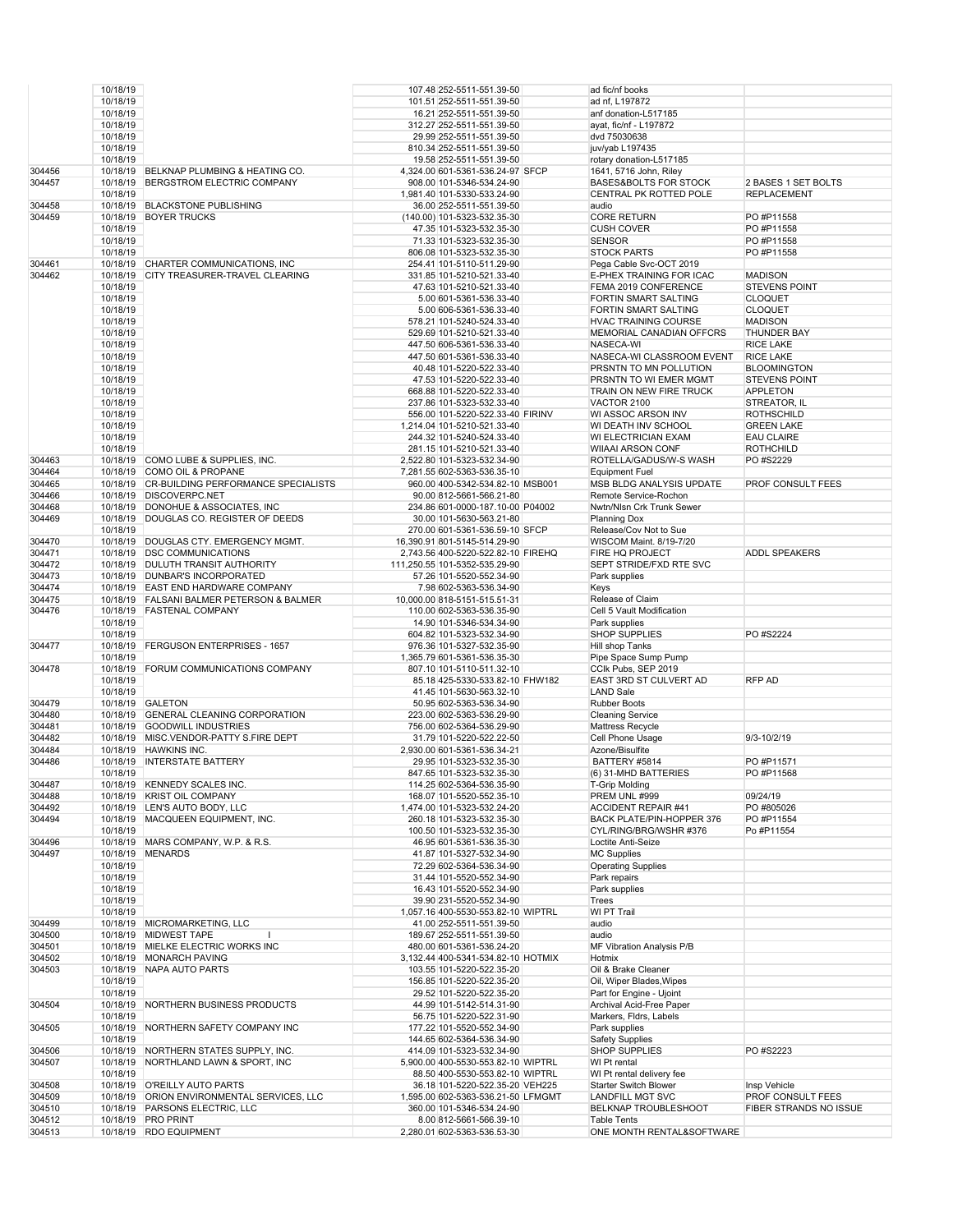| 304514 |                | 10/18/19 RUSSELL STEEL INC.                 | 150.64 101-5323-532.34-90             | HR FLAT 3/8X4                | PO# S2221                |
|--------|----------------|---------------------------------------------|---------------------------------------|------------------------------|--------------------------|
| 304515 |                | 10/18/19 SANCO SUPPLY, INC                  | 12.60 601-5361-536.34-40              | TP Holder Replacement        |                          |
|        | 10/18/19       |                                             | 12.60 606-5361-536.34-40              | TP Holder Replacement        |                          |
|        |                |                                             |                                       |                              |                          |
| 304516 |                | 10/18/19 SCHOOL DISTRICT OF SUPERIOR        | 5,163.98 101-0000-411.40-00           | Mobile Home Parking Fees     |                          |
| 304517 | 10/18/19       | SERVICE ELECTRIC, INC.                      | 931.00 602-5364-536.35-90             | Cell 5 Phase 1 Repair        |                          |
|        | 10/18/19       |                                             | 563.50 602-5364-536.35-90             | Cell 5 Phase 2 Pump          |                          |
|        | 10/18/19       |                                             | 573.40 601-5361-536.24-21             | <b>LS7 VFD Integration</b>   |                          |
| 304518 |                | 10/18/19 SHUBITZ PLUMBING & HEATING, LLC    | 6,810.00 601-5361-536.24-97 SFCP      | 1645, Else, 1815 E 10th      |                          |
|        | 10/18/19       |                                             | 8,990.00 601-5361-536.24-97 SFCP      | 1665, Magdzas, 1801 Maryl    |                          |
| 304519 |                | 10/18/19 STACK BROTHERS                     | 402.50 601-5361-536.24-97             | Reactive Tele Media 1001     |                          |
|        |                |                                             |                                       |                              |                          |
|        | 10/18/19       |                                             | 603.75 601-5361-536.24-97             | Reactive Tele Media 997      |                          |
| 304520 |                | 10/18/19 STAPLES BUSINESS ADVANTAGE         | 37.32 101-5130-513.39-10              | Supplies                     |                          |
| 304524 |                | 10/18/19 SUPERIOR AMATEUR HOCKEY ASSOC.     | 25,000.00 821-5970-597.72-14          | Yearly allocation            |                          |
| 304525 |                | 10/18/19 MISC.VENDOR-ALLISON AMELUXEN       | 50.00 812-5661-566.39-10              | <b>BID Bucks 572/573</b>     |                          |
| 304526 |                | 10/18/19 SUPERIOR SAVINGS BANK              | 130.50 259-5650-565.21-80 ADMIN       | September 2019 REhabs        |                          |
| 304527 |                | 10/18/19 SUPERIOR WATER LIGHT & POWER       | 21,208.81 101-5330-533.22-20          | Misc signs and signals.      |                          |
|        | 10/18/19       |                                             | 2,094.07 101-0000-482.80-00 NEMADJ    | NEMADJI TRAILER PARK         |                          |
|        | 10/18/19       |                                             | 18.85 101-0000-482.80-00 NEMADJ       | NEMADJI TRLR PARK LAUNDRY    |                          |
|        |                | 10/18/19 SYN-TECH SYSTEMS, INC              |                                       |                              |                          |
| 304528 |                |                                             | 110.00 400-5331-533.81-10             | AIM2 9PIN CABLES #306/307    | PO #805022               |
|        | 10/18/19       |                                             | 189.50 400-5331-533.81-10             | AIMS PARTS #308              | PO #805021               |
| 304529 | 10/18/19 TAPCO |                                             | 183.55 101-5530-553.34-90             | Rec trail signs              |                          |
| 304530 |                | 10/18/19 TASTE OF HOME BOOKS                | 34.98 252-5511-551.39-50              | cookbook                     |                          |
| 304531 |                | 10/18/19 TECH SALES COMPANY                 | 314.00 601-5361-536.35-30             | <b>Sampling Supplies</b>     |                          |
| 304532 |                | 10/18/19 THOMSON REUTERS - WEST             | 237.56 101-5130-513.32-10             | Library update               |                          |
| 304534 | 10/18/19       | TRI-STATE BUSINESS SYSTEMS                  | 29.99 101-5141-514.31-90              | Backrest                     |                          |
|        | 10/18/19       |                                             | 38.37 101-5327-532.34-90              | GB Bags                      |                          |
|        | 10/18/19       |                                             | 109.60 101-5330-533.31-90             | office supplies              |                          |
|        |                |                                             |                                       |                              |                          |
|        | 10/18/19       |                                             | 74.90 101-5151-515.31-90              | PAPER                        |                          |
|        | 10/18/19       |                                             | 9.78 101-5323-532.31-90               | RULER/PAPERCLIPS             | PO #904979               |
| 304535 | 10/18/19       | <b>TWIN PORT MAILING</b>                    | 697.21 601-5361-536.31-90             | 2019 Utility Billing Del     |                          |
|        | 10/18/19       |                                             | 348.60 602-5362-536.29-90             | 2019 Utility Billing Del     |                          |
|        | 10/18/19       |                                             | 348.61 602-5364-536.29-90             | 2019 Utility Billing Del     |                          |
|        | 10/18/19       |                                             | 697.21 606-5361-536.31-90             | 2019 Utility Billing Del     |                          |
| 304536 | 10/18/19       | VEIT AND COMPANY                            | (11,899.58) 400-0000-221.10-00 WIDUNE | Wi Pt Dunes Construction     | pay app 8                |
|        |                |                                             |                                       |                              |                          |
|        | 10/18/19       |                                             | 237,991.60 400-5530-553.82-10 WIDUNE  | Wi Pt Dunes Construction     | pay app 8                |
| 304537 |                | 10/18/19 VERIZON WIRELESS                   | 25.34 101-5220-522.22-50              | Cell Phone Usage             | 9/4-10/3/19              |
| 304542 |                | 10/18/19 YOUNG PLUMBING & HEATING, INC.     | 150.00 601-5361-536.24-97 SFCP        | 1663, Anderson, 2114 Cumm    |                          |
| 304543 | 10/18/19       | FIRE FIGHTERS-LOCAL #74                     | 3,164.70 700-0000-215.96-00           | PAYROLL SUMMARY              |                          |
| 304544 |                | 10/18/19 MN CHILD SUPPORT PMT. CENTER       | 848.90 700-0000-215.41-00             | PAYROLL SUMMARY              |                          |
| 304545 |                | 10/18/19 SUPERIOR MCPL.EMP.CR.UN.           | 40,233.90 700-0000-215.97-00          | PAYROLL SUMMARY              |                          |
| 304546 |                | 10/18/19 UNITED WAY                         | 15.00 700-0000-215.93-00              | PAYROLL SUMMARY              |                          |
| 304547 |                | 10/18/19 WISC PROF POLICE ASSOC.            | 2,640.00 700-0000-215.96-00           | PAYROLL SUMMARY              |                          |
|        |                |                                             |                                       |                              |                          |
| 304548 |                | 10/25/19 A-1 EXCAVATING, INC.               | 19,152.70 425-0000-221.10-00 FHWY18   | WOODLAWN RD CONSTRUCT        | <b>RETAINAGE PAYOUT</b>  |
| 304549 |                | 10/25/19 ACTIVAR PLASTIC PRODUCTS GROUP     | 60.00 601-5361-536.35-30              | Aeration Sensor Plastic T    |                          |
| 304550 |                | 10/25/19 ALLSTATE PETERBILT-SUPERIOR/DULUTH | 602.14 101-5323-532.35-30             | <b>AD/IP CART</b>            | PO #P11576               |
|        | 10/25/19       |                                             | (250.00) 101-5323-532.35-30           | <b>CORE CREDIT</b>           | PO #P11576               |
|        | 10/25/19       |                                             | 58.98 101-5323-532.35-30              | <b>GOVERNOR</b>              | Po #P11576               |
| 304551 |                | 10/25/19 AMAZON                             | 39.75 252-5511-551.39-10              | Phone-ending 0310553         |                          |
|        | 10/25/19       |                                             | 76.99 601-5361-536.35-31 SFCP         | <b>SFCP Lazer Measure</b>    |                          |
|        | 10/25/19       |                                             | 134.94 601-5361-536.35-90 SAFETY      | <b>Water Rescue Supplies</b> |                          |
|        | 10/25/19       |                                             | 134.94 606-5361-536.35-90 SAFETY      | <b>Water Rescue Supplies</b> |                          |
| 304552 | 10/25/19       | AMERIPRIDE LINEN & APPAREL SERVICES         | 11.52 101-5327-532.34-90              | Carp Cvrll                   |                          |
|        | 10/25/19       |                                             | 23.80 101-5327-532.34-90              | <b>Floor Mats</b>            |                          |
|        |                |                                             |                                       |                              |                          |
|        | 10/25/19       |                                             | 6.90 602-5362-536.34-90               | <b>GB Coats</b>              |                          |
|        | 10/25/19       |                                             | 64.63 101-5323-532.29-90              | <b>SHOP COVERALLS</b>        |                          |
| 304553 |                | 10/25/19 APPLIED PROFESSIONAL SERVICES      | 85.00 101-5240-524.31-90 DM4114       | <b>Serving Document</b>      | 4114 E. 1st St.          |
| 304554 |                | 10/25/19 ARCO COFFEE CO                     | 36.00 101-5210-521.39-10 IVEVT        | coffee                       |                          |
| 304555 |                | 10/25/19 ARROWHEAD CONCRETE WORKS INC       | 300.50 259-5650-565.29-90 19KPRK      | KELLY PARK IMPROVEMENTS      | <b>CONCRETE</b>          |
|        | 10/25/19       |                                             | 300.50 400-5520-552.82-10 WEBPRK      | <b>WEBSTER PARK CONCRETE</b> | <b>CONCRETE</b>          |
| 304556 |                | 10/25/19 ARROWHEAD PRINTING INC             | 71.28 101-5210-521.31-90              | business cards               |                          |
|        | 10/25/19       |                                             | 57.00 101-5220-522.39-10              | <b>Business Cards</b>        | Chief, HazMat, BC        |
|        |                |                                             |                                       |                              |                          |
| 304557 |                | 10/25/19 AT&T MOBILITY                      | 108.95 101-5141-514.22-50             |                              |                          |
|        | 10/25/19       |                                             | 97.46 101-5151-515.22-50              | 715.919.6688 9/6-10/5        |                          |
|        | 10/25/19       |                                             | 419.09 101-5240-524.22-50             | <b>Cell Phone Services</b>   |                          |
|        | 10/25/19       |                                             | 117.32 101-5220-522.22-50             | Cell Phone Usage             | 9/4-10/3/19              |
|        | 10/25/19       |                                             | 55.18 101-5323-532.22-50              | Cell Phones                  |                          |
|        | 10/25/19       |                                             | 82.10 101-5330-533.22-50              | Cell Phones                  |                          |
|        | 10/25/19       |                                             | 69.23 101-5520-552.22-50              | Cell Phones                  |                          |
|        | 10/25/19       |                                             | 477.80 602-5362-536.22-50             | Cell Phones                  |                          |
|        | 10/25/19       |                                             |                                       | Cell Phones September        |                          |
|        |                |                                             | 460.65 601-5361-536.22-20             |                              |                          |
|        | 10/25/19       |                                             | 460.64 606-5361-536.22-20             | Cell Phones September        |                          |
|        | 10/25/19       |                                             | 65.96 101-5142-514.22-50              | Cell Svc, T Kalan-09/2019    |                          |
|        | 10/25/19       |                                             | 86.46 101-5210-521.22-50 PTPHN        | cellular charges             |                          |
|        | 10/25/19       |                                             | 93.94 101-5220-522.22-50              | First Net Cell Phones        | 9/4-10/3/19              |
|        | 10/25/19       |                                             | 81.86 101-5630-563.22-50              | Serck Cell Phone             |                          |
|        | 10/25/19       |                                             | 84.91 405-5630-563.22-50              | <b>Skrenes Cell Phone</b>    |                          |
| 304558 |                | 10/25/19 AUTO VALUE SUPERIOR                | 644.43 101-5323-532.35-30             | <b>WIX</b>                   | PO #P11573               |
| 304559 |                | 10/25/19 BAKER & TAYLOR COMPANY, THE        | 69.99 252-5511-551.39-50              | FAN - L517185                |                          |
|        | 10/25/19       |                                             |                                       | fic/non-fic L197872          |                          |
|        |                |                                             | 1,084.67 252-5511-551.39-50           |                              |                          |
|        | 10/25/19       |                                             | 560.02 252-5511-551.39-50             | juv/ya - L197435             |                          |
|        | 10/25/19       |                                             | 115.97 252-5511-551.39-50             | non-fic, L197872             |                          |
| 304560 |                | 10/25/19 BEACON ATHLETICS                   | 261.00 101-5530-553.34-90             | <b>Ballfield supply</b>      |                          |
| 304561 |                | 10/25/19 BELKNAP PLUMBING & HEATING CO.     | 8,407.00 601-5361-536.24-97 SFCP      | 1650, Skrenes, 1902 Banks    |                          |
| 304562 |                | 10/25/19 BENNA FORD SUPERIOR, LLC           | 228.78 101-5323-532.35-30             | BRKT/GSKT/PLUG/INJ ASY       | PO #P11578               |
| 304563 |                | 10/25/19 BERGSTROM ELECTRIC COMPANY         | 342.57 400-5512-551.82-10 PRMISC      | MUSEUMS REPLACE CONDUIT      | <b>OLD FIREHOUSE</b>     |
|        | 10/25/19       |                                             | 2,145.25 101-5330-533.24-90           | STR LIGHT HIT 14TH TOWER     | HALVOR LINES RESPONSIBLE |
| 304564 |                | 10/25/19 BLACKSTONE PUBLISHING              | 45.58 252-5511-551.39-50              | audio                        |                          |
|        |                |                                             |                                       |                              |                          |
| 304565 |                | 10/25/19 BLUE ARROW BOUTIQUE                | 25.00 812-5661-566.39-10              | BID Bucks #567               |                          |
| 304566 |                | 10/25/19 BOND TRUST SERVICES CORP           | 400.00 362-5820-582.69-10             | Series 2012D                 |                          |
| 304567 |                | 10/25/19 BOUND TREE MEDICAL, LLC            | 358.00 101-5220-522.34-60             | 4 Box Gloves                 |                          |
| 304568 |                | 10/25/19 BROCK WHITE                        | 900.00 101-5520-552.34-90 19KPRK      | Kelly Park Signs             |                          |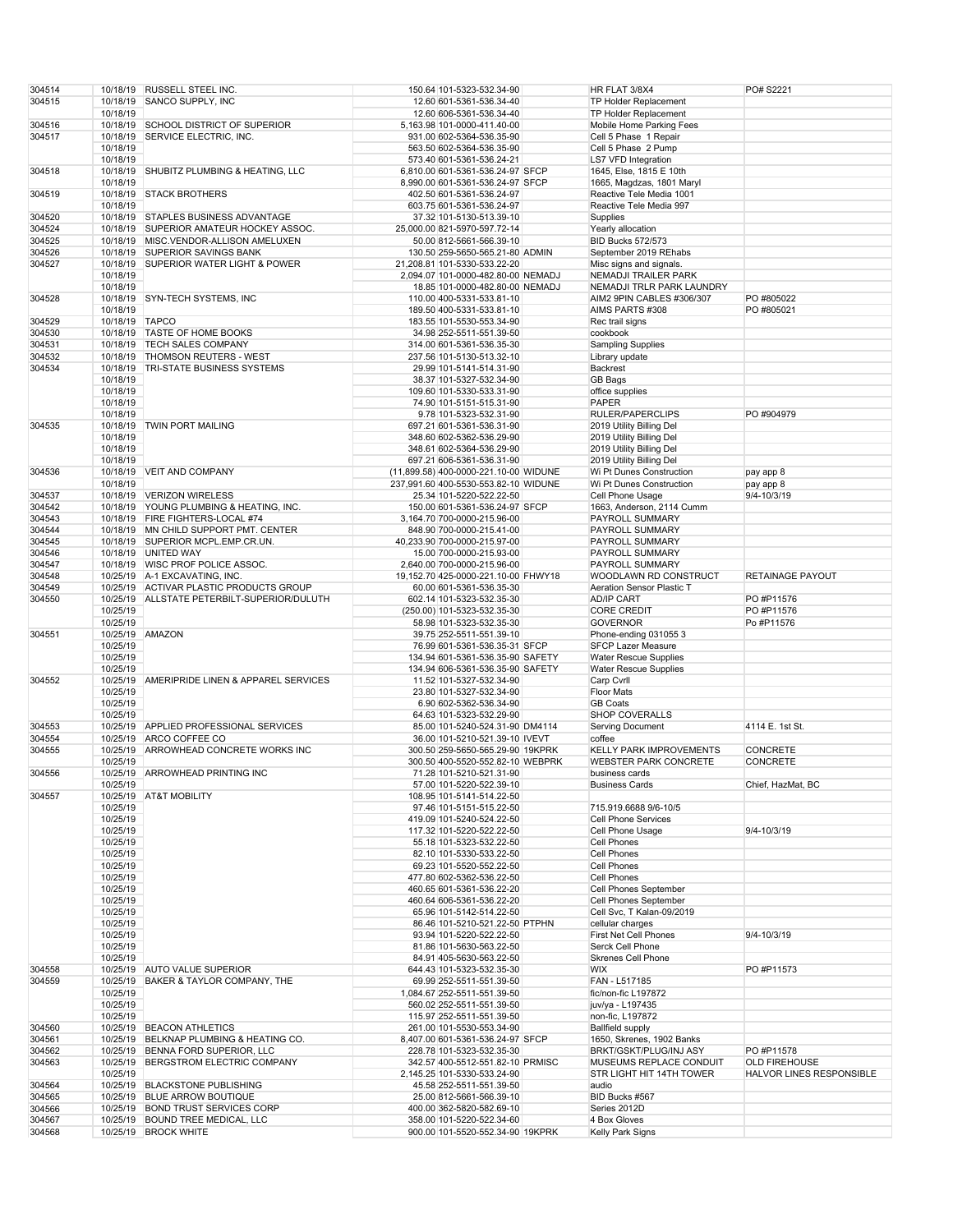|        | 10/25/19             |                                          | 900.00 101-5520-552.34-90 WEBPRK                     | <b>Webster Signs</b>                            |                            |
|--------|----------------------|------------------------------------------|------------------------------------------------------|-------------------------------------------------|----------------------------|
| 304569 |                      | 10/25/19 BUDGET TOWING                   | 123.00 101-5210-521.29-90                            | Improper tow                                    |                            |
|        |                      | 10/25/19 CAMPBELL'S                      |                                                      |                                                 |                            |
| 304570 |                      |                                          | 27.98 101-5520-552.34-90                             | Parks Dept                                      |                            |
| 304571 | 10/25/19             | CAPITOL CONSULTANTS, INC                 | 1,416.67 405-5630-563.29-90                          | Sept 2019 Consult Fees                          |                            |
| 304572 |                      | 10/25/19 CENTER AGAINST SEXUAL AND       | 2,636.00 259-5650-565.29-90 19CSDA                   | reimb 7/1-9/30/19                               |                            |
| 304573 | 10/25/19             | CENTER POINT LARGE PRINT                 | 319.98 252-5511-551.39-50                            | Ip                                              |                            |
| 304574 |                      | 10/25/19 CENTURYLINK                     | 103.88 252-5511-551.22-50                            | 715.394.2539                                    |                            |
|        | 10/25/19             |                                          | 306.24 252-5511-551.22-50                            | 715.394.2876                                    |                            |
| 304575 | 10/25/19             | CHARTER COMMUNICATIONS OPERATING         | 52.74 601-5361-536.22-50                             | CSTP 6 Internet                                 |                            |
|        | 10/25/19             |                                          | 52.74 606-5361-536.22-50                             | CSTP 6 Internet                                 |                            |
|        |                      |                                          |                                                      |                                                 |                            |
| 304576 | 10/25/19             | <b>CITON COMPUTER CORPORATION</b>        | 511.00 601-5361-536.35-30                            | Ruckess Wireless Cont/Lic                       |                            |
|        | 10/25/19             |                                          | 194.50 601-5361-536.59-10                            | Ruckess Wireless Cont/Lic                       |                            |
|        | 10/25/19             |                                          | 511.00 606-5361-536.35-30                            | Ruckess Wireless Cont/Lic                       |                            |
|        | 10/25/19             |                                          | 194.50 606-5361-536.59-10                            | Ruckess Wireless Cont/Lic                       |                            |
| 304577 | 10/25/19             | CITY TREASURER PETTY CASH CLEARING       | 7.95 101-5240-524.31-90 IVERT                        | CERTIFIED LETTERS - PETE                        |                            |
|        | 10/25/19             |                                          | 50.00 208-5218-521.34-90                             | COFFEE WITH A COP                               |                            |
|        |                      |                                          |                                                      |                                                 |                            |
|        | 10/25/19             |                                          | 10.00 101-5323-532.34-90 TAPATP                      | <b>DRILL MANUALS</b>                            |                            |
|        | 10/25/19             |                                          | 53.56 101-5210-521.39-10 IVERT                       | <b>GUN CLEANING SUPPLIES</b>                    |                            |
|        | 10/25/19             |                                          | 30.39 101-5210-521.34-90 IVERT                       | <b>KEYS</b>                                     |                            |
|        | 10/25/19             |                                          | 20.00 400-5340-534.82-10 TAPATP                      | NO END DAYS REGISTRATION                        |                            |
|        | 10/25/19             |                                          | 14.48 101-5143-514.31-90 TAPATP                      | OFFICE SUPPLIES                                 |                            |
|        | 10/25/19             |                                          | 70.00 101-5330-533.34-90 TAPATP                      | POST CARD STAMPS                                |                            |
|        | 10/25/19             |                                          | 12.55 101-5210-521.39-10                             | <b>RANK INSIGNIA</b>                            |                            |
|        |                      |                                          |                                                      | <b>RETIREMENT LUNCH</b>                         |                            |
|        | 10/25/19             |                                          | 64.94 101-5220-522.39-10                             |                                                 |                            |
|        | 10/25/19             |                                          | 7.40 101-5240-524.31-90                              | TREE NOTICE LETTER                              |                            |
| 304578 | 10/25/19             | COMPUDYNE, INC                           | 1,500.00 801-0000-143.10-00                          | Network Support                                 |                            |
|        | 10/25/19             |                                          | 1,500.00 801-5145-514.35-90                          | <b>Network Support</b>                          |                            |
|        | 10/25/19             |                                          | 2,356.50 801-0000-143.10-00                          | Vsphere Maintenance Contr                       |                            |
|        | 10/25/19             |                                          | 2,356.50 801-5145-514.29-90                          | Vsphere Maintenance Contr                       |                            |
| 304579 | 10/25/19             | <b>CORE ADVANTAGE</b>                    | 250.00 602-5364-536.29-90                            | <b>Mattress Haul</b>                            |                            |
| 304580 | 10/25/19             | <b>CRICKET SIGNS</b>                     |                                                      | <b>KELLY PARK IMPROVEMENTS</b>                  | <b>SIGN</b>                |
|        |                      |                                          | 1,350.00 259-5650-565.29-90 19KPRK                   |                                                 |                            |
|        | 10/25/19             |                                          | 4,050.00 400-5520-552.82-10 PRMISC                   | WADE BOWL/VETERANS MEMO                         | <b>SIGNS</b>               |
|        | 10/25/19             |                                          | 1,350.00 400-5520-552.82-10 WEBPRK                   | <b>WEBSTER PARK IMROVEMENTS</b>                 | <b>SIGN</b>                |
| 304581 |                      | 10/25/19 DAVEY TWIN PORTS LAWN TRIM, INC | 4,166.00 812-5661-566.29-90                          | Svc Agrmt 10/28/19                              |                            |
| 304582 | 10/25/19             | DEZURIK, INC                             | 1.362.53 601-5361-536.35-96                          | Valves Dig Final Tank                           |                            |
| 304583 | 10/25/19             | DONOHUE & ASSOCIATES, INC.               | 8,811.96 601-0000-187.10-00 MTOAER                   | Scndry Trt/Pwr Project                          |                            |
| 304584 | 10/25/19             | DOUGLAS CO. REGISTER OF DEEDS            | 30.00 101-5240-524.32-10 DM2701                      | Raze Order                                      | 2701 N. 58th St.           |
|        |                      |                                          |                                                      |                                                 |                            |
|        | 10/25/19             |                                          | 30.00 101-5240-524.32-10                             | Release Lis Pendens                             | Document: 906090           |
| 304585 | 10/25/19             | DOUGLAS COUNTY SHERIFF'S DEPT.           | 420.00 101-5210-521.29-90                            | jail boarding Sept.                             |                            |
| 304586 | 10/25/19             | <b>DSC COMMUNICATIONS</b>                | 964.50 400-5331-533.81-10                            | NEW SANDER RADIO INSTALLS                       | PO #805024                 |
| 304587 |                      | 10/25/19 EASYLIVING SERVICES LLC         | 3,602.19 101-5240-524.29-90                          | Lawn Mowing                                     | City Owned Lots            |
| 304588 | 10/25/19             | EDUCATIONAL DEVELOPMENT CORPORATION      | 452.57 252-5511-551.39-50                            | dvd                                             |                            |
| 304589 |                      | 10/25/19 ESSENTIA HEALTH                 | 42.00 101-5210-521.29-90                             | blood draw-Earhart                              |                            |
|        | 10/25/19             |                                          | 42.00 101-5210-521.29-90                             | blood draw-Grathwol                             |                            |
|        |                      |                                          |                                                      |                                                 |                            |
|        | 10/25/19             |                                          | 42.00 101-5210-521.29-90                             | blood draw-Jamison                              |                            |
|        | 10/25/19             |                                          | 42.00 101-5210-521.29-90                             | blood draw-Latvala                              |                            |
|        | 10/25/19             |                                          | 42.00 101-5210-521.29-90                             | blood draw-McAnallen                            |                            |
|        | 10/25/19             |                                          | 42.00 101-5210-521.29-90                             | blood draw-Morro                                |                            |
|        | 10/25/19             |                                          | 42.00 101-5210-521.29-90                             | blood draw-Myers                                |                            |
|        | 10/25/19             |                                          | 42.00 101-5210-521.29-90                             | blood draw-Ostrander                            |                            |
|        | 10/25/19             |                                          | 42.00 101-5210-521.29-90                             | blood draw-Pineda                               |                            |
|        |                      |                                          |                                                      | blood draw-Raddant                              |                            |
|        | 10/25/19             |                                          | 42.00 101-5210-521.29-90                             |                                                 |                            |
|        | 10/25/19             |                                          | 42.00 101-5210-521.29-90                             | blood draw-Rautio                               |                            |
|        | 10/25/19             |                                          | 42.00 101-5210-521.29-90                             | blood draw-Stanford                             |                            |
|        | 10/25/19             |                                          | 42.00 101-5210-521.29-90                             | blood draw-Tuttle                               |                            |
|        | 10/25/19             |                                          | 42.00 101-5210-521.29-90                             | blood draw-VanErt                               |                            |
|        | 10/25/19             |                                          | 42.00 101-5210-521.29-90                             | blood draw-Welinski                             |                            |
| 304590 | 10/25/19             |                                          |                                                      |                                                 |                            |
|        |                      |                                          |                                                      |                                                 |                            |
|        |                      | <b>FAHRNER ASPHALT SEALERS LLC</b>       | 2,346.65 101-5346-534.34-90 PWMISC                   | 2019 PAVEMENT MARKING                           | PER AGREE                  |
|        | 10/25/19             |                                          | (117.33) 101-0000-221.10-00 PWMISC                   | 2019 PAVEMENT MARKING                           | <b>RETAINAGE</b>           |
| 304591 | 10/25/19             | <b>FASTENAL COMPANY</b>                  | 56.73 602-5363-536.35-90                             | Cell 5 Ph1 Vault                                |                            |
| 304592 |                      | 10/25/19 FERGUSON ENTERPRISES - 1657     | 242.53 101-5327-532.35-90                            | Hill shop Tanks                                 | Potassium acetate          |
| 304593 | 10/25/19             | FIRST ADVANTAGE LNS OCC. HEALTH          | 101.52 101-5143-514.21-80                            |                                                 |                            |
|        | 10/25/19             |                                          | 253.80 101-5210-521.29-90                            |                                                 |                            |
|        | 10/25/19             |                                          | 136.76 101-5323-532.29-90                            |                                                 |                            |
|        | 10/25/19             |                                          | 573.71 101-5330-533.29-90                            |                                                 |                            |
|        |                      |                                          |                                                      |                                                 |                            |
|        | 10/25/19             |                                          | 68.38 101-5520-552.29-90                             |                                                 |                            |
|        | 10/25/19             |                                          | 273.52 601-5361-536.21-80 DRUGTS                     |                                                 |                            |
| 304594 |                      | 10/25/19 FIRST NATIONAL BANK OF OMAHA    | 35.00 101-5520-552.32-10                             | ACCT# 4988-6591-4142-2148                       | TRAVEL, RIBBON CUT SUPPLIE |
|        | 10/25/19             |                                          | 345.17 101-5520-552.33-40                            | ACCT# 4988-6591-4142-2148                       | TRAVEL, RIBBON CUT SUPPLIE |
|        | 10/25/19             |                                          | 124.01 101-5520-552.39-10                            | ACCT# 4988-6591-4142-2148                       | TRAVEL, RIBBON CUT SUPPLIE |
| 304595 |                      | 10/25/19 FIRST NATIONAL BANK OF OMAHA    | 703.00 282-5220-522.39-10 ISORED                     | 37 CPR\AED Cards                                |                            |
|        | 10/25/19             |                                          | 222.00 101-0000-231.56-00                            | <b>BLS Provider Cards</b>                       |                            |
|        | 10/25/19             |                                          | 34.96 282-5220-522.39-10 ISORED                      | Coffee-Meeting                                  |                            |
|        |                      |                                          |                                                      |                                                 |                            |
|        | 10/25/19             |                                          | 218.40 101-5220-522.49-10 ISORED                     | Furnace Filters - Hdgtrs                        |                            |
| 304596 |                      | 10/25/19 FIRST NATIONAL BANK OF OMAHA    | 29.53 282-5220-522.39-10                             | <b>Breakfast Meeting</b>                        |                            |
|        | 10/25/19             |                                          | 249.75 282-5220-522.39-10 ISORED                     | <b>CPR Training Equipment</b>                   |                            |
|        | 10/25/19             |                                          | 250.00 282-5220-522.39-10                            | Membership Dues                                 | <b>EMT</b> Instructors     |
|        | 10/25/19             |                                          | 69.00 101-5220-522.49-10                             | Part-New Gas Range                              |                            |
|        | 10/25/19             |                                          | 99.00 101-5220-522.32-10                             | Peer Fitness Trainer Re-                        | certification-C Lorenz     |
|        | 10/25/19             |                                          | 43.00 242-5221-522.35-30 13HZMT                      | Rescue Equipment-Carabide                       | Tips, Raptor Foot          |
|        | 10/25/19             |                                          |                                                      | S Gordon Chief Uniforms                         |                            |
|        |                      |                                          | 93.45 101-5220-522.39-10                             |                                                 |                            |
| 304597 |                      | 10/25/19 FIRST NATIONAL BANK OF OMAHA    | 411.05 252-5511-551.33-40                            | WLA travel exp                                  |                            |
| 304598 | 10/25/19             | FORUM COMMUNICATIONS COMPANY             | 80.10 101-5240-524.32-10 DM2701                      | Publication                                     | 2701 N. 58th St.           |
| 304599 | 10/25/19             | FRYBERGER, BUCHANAN, SMITH AND           | 48.75 431-5630-563.21-20                             | 2018 Tower Ave Hotel proj                       |                            |
|        | 10/25/19             |                                          | 357.00 430-5630-563.21-20                            | F Street Apt Project                            |                            |
|        | 10/25/19             |                                          | 3,480.75 410-5630-563.21-20 HALLET                   | <b>Hallet Dock Project</b>                      |                            |
|        | 10/25/19             |                                          | 651.50 406-5630-563.21-20                            | <b>Lakehead Constructors</b>                    |                            |
|        |                      |                                          |                                                      |                                                 |                            |
|        | 10/25/19             |                                          | 4,027.08 433-5630-563.21-20                          | Old Superior Apt. TIF #15                       |                            |
|        | 10/25/19             |                                          | 178.50 405-5630-563.21-20                            | Rainaldo sublease approve                       |                            |
|        | 10/25/19<br>10/25/19 |                                          | 69.49 406-5630-563.21-20<br>58.00 405-5630-563.21-20 | Rihm Kenworth Trucking<br>Thirsty Pagan Project |                            |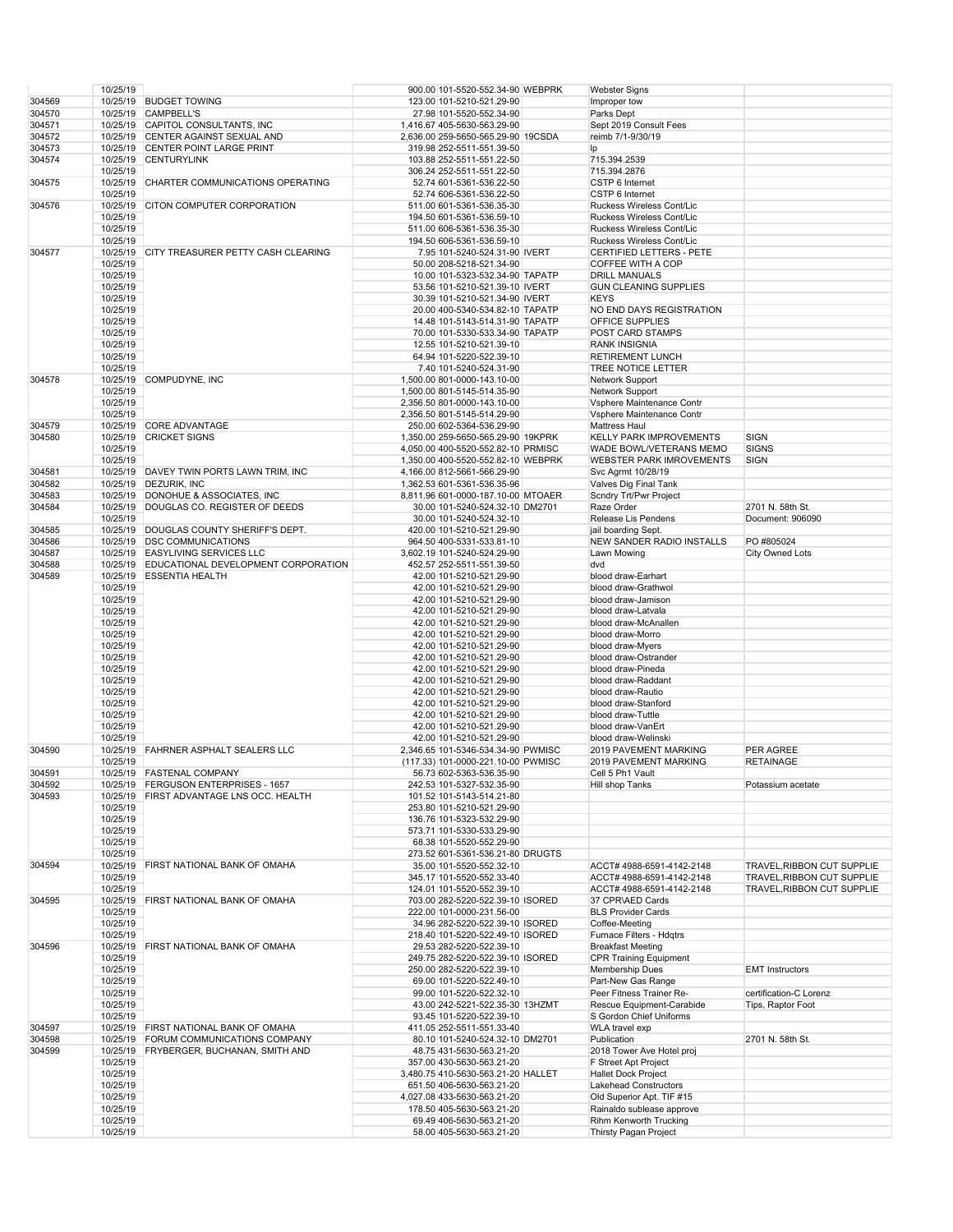| 304600 |          | 10/25/19 GRANICUS, INC                     | 648.90 801-5145-514.29-90            | Govt Transparency 10/22-   | 11/21 & Encoding Software |
|--------|----------|--------------------------------------------|--------------------------------------|----------------------------|---------------------------|
|        |          |                                            |                                      |                            |                           |
| 304601 | 10/25/19 | <b>GREATAMERICA FINANCIAL SVCS</b>         | 175.33 101-5210-521.53-30            | copier lease               |                           |
| 304602 | 10/25/19 | <b>GREG'S TRUCKING</b>                     | 1,080.00 231-5520-552.34-90          | <b>Tree Planting</b>       |                           |
|        | 10/25/19 |                                            | 3,600.00 400-5520-552.82-10 WEBPRK   | Webster Park Dirt          |                           |
| 304603 | 10/25/19 | <b>HARBOR HOUSE CRISIS SHELTER</b>         | 3,601.86 259-5650-565.29-90 19HHSE   | reimb 7/1-9/30/19          |                           |
|        |          |                                            |                                      |                            |                           |
| 304604 | 10/25/19 | ILLINOIS MUTUAL LIFE INSURANCE CO.         | 2,800.26 700-0000-215.34-02          | Oct PR's                   |                           |
| 304605 | 10/25/19 | <b>INTERSTATE ALL BATTERY CENTER</b>       | 94.64 101-5220-522.34-90             | Asst of Batteries          |                           |
| 304606 | 10/25/19 | <b>INTERSTATE BATTERY</b>                  | 487.80 101-5323-532.35-30            | (4) 31P-MHD #356           | PO #P11574                |
| 304607 | 10/25/19 | JEFFERSON FIRE AND SAFETY INC.             |                                      | Lettering & Velcro         | <b>Turnout Gear</b>       |
|        |          |                                            | 97.25 242-5221-522.39-10 13HZMT      |                            |                           |
| 304608 | 10/25/19 | JFTCO, INC                                 | 41.20 101-5323-532.34-90             | <b>BOLTS #351</b>          | PO #S2228                 |
|        | 10/25/19 |                                            | 71.90 101-5323-532.34-90             | BOLTS/LOCKWASHERS #351     | PO #S2228                 |
|        | 10/25/19 |                                            | 20.79 101-5323-532.35-30             | FILTER #353                | PO #P11569                |
|        |          |                                            |                                      |                            |                           |
|        | 10/25/19 |                                            | 512.03 101-5323-532.35-30            | <b>FILTERS/ELEMENTS</b>    | PO #P11569                |
|        | 10/25/19 |                                            | 14.00 101-5323-532.34-90             | LOCKWASHERS #351           | PO #S2228                 |
|        | 10/25/19 |                                            | 157.00 101-5323-532.34-90            | WASHER/CAPSCREW #351       | PO #S2228                 |
|        |          |                                            |                                      |                            |                           |
|        | 10/25/19 |                                            | 463.51 101-5323-532.34-90            | WASHERS/BOLTS/SCREWS       | PO #S2228                 |
| 304609 | 10/25/19 | <b>JOBSHQ</b>                              | 359.70 601-5361-536.32-10            | Water Process Engineer Ad  |                           |
|        | 10/25/19 |                                            | 359.69 606-5361-536.32-10            | Water Process Engineer Ad  |                           |
| 304610 |          | <b>KELLY SERVICES, INC.</b>                |                                      |                            |                           |
|        | 10/25/19 |                                            | 405.41 101-5141-514.29-90            | Mayor Admin Coverage       |                           |
|        | 10/25/19 |                                            | 862.29 101-5141-514.29-90            | Mayor Admin Staffing       |                           |
| 304611 | 10/25/19 | LAKE SUPERIOR COMMUNITY HEALTH             | 3,375.00 259-5650-565.29-90 19LSHC   | reimb 7/1-9/30/19          |                           |
| 304612 | 10/25/19 | LAKESHORE ICE/CARLSON REFRIGERATION        | 210.00 601-5361-536.53-90 LABBUD     | Lab Ice Service            |                           |
|        |          |                                            |                                      |                            |                           |
| 304613 | 10/25/19 | LINK COMPUTER CORPORATION                  | 1,090.50 601-5361-536.59-10          | Data Software Fees Oct     |                           |
|        | 10/25/19 |                                            | 545.25 602-5362-536.29-90            | Data Software Fees Oct     |                           |
|        | 10/25/19 |                                            | 545.24 602-5364-536.29-90            | Data Software Fees Oct     |                           |
|        |          |                                            |                                      | Data Software Fees Oct     |                           |
|        | 10/25/19 |                                            | 1,090.50 606-5361-536.59-10          |                            |                           |
|        | 10/25/19 |                                            | 1,090.50 601-5361-536.59-10          | Data Software Fees Sept    |                           |
|        | 10/25/19 |                                            | 545.25 602-5362-536.29-90            | Data Software Fees Sept    |                           |
|        | 10/25/19 |                                            | 545.24 602-5364-536.29-90            | Data Software Fees Sept    |                           |
|        |          |                                            |                                      |                            |                           |
|        | 10/25/19 |                                            | 1,090.50 606-5361-536.59-10          | Data Software Fees Sept    |                           |
| 304614 | 10/25/19 | MAGNEY CONSTRUCTION, INC.                  | 156,816.05 601-0000-187.10-00 MTOAER | Scndry Trtmt/Pwr Project   |                           |
|        | 10/25/19 |                                            | (7,840.80) 601-0000-221.10-00 MTOAER | Scndry Trtmt/Pwr Project   |                           |
|        |          |                                            |                                      |                            |                           |
| 304615 | 10/25/19 | MARS COMPANY, W.P. & R.S.                  | 18.00 601-5361-536.35-90 SAFETY      | Car Charger                |                           |
|        | 10/25/19 |                                            | 18.00 606-5361-536.35-90 SAFETY      | Car Charger                |                           |
| 304616 | 10/25/19 | MISC.VENDOR-H PETERSON CITY ATTY           | 150.00 101-5130-513.21-80            | Meyers depostion           |                           |
|        |          |                                            |                                      |                            |                           |
| 304617 | 10/25/19 | <b>MAVO SYSTEMS</b>                        | 375.00 101-5327-532.24-70            | <b>Hill Shop Tanks</b>     | Pott. Acetate             |
| 304618 | 10/25/19 | <b>MENARDS</b>                             | 70.29 101-5220-522.49-10             | Bar Soap, Dish Soap,       | Laundry Soap, Clearner    |
|        | 10/25/19 |                                            | 24.33 101-5220-522.49-10             | <b>Bldg Supplies</b>       |                           |
|        |          |                                            |                                      |                            |                           |
|        | 10/25/19 |                                            | 98.87 101-5220-522.49-10             | Cables, Brooms, Squeege    | etc                       |
|        | 10/25/19 |                                            | 14.50 101-5220-522.49-10             | <b>Toilet Bowl Seal</b>    |                           |
| 304619 | 10/25/19 | <b>MENARDS</b>                             | 24.96 252-5511-551.35-90             | maint. supply              |                           |
|        | 10/25/19 | <b>MENARDS</b>                             |                                      |                            |                           |
| 304620 |          |                                            | 409.95 232-5530-553.34-90            | Docks                      |                           |
|        | 10/25/19 |                                            | 22.09 101-5327-532.35-90             | <b>Hill Shop Tanks</b>     | Pott. Acetate             |
|        | 10/25/19 |                                            | 133.84 400-5530-553.82-10 WIPTRL     | <b>WI Point Trail</b>      |                           |
| 304621 |          | 10/25/19 MENARDS                           | 135.64 101-5210-521.34-90 IVEVT      | EV tech supplies           |                           |
|        |          |                                            |                                      |                            |                           |
| 304622 | 10/25/19 | <b>MIDWEST TAPE</b>                        | 101.96 252-5511-551.39-50            | dvd                        |                           |
| 304623 |          | 10/25/19 MILLER-BRADFORD & RISBERG, INC    | 65.80 101-5323-532.35-30             | KNOB #482/STK              | PO #P11570                |
|        | 10/25/19 |                                            | 87.85 101-5323-532.35-30             | POTENTOMTR #482/STK        | PO #P11570                |
|        |          |                                            |                                      |                            |                           |
| 304624 |          | 10/25/19 MONARCH PAVING                    | 23,264.25 400-5341-534.82-10 HOTMIX  | <b>HOTMIX</b>              |                           |
| 304625 | 10/25/19 | MONROE TRUCK EQUIPMENT, INC                | 8,979.00 101-5323-532.24-20          | SANDER SAFETY EQUIPMENT    | PO #805012                |
| 304626 | 10/25/19 | MUNICIPAL LAW & LITIGATION GROUP SC        | 200.00 101-5130-513.21-20            | Walmart                    |                           |
| 304627 |          | 10/25/19 NAPA AUTO PARTS                   | 9.99 101-5220-522.35-20              | <b>Filter Kit</b>          |                           |
|        |          |                                            |                                      |                            |                           |
|        | 10/25/19 |                                            | 28.77 101-5220-522.35-20             | Part for Engine            |                           |
|        | 10/25/19 |                                            | 8.66 101-5220-522.35-20              | Water Remover-Engine       |                           |
| 304628 | 10/25/19 | NAT'L BANK OF COMMERCE                     | 13.99 801-5145-514.35-90             | Display Adaptor Splitter   | IT Dept                   |
|        |          |                                            |                                      |                            |                           |
|        | 10/25/19 |                                            | 758.90 801-5145-514.35-90            | Finance Printer PR Tech    |                           |
|        | 10/25/19 |                                            | 71.03 801-5145-514.35-90             | <b>NCH Software</b>        |                           |
|        | 10/25/19 |                                            | 148.67 801-5145-514.35-90            | <b>SPD Kiel's Printer</b>  |                           |
|        |          |                                            |                                      |                            | PURCH SUPPLIES \$7000     |
| 304629 | 10/25/19 | NEMADJI PUBLIC GOLF COURSE, INC.           | 51,600.00 400-5543-554.82-10         | PURCH EQUIP 44,600         |                           |
| 304630 | 10/25/19 | NORTHERN BUSINESS PRODUCTS                 | 26.67 101-5220-522.31-90             | <b>Drawer Organizers</b>   |                           |
|        | 10/25/19 |                                            | 3.99 101-5220-522.31-90              | <b>Tape Dispenser</b>      |                           |
|        |          |                                            | 2,230.00 602-5363-536.24-70          | Cell 5 Vault Door          |                           |
| 304631 |          | 10/25/19 NORTHERN DOOR & HARDWARE, INC.    |                                      |                            |                           |
| 304632 | 10/25/19 | NORTHERN INTERSTATE CONSTRUCTION           | 133,556.91 606-0000-187.10-00 P02001 | N 21st/Banks Storm Swr Pr  |                           |
|        | 10/25/19 |                                            | (6,677.85) 606-0000-221.10-00 P02001 | N 21st/Banks Storm Swr Pr  |                           |
| 304633 |          | 10/25/19 NORTHLAND CONSTRUCTORS OF DULUTH  | 983.84 400-5341-534.82-10 HOTMIX     | <b>HOTMIX</b>              |                           |
|        |          |                                            |                                      |                            |                           |
| 304634 | 10/25/19 | NORTHWEST WI COMMUNITY SERVICES            | 3,982.00 259-5650-565.29-90 19EMER   | reimb 7/1-9/30/19          |                           |
|        | 10/25/19 |                                            | 3,246.00 259-5650-565.29-90 19TRAN   | reimb 7/1-9/30/19          |                           |
| 304635 |          | 10/25/19 O'DAY EQUIPMENT LLC               | 445.17 101-5210-521.35-10            | SMART SERVICE CONTRACT     |                           |
|        | 10/25/19 |                                            | 445.17 101-5330-533.35-10            | SMART SERVICE CONTRACT     |                           |
|        |          |                                            |                                      |                            |                           |
|        | 10/25/19 |                                            | 445.16 602-5362-536.35-10            | SMART SERVICE CONTRACT     |                           |
| 304636 |          | 10/25/19 OGDEN MACH., WELD, & STEEL SUPPLY | 417.60 101-5520-552.34-90            | Park signs                 |                           |
| 304637 |          | 10/25/19 PACE ANALYTICAL SERVICES, INC.    | 1,100.00 601-5361-536.21-91 LABBUD   | Lab Testing                |                           |
| 304638 |          | 10/25/19 PETROCHOICE LUBRICATION SOLUTIONS | 503.75 101-5323-532.34-90            | A/F, W/S WASH              | PO #S2227                 |
|        |          |                                            |                                      |                            |                           |
|        | 10/25/19 |                                            | 747.87 101-5323-532.34-90            | <b>FLOOR DRY</b>           | PO #S2227                 |
| 304639 |          | 10/25/19 PRAIRIE RESTORATIONS, INC         | 14,900.00 400-5530-553.82-10 WIDUNE  | WI PT DUNES TREE PURCH     | CN GRANT TO BE APPLIED    |
| 304640 |          | 10/25/19 REGENTS OF THE UNIVERSITY OF MN   | 112.50 601-5361-536.33-40            | GIS X502 Train Reg X3      |                           |
|        |          |                                            |                                      |                            |                           |
|        | 10/25/19 |                                            | 112.50 606-5361-536.33-40            | GIS X502 Train Reg X3      |                           |
| 304641 |          | 10/25/19 RENT-A-FLASH OF WISCONSIN, INC.   | 907.30 101-5346-534.34-90            | Sign Shop Supply           |                           |
| 304642 | 10/25/19 | RICOH USA, INC                             | 46.59 101-5141-514.35-90             | additional copies          |                           |
|        | 10/25/19 |                                            |                                      |                            |                           |
|        |          |                                            | 141.97 801-5145-514.29-90            | Periodic Pmt Nov 2019      | 2nd Floor Bldg Insp       |
|        | 10/25/19 |                                            | 277.44 801-5145-514.29-90            | Periodic Pmt Nov 2019      | 2nd Floor Finance         |
| 304643 |          | 10/25/19 SANCO SUPPLY, INC                 | 162.36 252-5511-551.34-40            | janitor sup                |                           |
|        |          |                                            |                                      |                            |                           |
|        | 10/25/19 |                                            | 273.95 101-5220-522.49-10            | Toweling, Shop Wipes, Rags |                           |
| 304644 |          | 10/25/19 SELL HARDWARE, INC.               | 42.05 101-5210-521.34-90             | keys                       |                           |
| 304645 | 10/25/19 | SERVICE ELECTRIC, INC.                     | 1,592.50 602-5363-536.24-90          | Cell 5 Ph1 Vault           |                           |
|        | 10/25/19 |                                            |                                      | CSTP 5 Transducer/Receive  |                           |
|        |          |                                            | 3,605.62 601-5361-536.24-20          |                            |                           |
|        | 10/25/19 |                                            | 2,165.78 101-5327-532.24-70          | Hill Shop Tanks            | Pott. Acet.               |
|        | 10/25/19 |                                            | 269.50 601-5361-536.24-21            | LS2 P1 Can't Reset         |                           |
| 304646 |          | 10/25/19 SHEL/DON REPRODUCTION CENTRE      | 24.55 606-5361-536.34-90 PEIR        | Crowd Hydrology Signage    |                           |
|        |          |                                            |                                      |                            |                           |
| 304647 |          | 10/25/19 SHERWIN-WILLIAMS COMPANY, THE     | 600.00 101-5346-534.34-90            | Sign Shop Supply           |                           |
| 304648 |          | 10/25/19 SHORT ELLIOTT HENDRICKSON INC     | 784.75 400-5631-563.29-90 SAMP       | #152267 Lyman Lk Delin     |                           |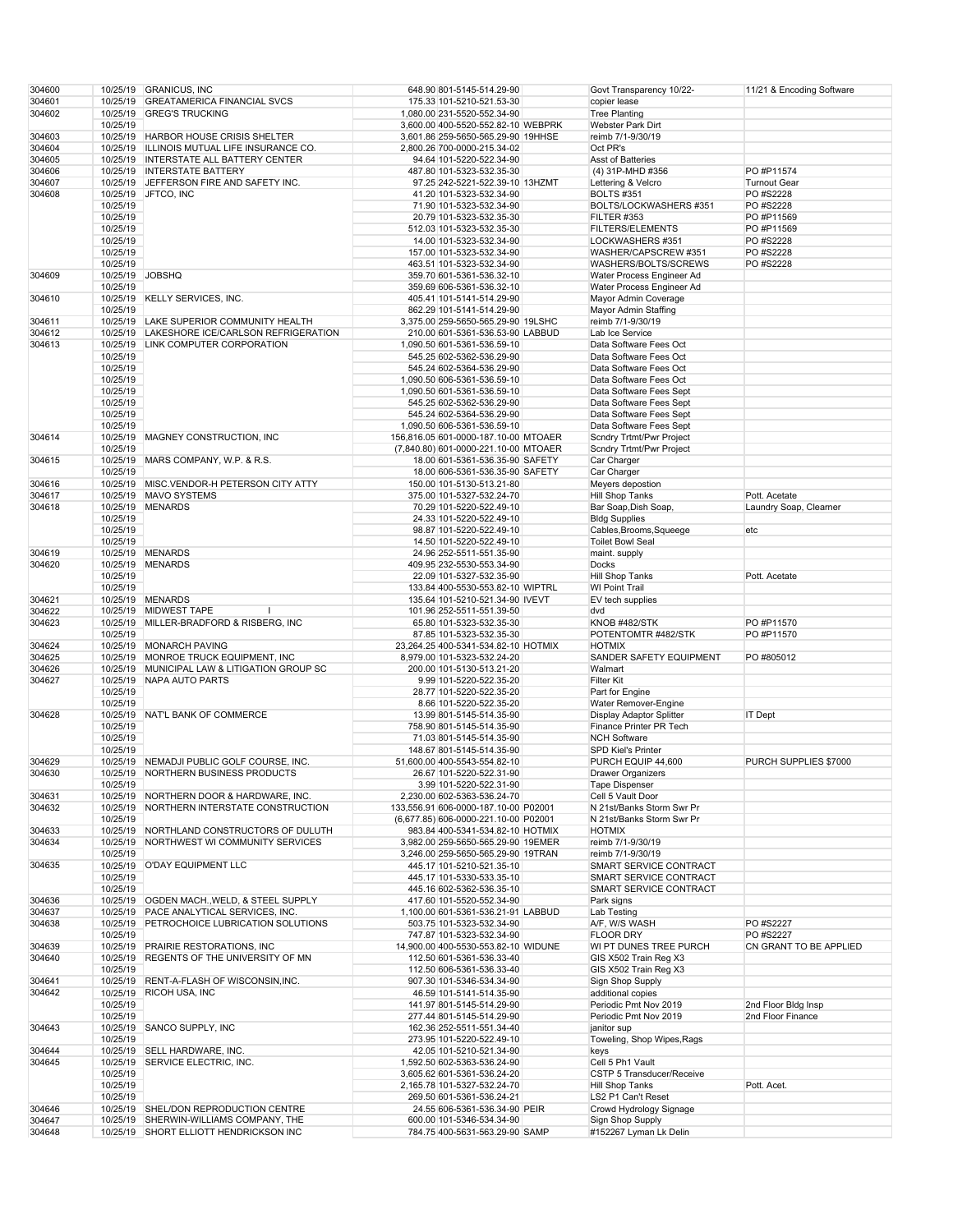|                        | 10/25/19      |                                              | 4,258.13 400-5631-563.29-90 SAMP   | #152524 Winter St Wet      |                           |
|------------------------|---------------|----------------------------------------------|------------------------------------|----------------------------|---------------------------|
|                        | 10/25/19      |                                              | 465.93 602-5363-536.21-50 LFMGMT   | <b>LANDFILL MGMT SVC</b>   | THRU SEPT                 |
| 304649                 |               | 10/25/19 SHUBITZ PLUMBING & HEATING, LLC     | 6,880.00 601-5361-536.24-97 SFCP   | 1631, Mohr, 2428 Tower Av  |                           |
| 304650                 |               | 10/25/19 SIRCHIE FINGER PRINT LABORATORIES   | 83.77 101-5210-521.34-90 IVEVT     | ev tech supplies           |                           |
| 304651                 |               | 10/25/19 SOUNDOFF SIGNAL GSA                 | 6,480.00 400-5210-521.81-10 SQUADS | squad equipment            |                           |
| 304652                 |               | 10/25/19 ST.LUKES HOSPITAL                   | 1,458.00 101-5143-514.21-80        | Pre-Employ Physicals       |                           |
| 304653                 |               | 10/25/19 STAFFORD ROSENBAUM LLP              | 14.75 601-5361-536.21-20 MGPLEG    | Legal/Tech Ser SWLP MGP C  |                           |
|                        | 10/25/19      |                                              | 14.75 606-5361-536.21-20 MGPLEG    | Legal/Tech Ser SWLP MGP C  |                           |
| 304654                 |               | 10/25/19 STAPLES BUSINESS ADVANTAGE          | 250.52 101-5210-521.31-90          | office supplies            |                           |
| 304655                 |               | 10/25/19 STATE CHEMICAL SOLUTIONS            | 484.17 101-5520-552.34-90          | Parks Dept                 |                           |
| 304656                 |               | 10/25/19 STREICHER'S                         | 463.92 101-5210-521.81-10          | less lethal weapons        |                           |
| 304657                 |               | 10/25/19 SUMMIT COMPANIES-SUMMIT FIRE PROTEC | 2,040.00 400-5220-522.82-10 FIREHQ | FIRE HQ PROJECT            | CORRECTION TO PAY APP 7&8 |
|                        | 10/25/19      |                                              | (102.00) 400-0000-221.10-00 FIREHQ | FIRE HQ PROJECT            | RETAINAGE PAY APP 10      |
| 304658                 |               | 10/25/19 SUPER ONE                           | 4.48 601-5361-536.35-90 PEIR       | <b>PEIR Event Supplies</b> |                           |
|                        | 10/25/19      |                                              | 4.47 606-5361-536.34-90 PEIR       | <b>PEIR Event Supplies</b> |                           |
| 304659                 |               | 10/25/19 SUPERION, LLC                       | 7,859.25 801-5145-514.29-90        | ASP Nov 2019               |                           |
| 304660                 |               | 10/25/19 SUPERIOR VOCATIONS CENTER           | 100.00 101-5520-552.29-90          | 9/26 BLATNIK BR CLEANUP    |                           |
| 304661                 |               | 10/25/19 SUPERIOR VOCATIONS CENTER           | 3,500.00 259-5650-565.29-90 19VOCA | reimb 7/1-9/30/19          |                           |
| 304662                 |               | 10/25/19 SUPERIOR WATER LIGHT & POWER        | 96.17 101-5330-533.22-20           | 19 lowa                    |                           |
|                        | 10/25/19      |                                              | 26.96 101-5520-552.22-20           | <b>B PARK WATER</b>        |                           |
|                        | 10/25/19      |                                              | 1,232.71 101-5530-553.22-20        | <b>REC UTILITIES</b>       |                           |
|                        | 10/25/19      |                                              | 407.97 101-5220-522.22-20          | Station #2 Utilities       | 8/28-9/28/19              |
|                        | 10/25/19      |                                              | 25.89 101-5346-534.22-20           | <b>WELCOME SIGNS</b>       |                           |
| 304663                 |               | 10/25/19 SUTHERLAND LLC                      | 25.00 101-5240-524.29-90 ABATE     | Remove large TV            | 1409 N. 19th St.          |
| 304664                 | 10/25/19      | SYN-TECH SYSTEMS, INC                        | 57.00 601-5361-536.34-50           | 5-3/4 ID FILL RINGS        | 470, 471, 419             |
|                        | 10/25/19      |                                              | 112.00 602-5362-536.35-10          | 5-3/4 ID FILL RINGS        | 470, 471, 419             |
| 304665                 |               | 10/25/19 TERMINAL SUPPLY COMPANY             | 103.93 101-5220-522.35-20          | Lamps, Connectors, etc     | Engines                   |
|                        | 10/25/19      |                                              | 248.04 101-5323-532.34-90          | <b>SHOP SUPPLIES</b>       | PO #S2230                 |
| 304666                 |               | 10/25/19 TOTAL TOOL SUPPLY INC               | 98.34 602-5363-536.34-90           | Safety Gear                |                           |
| 304667                 | 10/25/19      | <b>TRI-STATE BUSINESS SYSTEMS</b>            | 18.89 101-5520-552.31-90           | ANGIE H 2020 PLANNER       |                           |
|                        | 10/25/19      |                                              | 22.99 101-5520-552.31-90           | <b>DENISE M CALENDAR</b>   |                           |
|                        | 10/25/19      |                                              | 14.99 101-5240-524.31-90           | Labels                     |                           |
|                        | 10/25/19      |                                              | 33.95 101-5323-532.31-90           | PAINT MARKERS/MEAN STREAK  | PO #904980                |
|                        | 10/25/19      |                                              | 1.98 101-5520-552.31-90            | TAPE & STAPLE REFILLS      |                           |
| 304668                 |               | 10/25/19 TWIN PORTS TESTING, INC.            | 1,483.47 280-5240-524.29-90 DM1627 | Asbestos Testing           | 1627 Washington Ave.      |
| 304669                 |               | 10/25/19 UNIQUE MANAGEMENT SERVICES, INC.    | 89.50 252-5511-551.29-90           | sept. collections          |                           |
| 304670                 |               | 10/25/19 VEIT AND COMPANY                    | 7,855.10 400-5530-553.82-10 WIDUNE | WI PT DUNES CONSTRUCT      | PAY APP 9                 |
|                        | 10/25/19      |                                              | (392.76) 400-0000-221.10-00 WIDUNE | WI PT DUNES CONSTRUCT      | PAY APP 9 RETAINAGE       |
| 304671                 |               | 10/25/19 VERIZON WIRELESS                    | 166.40 101-5520-552.22-50          | PARK CELLS 10/11-11/10     |                           |
|                        | 10/25/19      |                                              | 7.51 601-5361-536.22-50            | <b>Wireless Services</b>   |                           |
|                        | 10/25/19      |                                              | 7.51 606-5361-536.22-50            | <b>Wireless Services</b>   |                           |
| 304672                 |               | 10/25/19 VIKING INDUSTRIAL CENTER            | 110.00 601-5361-536.35-90 SAFETY   | October Gloves             |                           |
|                        | 10/25/19      |                                              | 110.00 606-5361-536.35-90 SAFETY   | October Gloves             |                           |
| 304673                 |               | 10/25/19 VOHL INC                            | 739.53 101-5323-532.35-30          | HYD MOTOR #289             | PO #P11547                |
| 304674                 |               | 10/25/19 WAL-MART COMMUNITY/GEMB             | 41.69 101-5220-522.31-90           | OFFICE SUPPLIES            |                           |
| 304675                 |               | 10/25/19 WISC DEPT OF JUSTICE-TIME           | 834.00 101-5210-521.29-90          | Qtrly TIME access          |                           |
| 304676                 |               | 10/25/19 WLSSD                               | 9,900.00 602-5364-536.29-90        | 3rd Quarter HH             |                           |
| 304677                 | 10/25/19 YMCA |                                              | 2,700.00 101-5530-553.34-90        | 9 SWIM DAYS PLAYG PROGRAM  |                           |
| 304678                 |               | 10/25/19 YOUNG PLUMBING & HEATING, INC.      | 300.00 601-5361-536.24-97 SFCP     | 1662, Gram, 2418 Oakes Te  |                           |
| 304679                 |               | 10/25/19 ZIFKO TIRE & BATTERY                | 715.80 101-5323-532.35-90          | (2) GY 10R175              | PO #T658371               |
|                        | 10/25/19      |                                              | (60.00) 101-5323-532.35-90         | <b>CASING CREDIT</b>       |                           |
|                        | 10/25/19      |                                              | (600.00) 101-5323-532.35-90        | <b>CASING CREDITS</b>      |                           |
| 304680                 |               | 10/25/19 MISC.VENDOR-H PETERSON CITY ATTY    | 12,750.00 101-5130-513.21-80       | Appraisal                  |                           |
| 304681                 |               | 10/28/19 MISC.VENDOR-H PETERSON CITY ATTY    | 15.00 101-5130-513.21-80           | supplemental hearing fee   |                           |
| 304725                 |               | 11/1/19 MENARDS                              | (7.92) 602-5363-536.35-90          | Duplicate invoice Correct  |                           |
| <b>Overall - Total</b> |               |                                              | 2,964,669.54                       |                            |                           |
|                        |               |                                              |                                    |                            |                           |

**Nov 1, 2019** 

Nov 1, 2019 1 10:49:48 AM